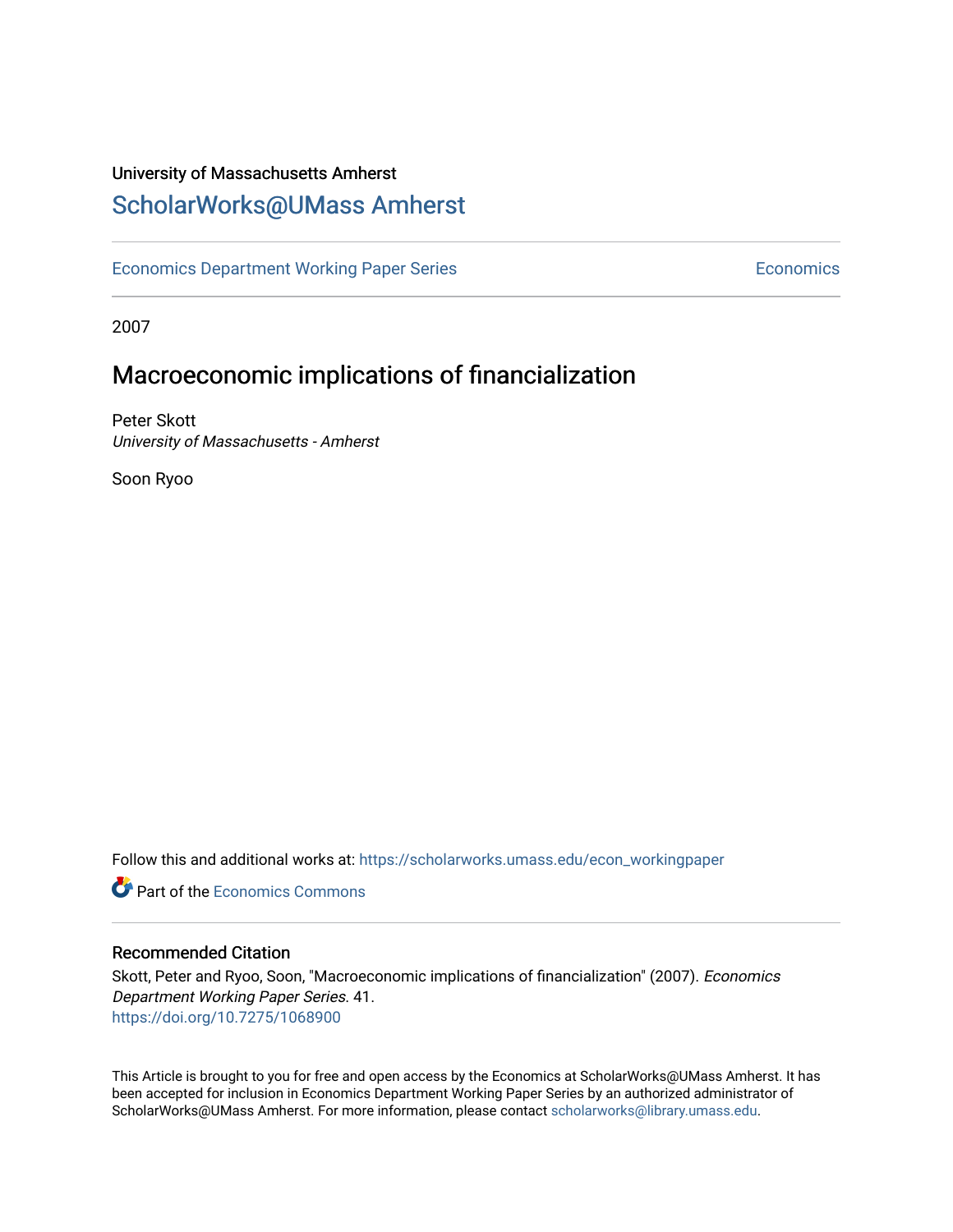# **DEPARTMENT OF ECONOMICS**

**Working Paper** 

**Macroeconomic implications of financialization** 

by

Peter Skott and Soon Ryoo

Working Paper 2007-08



## **UNIVERSITY OF MASSACHUSETTS AMHERST**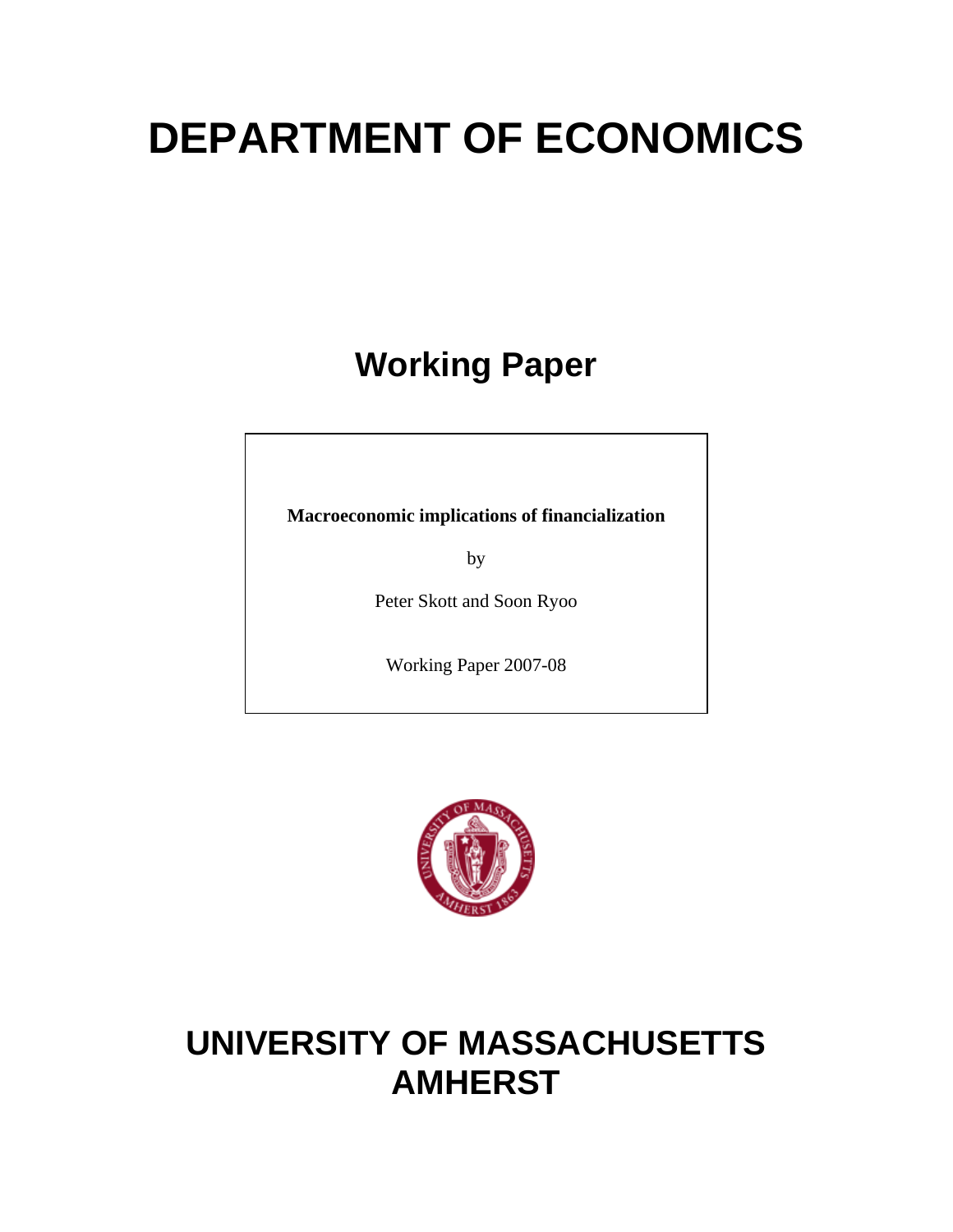## Macroeconomic implications of financialization

Peter Skott<sup>\*</sup> and Soon Ryoo<sup>†</sup>

March 23, 2007

#### Abstract

A growing literature suggests that 'financialization' may weaken the performance of non-financial corporations and constrain the growth of aggregate demand. This paper evaluates (some of) the claims that have been made using two alternative approaches (one derived from Skott (1981, 1988, 1989) and one from Lavoie and Godley  $(2001-2002)$  and two different settings (a labor-constrained setting and a dual-economy setting). All models are in a structuralist / post Keynesian tradition and pay explicit attention to financial stock-flow relations. The results are insensitive to the precise specification of household saving behavior but depend critically on the labor market assumptions (labor-constrained vs dual) and the specification of the investment function (Harrodian vs stagnationist).

JEL classification: E12, E21, E44

Key words: financialization, stock-flow consistency, retention rate, external finance, new issue.

Department of Economics, University of Massachusetts, Amherst, MA 01003, USA; email: pskott@econs.umass.edu.

<sup>&</sup>lt;sup>†</sup>Department of Economics, University of Massachusetts, Amherst, MA 01003, USA; email: sryoo@econs.umass.edu.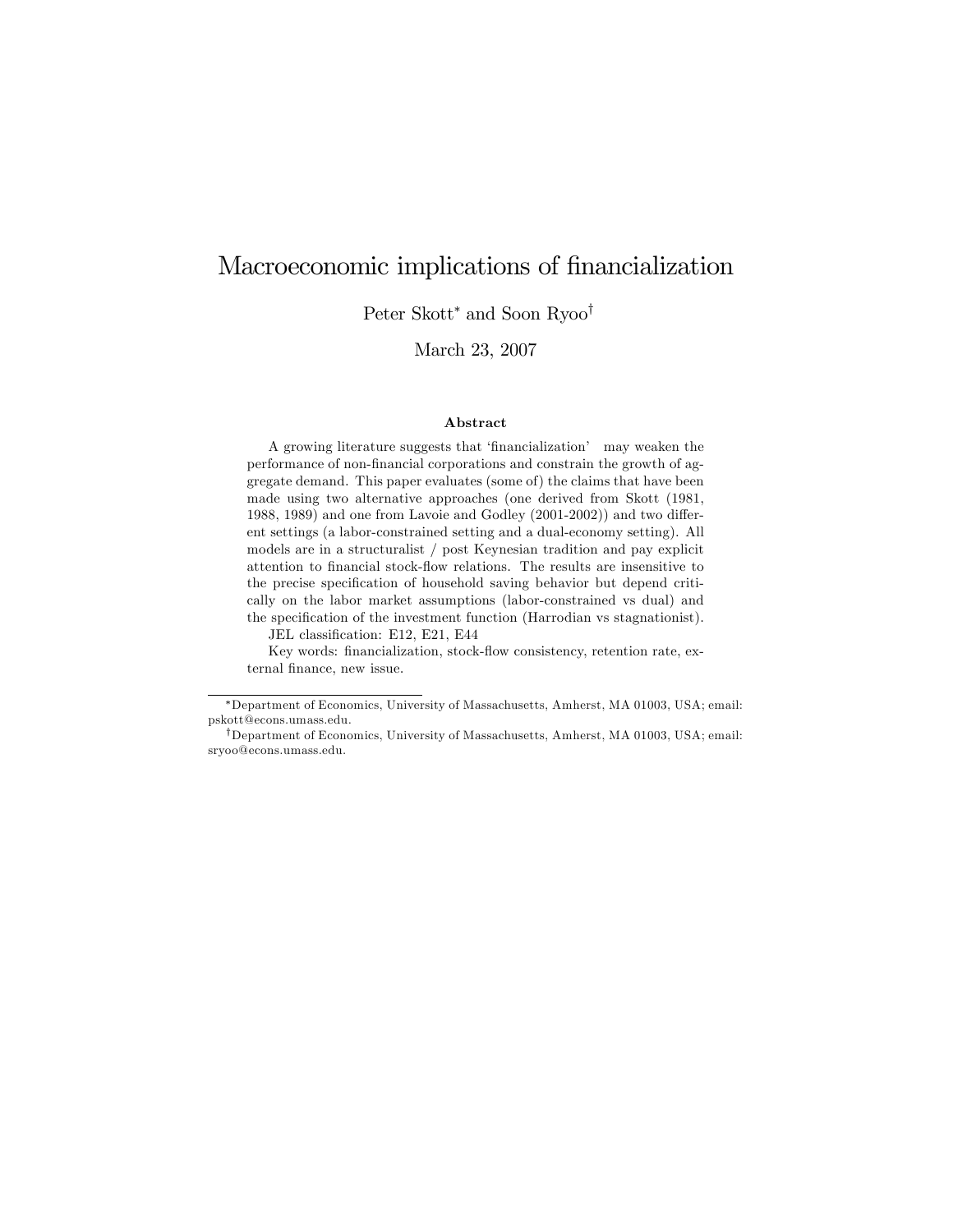## 1 Introduction

Along with neoliberalism and globalization, financialization has become a buzzword in recent years. The precise definition is not always clear but in a broad sense the term refers to "the increasing role of financial motives, financial markets, financial actors and financial institutions in the operation of the domestic and international economies" (Epstein 2005, p. 3). More specifically, financialization has been associated with a number of developments.<sup>1</sup> These developments include shifts in central bank policy toward a near-exclusive focus on price stability, large increases in financial flows both internationally and in domestic financial markets, improved financing for households and elements of consumption / credit driven growth, changes in corporate governance and attempts to align managerial incentives with shareholder interests via stock option plans, and an increased influence of financial institutions and institutional investors. Financial pressures, it is argued, have induced changes in management strategy from "retain and invest" to "downsize and distribute" (Lazonick  $&$  O'Sullivan  $(2000, p. 18)$  and have affected firms' dividend, new issue and debt finance policies. In some accounts non-financial corporations "were forced to fund most of their capital investment externally in the neoliberal era" (Crotty 2005, p. 99).

These various changes associated with Önancialization may have implications for macroeconomic performance. Crotty (2005) has argued that financialization weakens non-Önancial corporations and constrains the growth of aggregate demand. In a similar vein, Duménil and Lévy (2001) suggest that financialization leads to instability and undermines growth and employment. Meanwhile, most of mainstream economics has been praising the potential benefits of financial liberalization, and some non-mainstream contributors have also seen financialization as a spur to growth. Thus, Boyer (2000) has suggested the potential for Önance-led growth regimes as an alternative to the defunct Fordist regime.

Although most of the existing literature on financialization has been descriptive and empirical, more precise analytical treatments of some of the macroeconomic linkages have been presented by Boyer (2000), Aglietta and Breton (2001), Dutt (2005) and Stockhammer (2004, 2006).

According to Aglietta and Breton  $(2001)$  "[g]rowing financial liberalization has profoundly changed the connections between finance and the rest of the economy". Their analysis, however, is hard to follow, and the formal model does little to elucidate the mechanisms that could support the claims that are being made in the paper.<sup>2</sup> Boyer's (2000) model of finance-led growth basically boils

<sup>&</sup>lt;sup>1</sup>Eatwell and Taylor (2000), Blecker (1999), Crotty (2005), Stockhammer (2004, 2006), DumÈnil and LÈvy (2001), Boyer (2000), Aglietta and Breton (2001) and Froud et al (2000) are among the contributions to the growing literature on financialization. An International Working Group on Financialisation has also been set up with the aim of bringing together ìan interdisciplinary network of researchers and practitioners interested in Önancialization and all the issues around relations between the capital market, firms and households." (http://www.iwgf.org/Events.htm).

 $2$ It is difficult, for instance, to justify their assumption of an exogenously given and constant (average) net rate of return  $(E(\rho))$ . The firm's credit constraint, second, is peculiar, as is the assumption that a risk premium is added to the risk-free interest rate only if the quantity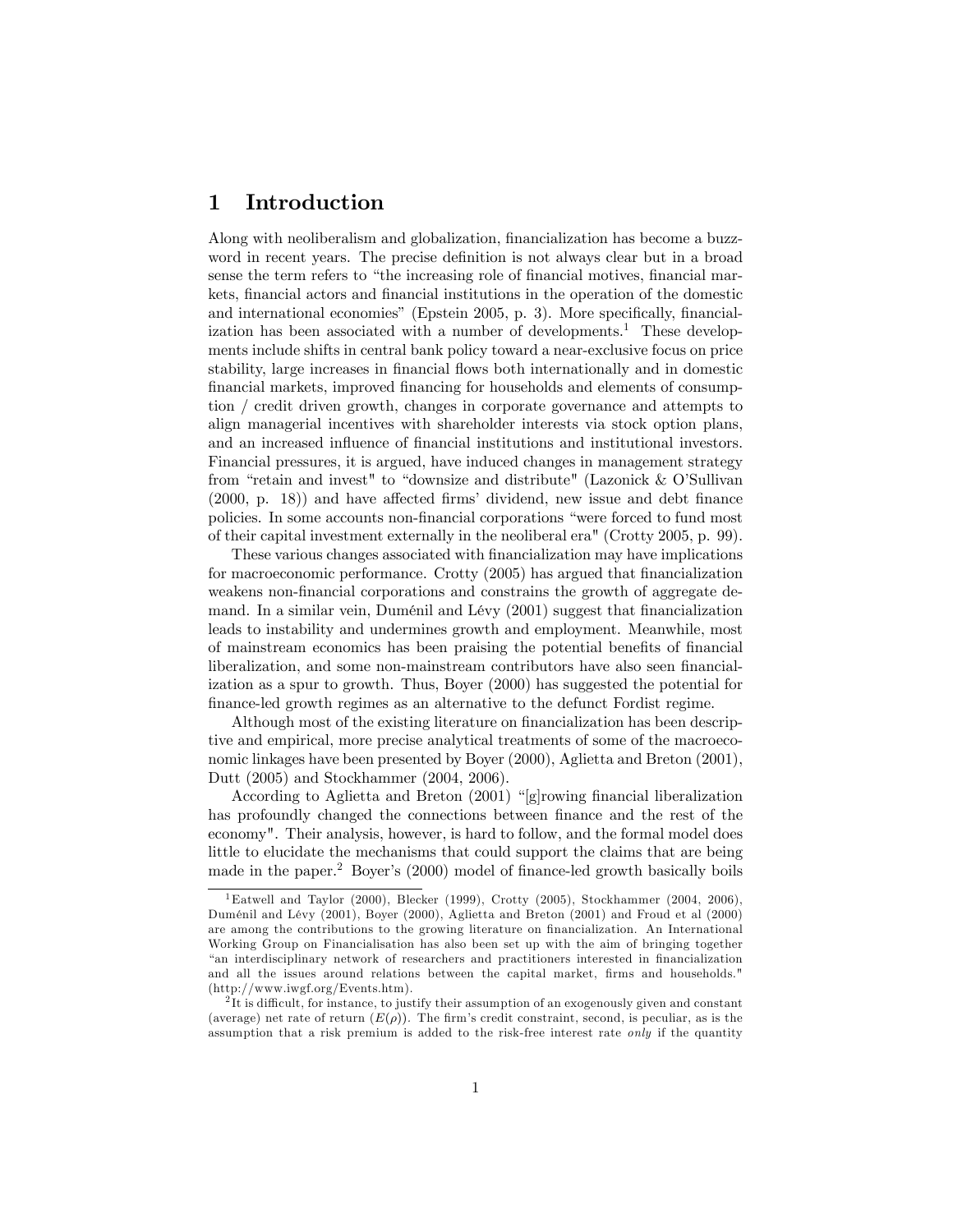down to profit-led / exhilirationist regimes with a profit-wealth-consumption nexus as a driving force. Given the centrality of this nexus, however, a more careful modeling of the stock-flow relations and of the effects of financialization on wage formation would have been desirable. Boyer, for instance, assumes an exogenously given, constant  $q$ -ratio. This constancy assumption with respect to a key financial variable seems particularly unsatisfactory in a model that addresses the effects of financialization. The mechanism through which an increase in the 'profitability norm' generates a decline in the wage bill (for given values of output and the capital stock) is also unclear, as is the determination of the "profitability norm".<sup>3</sup>

The Stockhammer and Dutt papers do not suffer from weaknesses of the same kind. Stockhammer's 2004 analysis, however, is partial and his 2006 model is rudimentary in its treatment of the financial system; Dutt's analysis focuses exclusively on the relaxation of households' credit constraint and considers neither capital gains nor firms' financial decisions and balance sheets.

In this paper we explore the macroeconomic implications of changes in firms' Önancial decisions (retention rate, new equity issues, debt Önance), ëanimal spirits' (shifts in the investment function), household financial behavior (saving and portfolio decisions), and the level of interest rates. These changes are among the ones that have been highlighted by the financialization literature but clearly make up only a small subset of the issues that have been raised.

Three further limitations should be emphasized at the outset: (i) we limit ourselves to a closed economy, (ii) the emphasis is on the medium- and long-run effects with little or no attention to questions of short-run stability, and (iii) we ignore fiscal policy altogether and our treatment of monetary policy is kept almost embarrassingly simple. We limit the analysis in this way partly to keep it tractable, but also because many of the arguments advanced by the Önancialization literature concern the medium- and long-run effects of the changes in financial behavior and appear to be unrelated to open-economy complications or government policy. Thus, our simplifications may be justified by the limited objective of our analysis: to examine the logic underlying some of the claims that have been made in the Önancialization literature. It should be noted, however, that financialization may affect the properties of cyclical fluctuations, leading perhaps to an increase in the amplitude of fluctuations, and our analysis is clearly incomplete since we ignore these medium- and long-run effects on

constraint is binding. This problem has implications for the analysis of the firm's optimization problem. In this analysis, the crucial first order condition with respect to the debt ratio  $d$ overlooks the dependence of the interest rate  $r$  on the debt ratio. Intuitively, why would any firm ever want to choose  $d = d_{\text{max}}$  if by reducing its debt ratio marginally the interest rate on its debt drops by a finite amount? The calculation of solutions for r and  $d_{\text{max}}$  in the constrained regime is also wrong since it overlooks the fact that the default probability is itself a function of r (aside from this important point, the expressions for r and  $d_{\text{max}}$  also contain a minor error).

 $3$ Is this norm fixed without any feedback from actual profit rates? On p. 124 it is suggested that, as an extension, the norm could be determined "using an adaptive process taking into account the past record of the achieved rate of profit", but this extension is not pursued in the paper and it would seem to undermine the exogenous 'financialization' argument.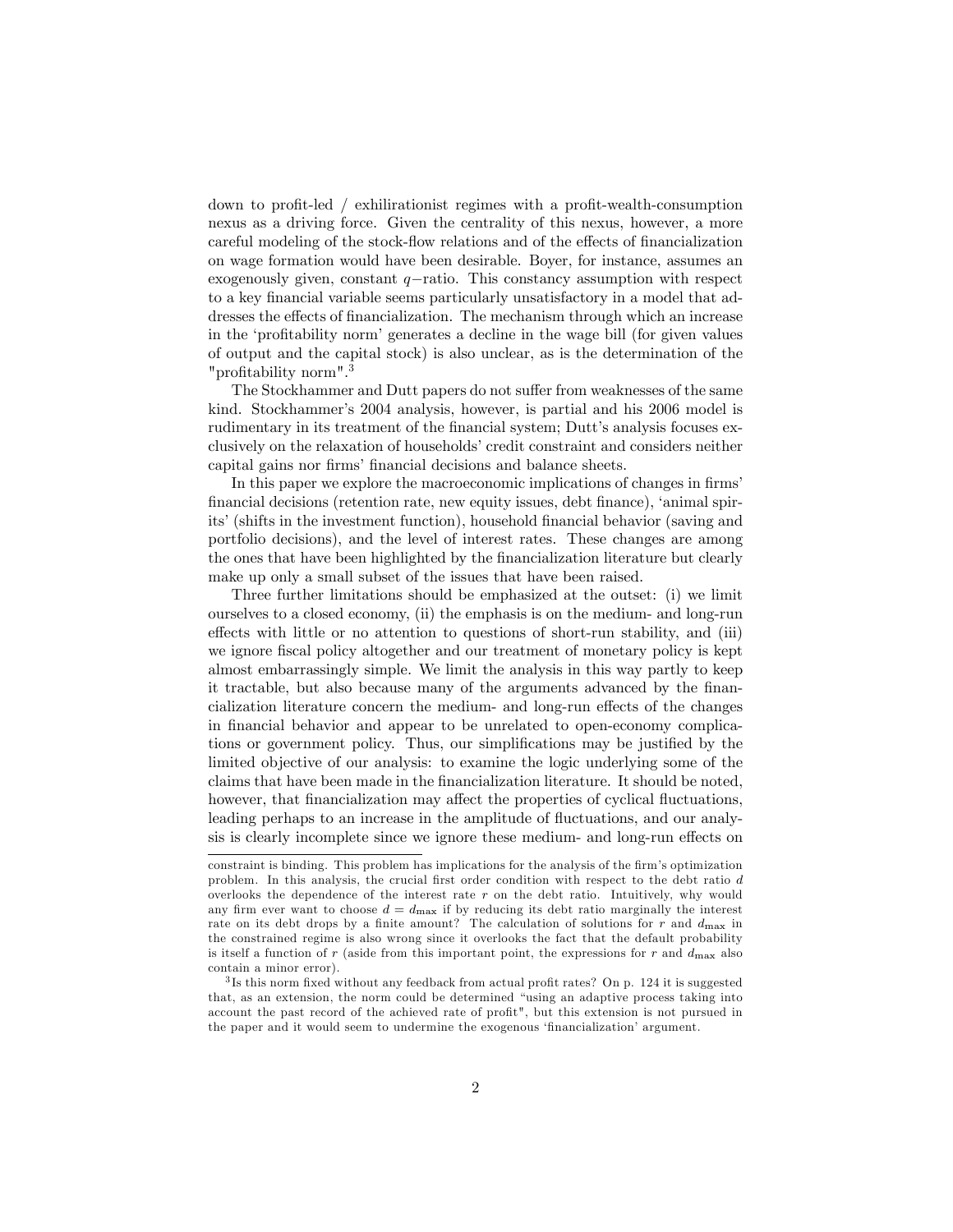the higher moments of the variables. A more radical perspective, finally, may regard increasing financialization as merely a phase in a long cycle of endogenous changes in financial behavior and Minskian fragility. From this Minskian perspective our neglect of the dynamic interactions underlying the observed changes in financial behavior represents a major limitation.<sup>4</sup>

Two different settings are examined. The economy may be 'mature' in Kaldor's (1966) terminology and have a growth rate that is constrained by the available labor force. Alternatively, in the 'dual-economy' setting, the labor supply to the modern / capitalist sector of the economy is perfectly elastic. Both of these settings are analyzed using two alternative models: one is derived from Skott (1981, 1988, 1989) and the other from Lavoie and Godley (2001-2002). Both of the models are in a broadly structuralist/ post Keynesian tradition and both pay explicit attention to balance sheets and financial stock-flow relations. The two models differ in a number of respects. Interestingly, however, the differences with respect to the specification of financing, saving and portfolio decisions have little effect on the qualitative results. By contrast, the effects of financialization depend critically on the labor market assumptions (labor-constrained vs dual) and the specification of the investment function (Harrodian vs Kaleckian).

The rest of the paper is structured as follows. In section 2 we discuss some of the stylized facts relating to Önancialization and comment on the dangers of a purely partial analysis. Section 3 outlines our general framework, and Sections 4 and 5 consider the implications of changes in key Önancial variables in the context of the different models. Section  $6$ , finally, discusses the main results and offers a few concluding comments and suggestions for further research.

## 2 Evidence

#### 2.1 Some stylized facts

The stylized facts are largely well-known, and we confine ourselves to a brief description of some US data. The retention rate, first, has declined from around 85% in the 1970s to about 73% (Figure 1). It is worth pointing out that this change marks a return to retention rates that are at or below the levels of the 1950s. Looking at the whole period since 1950, the aberration may have been the high retention rates of the 1970s and 1980s.

The behavior of non-Önancial corporations with respect to new equity issues shows a clearer picture. Whether measured in terms of the value of new issues divided by the market value of outstanding equities (Figure 2) or, alternatively, by the share of new investment financed by new equity (Figure 3), there has been a significant decline in new issues. In the 1950s-1970s a small positive fraction of gross investment - on average about 5 percent - was financed by new issues. Since 1980, however, the rate of net issues has been negative in most

<sup>&</sup>lt;sup>4</sup>Minskian models of endogenous movements in financial fragility have been presented by, among others, Taylor and O'Connell (1986), Lavoie (1986/87), Delli Gati and Gallegati (1990), Semmler (1987), Skott (1994).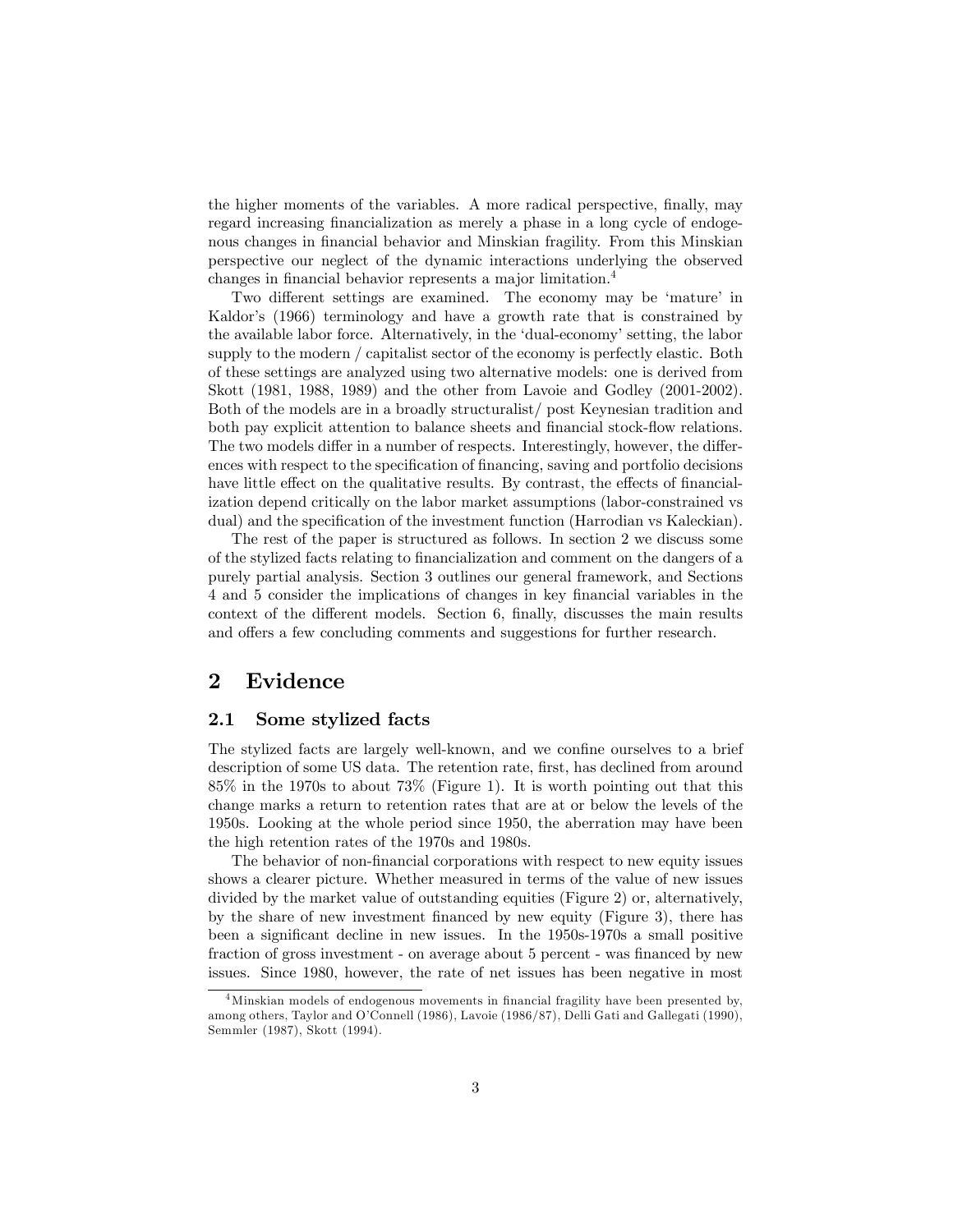years, and on average non-Önancial corporations have spent an amount equal to about 12 percent of their gross fixed investment to buy back equity.

Debt finance has become increasingly important. As shown in Figure 4, the ratio of debt to the replacement value of capital has increased from a level just above 30 percent in the 1950s to about 60 percent. The ratio increased steadily in the 1950s and 1960s reaching about 50 percent in the early 1970s before dropping back to about 35 percent around 1980. Thus, the increase has been very steep over the last 25 years. It should be noted, however, that Figure 4 depicts gross debt. Insofar as non-Önancial Örms hold increasing amounts of financial assets, the movements in net debt could be very different. Data issues make it difficult to get a clear picture of changes in net debt.

Real rates of interest have fluctuated substantially (Figure 5). The early 1980s saw historically very high interest rate, but rates gradually decrease in the late 1980s and early 1990s and, after another increase in the mid 1990s, are now at, and in some cases below, their historical average. Thus, there is little support for common view that financialization has led to persistently high real rates of interest.

Turning now to household behavior, the well-known rise in the ratio of personal consumption to disposable personal income comes out clearly in Figure 6. The ratio of households' net financial wealth to disposable income, however, has shown much more stability (Figure 7). The stock market boom of the 1990s shows up in this ratio, but the value of the ratio is now back at the level that characterized the "golden age" of the  $1950s$  and  $1960s$ . The effects of stock market fluctuations, finally, show up strongly in the ratio of capital gains to disposable income in Figure 8. The distribution of these gains has been very unequal, but as an average for the household sector the capital gains (and losses) on financial assets have been very significant in some periods.

#### 2.2 Dangers of a partial analysis

While the stylized facts of changes in financial variables are (relatively) clear, the interpretation and importance of these changes for the performance of the economy may not be obvious, and many of the arguments that have been advanced by the financialization literature have a partial flavor. As a case in point we may consider Stockhammer (2004). This paper, with its combination of theoretical argument and econometric work, presents a clear and interesting analysis. The partial nature of the analysis, however, is a limitation.

Financialization, Stockhammer argues, has generated a shift in firms behavior from growth objectives toward shareholder interests. He formalizes this argument by assuming that the representative firm faces a growth-profit tradeoff. Managers pick some point on this  $g - r$  frontier, and an increased emphasis on shareholder interests (partly because of increased takeover threats and partly because of changes in managerial pay structures) moves the optimal position in the direction of higher profit rates and lower growth.

The macroeconomic implications of this microeconomic analysis are not as straightforward as they may seem. Stockhammer does not specify firms' finance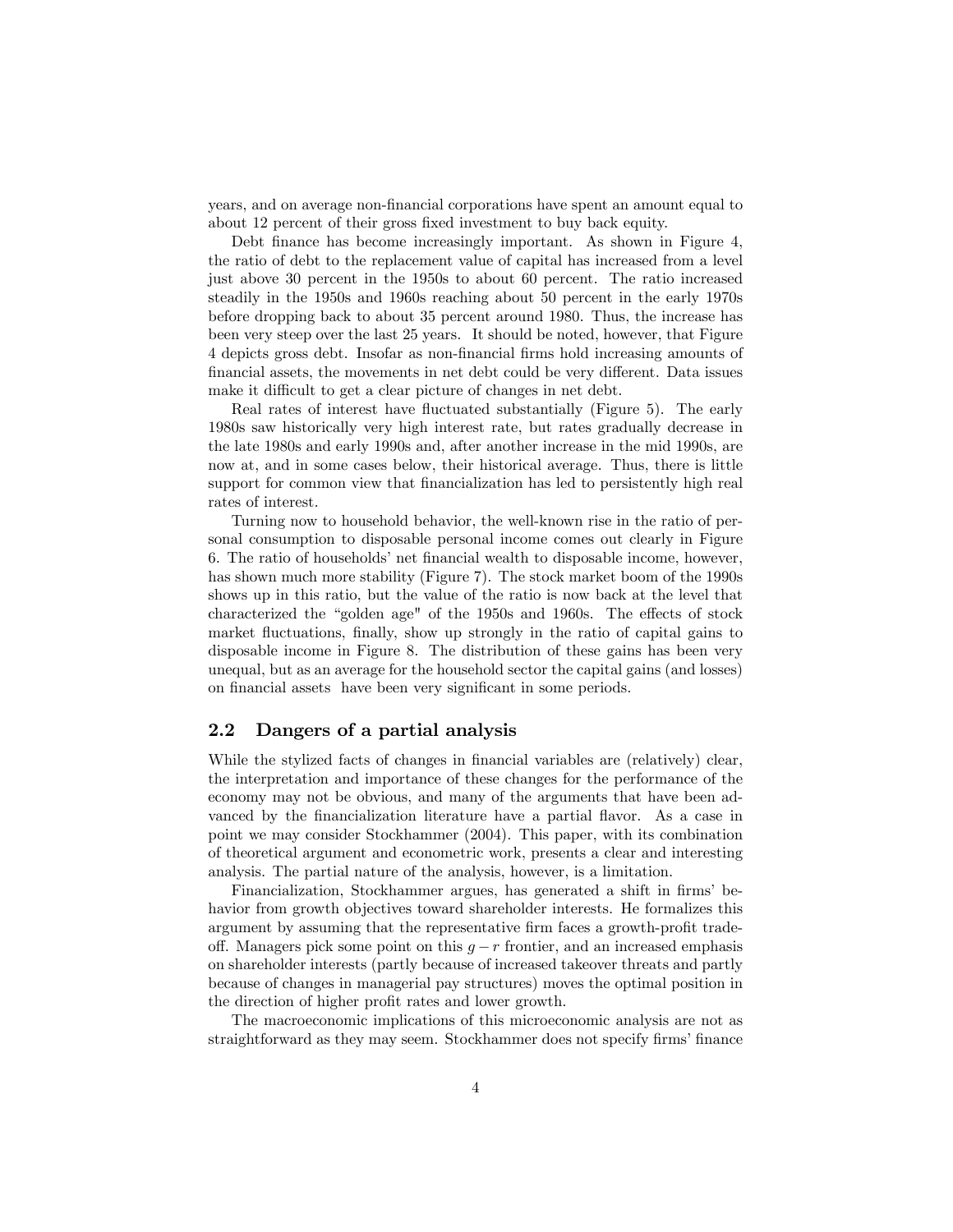constraint or discuss firms' financing decisions in any detail. Presumably, however, the movements along a  $g - r$  frontier must be reflected - via the finance constraint - in changes in retention rates, external finance or the rate of new share issues. The changes in investment and firms' financial decisions interact with household and government behavior, and these macroeconomic interactions - equilibrium conditions for financial and goods markets - are ignored in the analysis. Putting it differently, an individual firm may face a perceived  $q-r$ tradeoff but this perceived tradeoff does not extend to the macroeconomic level: changes in accumulation and financial behavior affect aggregate demand and thereby the position of the  $g - r$  frontier. Thus, the micro tradeoff may not be stable.

Stockhammer tests the theory by estimating an investment function that includes "rentiers' share of the non-financial business sector" as an explanatory variable. It is unclear, however, how one should interpret the results. One might have thought, first, that a shift in firms' accumulation behavior would imply changes in the parameters of the investment function. Stockhammer does not consider this possibility. Instead, he argues, the behavioral shift is captured by an increase in the "rentiers' share", and a negative coefficient on this variable is seen as lending support to the theoretical argument. Even assuming, however, that an increase in the "rentiers' share" captures financial implications of a behavioral shift, a negative coefficient on this variable in the empirical work does not necessarily imply that the changes in Önancial behavior have had a negative effect on accumulation.<sup>5</sup> Aggregate demand and thereby the values of other explanatory variables in the regression may have been affected by the changes in financial behavior, and these indirect effects need to be taken into account.

Unlike in the 2004 paper, the macroeconomic dimension of shareholderinduced shifts in firms' investment behavior is analyzed by Stockhammer (2006) but this happens in a setting without differentiated financial assets and explicit stock-flow relations.

## 3 General framework

#### 3.1 Firms, banks and households

This section presents our general framework. The framework leaves out open economy issues, there is no analysis of the short run and stability issues, and

<sup>&</sup>lt;sup>5</sup>In fact the coefficient on rentiers' share is not negative in all specifications and it is insignificant in many. Moreover, there may be several explanations for a negative coefficient. Net financial income, first, is included in the gross profit share and for any given profit share, an increase in financial income implies a reduction in operating profits which presumably reduces the incentive to accumulate fixed capital. As noted by Stockhammer, second, an increase in gross financial income may mirror an increase in the cost of capital. Firms have both Önancial assets and liabilities and if the return on these move together, a rise in the cost of capital will be associated with an increase in gross Önancial income. This correlation becomes particularly important if the cost-of-capital variable that is included in the analysis provides a poor approximation to the actual cost of capital.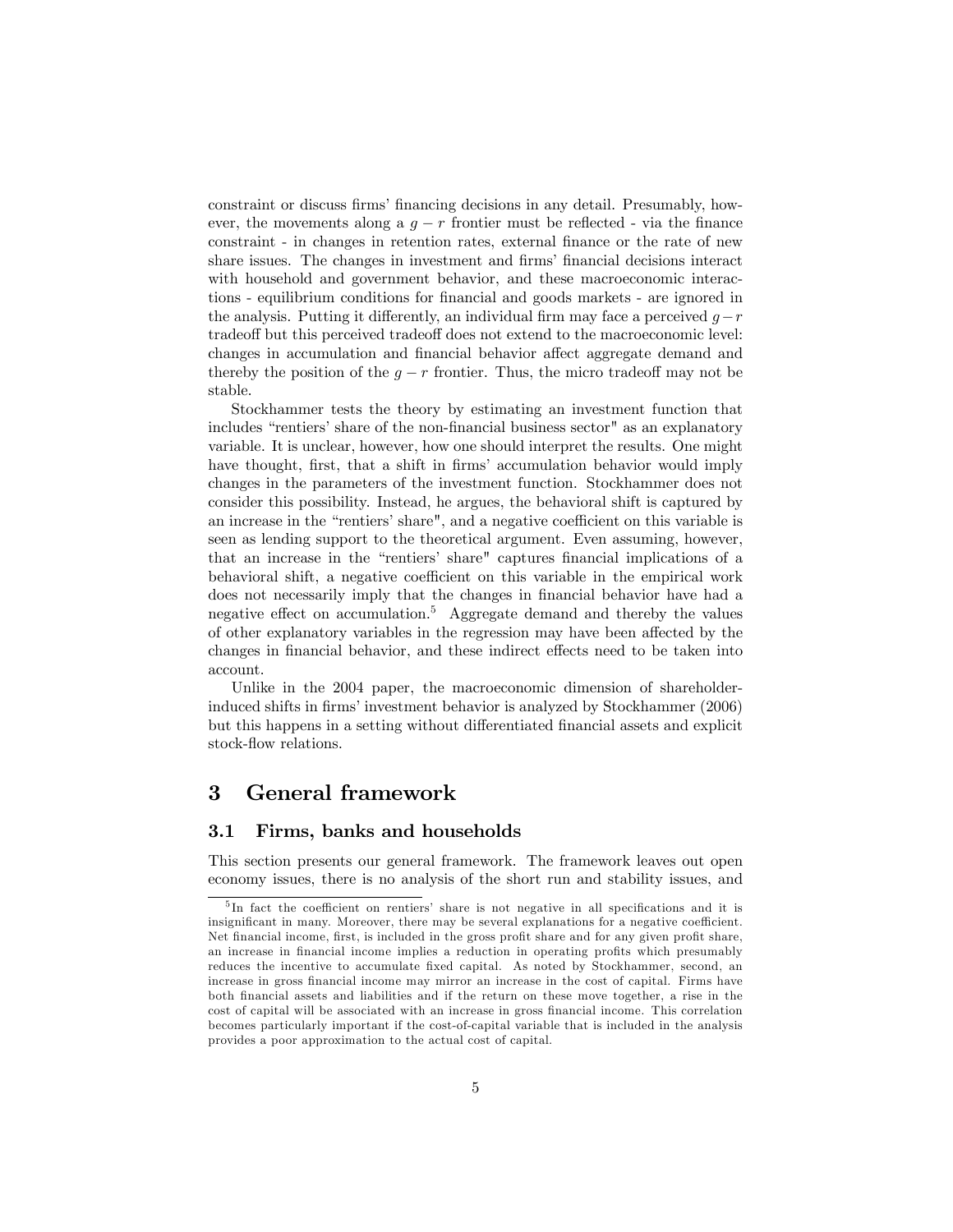very limited attention to government policy. The purpose is to look at the interaction between firms and households across labor, goods and financial markets. Firms, it is assumed, make decisions concerning pricing / output, accumulation, and financing; households receive a return on their financial assets as well as wage income, and they make consumption and portfolio decisions; banks accept deposits and make loans. There are only two types of financial assets, equity and bank deposits, and banks are the only financial institution in the model.<sup>6</sup>

This framework - which generalizes the one in Skott (1988, 1989) - covers a number of special cases, including Harrodian specifications with or without labor constraints and Kaleckian models.

#### 3.1.1 Firms

Finance constraint Consider first the finance constraint facing a single firm. The firm invests in real capital and pays out dividends and interest on its debt (bank loans). These expenses have to be matched by income flows and the proceeds from new issues of equity and new debt. As argued by the Önancialization literature, the firm may hold equity in other firms and own other financial assets (bank deposits). Income flows therefore include both profits and the interest and dividend income from the firm's current holdings of financial assets. Algebraically, the Önance constraint can be written

$$
pI_j+Div^L_j+iM^L_j+v\dot{N}^A_j+\dot{M}^A_j=\Pi_j+v\dot{N}^L_j+\dot{M}^L_j+iM^A_j+Div^A_j
$$

where  $I, \Pi, Div, M$  and N denote real investment, nominal profits, dividends, bank loans  $\ell$  deposits and the number of shares. Subscripts  $j$  indicate firm, and superscripts denote assets  $(A)$  and liabilities  $(L)$ ; thus  $M_j^A$  is firm j's bank deposits and  $M_j^L$  the firm's bank loans. Bank loans and deposits carry the same interest rate  $(i)$ , the price of investment goods  $(p)$  equals the general price of output in this one-sector model and, for simplicity, it is assumed that all shares have the same price, v.

If we aggregate across firms, the cross holdings of financial assets net out, and the aggregate finance constraint for the firm sector simplifies to:

$$
pI + Div + iM = \Pi + v\dot{N} + \dot{M}
$$

where  $I, \Pi, Div, M$  and N without sub- and superscripts - denote aggregate investment and aggregate profit, net dividend payments from firms to other sectors, net debt to other sectors, and the aggregate number of shares held by other sectors.

We assume that dividends are related to retained earnings

$$
Div = (1 - s_f)(\Pi - rM) \tag{1}
$$

<sup>&</sup>lt;sup>6</sup>The liquid asset could also be interpreted as a short bond.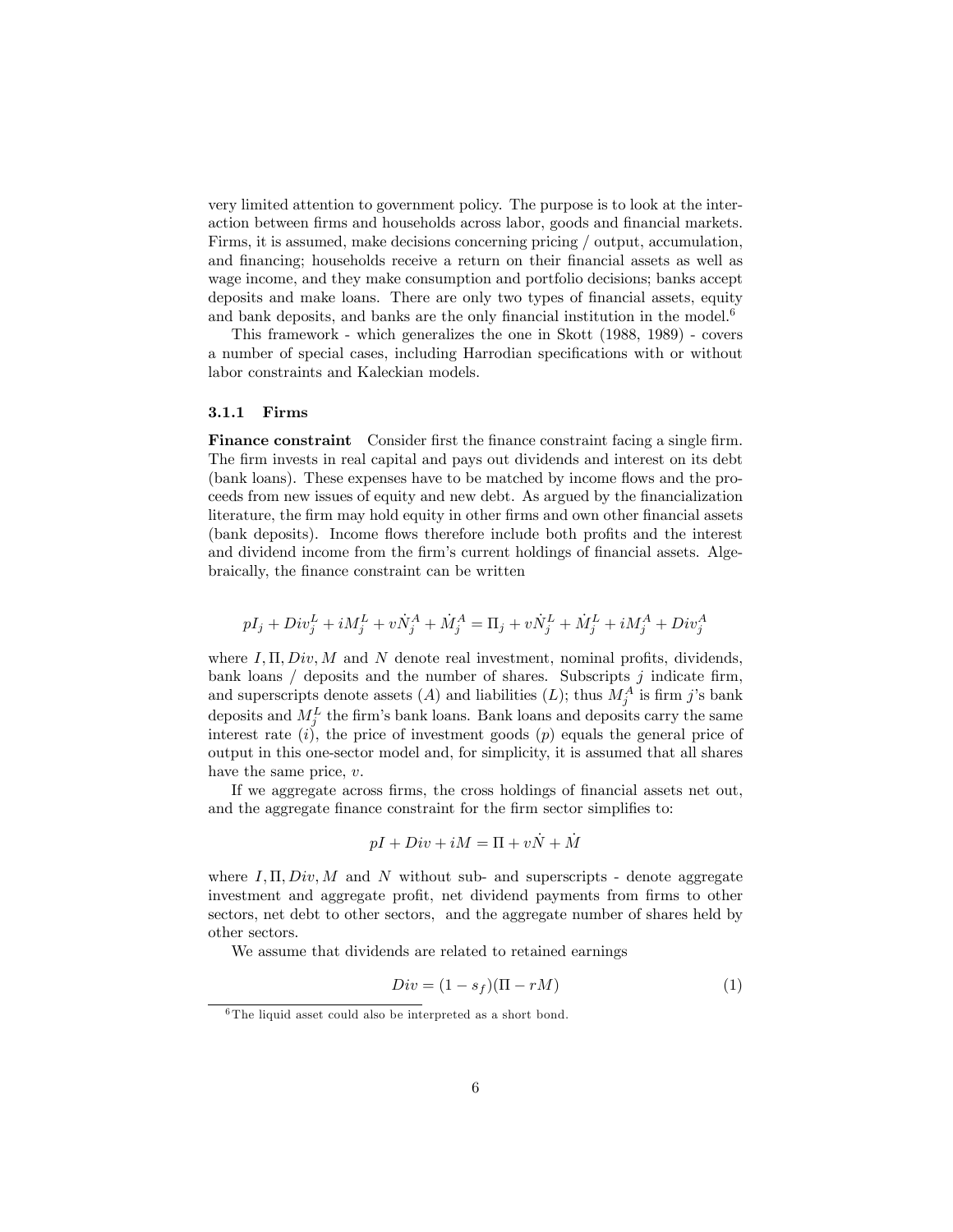where r is the real rate of interest,  $r = i - \hat{p}$ . Thus, the finance constraint can also be rewritten

$$
pI = s_f(\Pi - rM) + vN\hat{N} + M(\hat{M} - \hat{p})
$$
\n(2)

The finance constraint (2) shows that, given the levels of investment and profits and the inherited debt, firms cannot choose the retention rate, the rate of new issues and the amount of new debt independently. One of these three variables will have to accommodate so as to ensure that the finance constraint is being met. In reality, of course, there may be dynamic feedback effects: an unexpected need for external finance in one period, for instance, may influence firm's retention and/or new issue policies in subsequent periods.

Our purpose in this paper is to examine the comparative statics of changes in financial behavior and from this perspective it does not matter much which Önancial variable is designated as residual. In the analysis below we describe firms' financial behavior in terms of their retention rate  $(s_f)$ . New issue policies can be captured by the growth of the number of shares  $(N)$  or by the share of investment that is being Önanced by new issues. Skott uses the former and Lavoie-Godley the latter parameterization, and we follow these different parameterizations in the respective versions of the model.<sup>7</sup>

**Pricing** / output: the growth function It is often assumed that firms set prices and that output adjusts instantaneously and costlessly to match demand. The empirical evidence in favour of significant price rigidity is quite weak, however. $8$  The real question, moreover, is not whether there is stickiness in prices but whether prices are more sticky than output. Production is subject to a production lag, and increases in production and employment give rise to substantial search, hiring and training costs; firing or layoffs also involve costs, both explicit costs like redundancy payments and hidden costs in the form of deteriorating industrial relations and morale. In a continuous-time setting one may approximate the effects of lags and adjustment costs by assuming that output is predetermined at each moment, that firms choose the rate of growth of output at each moment, rather than the level of output, and that this choice is made so as to balance the costs of changes against the benefits of moving toward a preferred level of output and employment. These costs and benefits

<sup>&</sup>lt;sup>7</sup>One could also, following Eichner (1976) and Wood (1975) - assume that firms set the shares of investment that are to be financed by the three different sources, with both  $s_f$  and  $\hat{N}$  varying in response to changes in accumulation. This case is considered in Skott (1989, chapter 7).

 $8$ The study by Levy et al. (1997) of menu costs in five supermarkets, for instance, is often cited in support of menu costs and price stickiness (e.g. Romer 2001, pp. 315-316). This study found that on average 16 percent of all prices were changed each week. These frequent changes in prices were not costless but the finding that menu costs constitute a significant proportion of net profits is largely irrelevant for an evaluation of price flexibility. With prohibitively high menu costs, for instance, there would be no price changes and the share of menu cost in revenue would be zero; negligible menu costs on the other hand may allow firms to change prices frequently as part of their marketing strategies, and the observed share of menu costs in net profits could be very high in this case.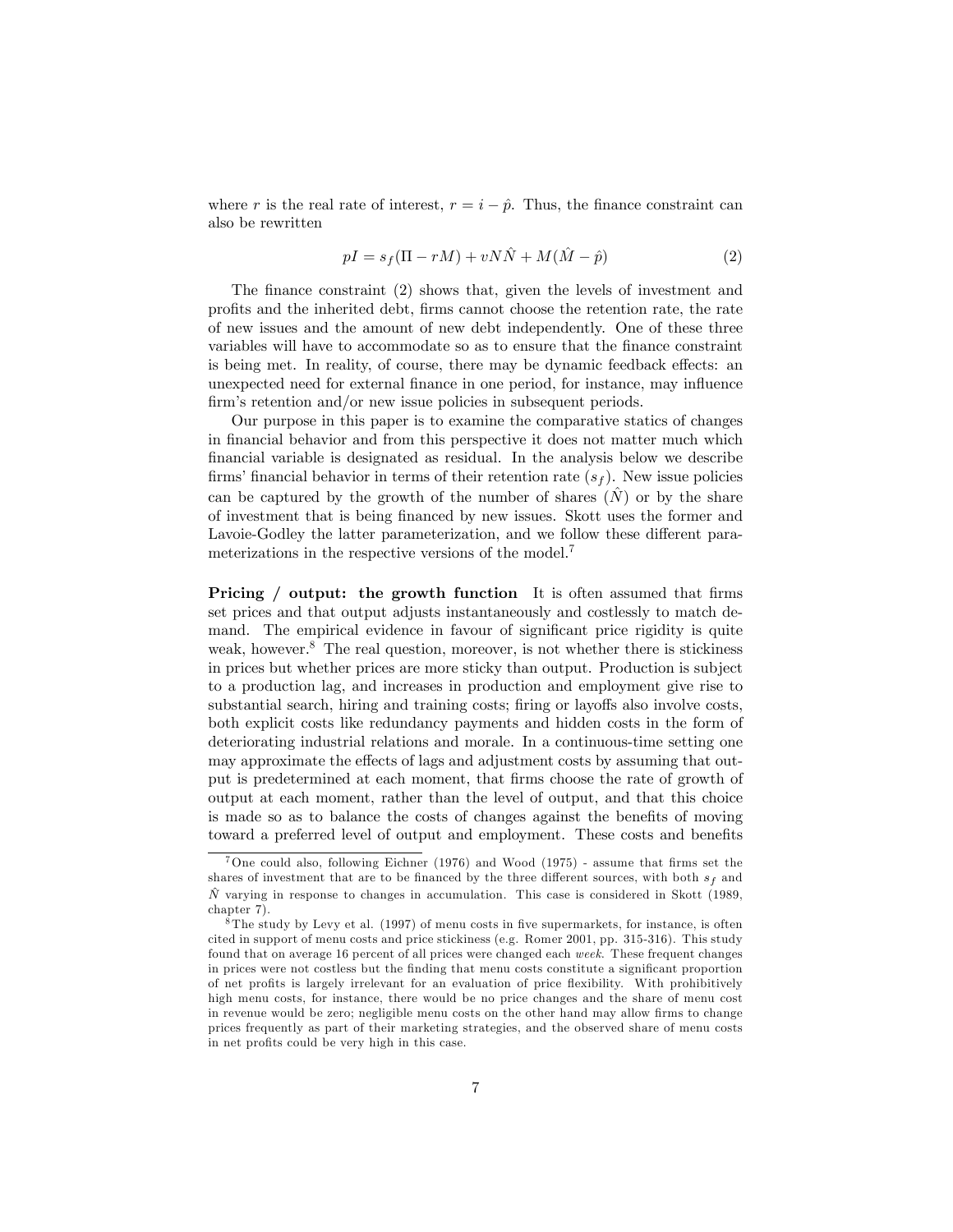are determined by demand signals from output markets and cost signals from input markets.

If prices are flexible, the demand signal can be captured by the prevailing proÖt share. The level of output is predetermined at any moment, and a rise in demand leads to an increase in the price of output. Wage contracts are cast in terms of money wages, and there is neither perfect foresight nor instantaneous feedbacks from output prices to money-wage rates. The real wage rate and the share of profits in income therefore respond to unanticipated movements in prices: a positive demand shock generates a rise in the profit share. Demand signals could also be reflected in inventories. For the aggregate economy, however, movements in inventories tend to amplify áuctuations in other demand components over the cycle and thus do not obviate the need for price adjustments. For simplicity, we disregard movements in inventories.

Turning to the signals from input markets, we leave out intermediate inputs and take labour to be the only input that is variable in the short run; changes in the capital stock take longer to implement and, partly because of that, firms typically maintain excess capital capacity. As far as production decisions are concerned, the labour market therefore provides the relevant signal, and we use the employment rate as the indicator of the state of the labour market. The rate of employment influences the costs of changing output through its effects on the availability of labour with the desired qualifications. High rates of employment increase the costs of recruitment, and since the quit rate tends to rise when labour markets are tight, the gross recruitment needs associated with any given rate of expansion increase at a time when low unemployment makes it difficult to attract new workers. High employment and high turnover of the labour force, on the other hand, may allow firms to contract production and employment more rapidly without significant redundancy costs. These standard microeconomic effects may be reinforced by broader Marxian effects on the social relations of production. A high rate of employment may have a negative impact on firms' growth plans because it strengthens workers vis-a-vis management and may lead to increased shop-floor militancy.

The analysis suggests that the rate of growth of production will be positively related to the profit share  $(\pi)$  and negatively related to the employment rate  $(e)$ . Thus, the pricing / output decisions can be described by the following 'growth  $function<sup>9</sup>$ 

$$
\hat{Y} = h(\pi, e); h_{\pi} > 0, h_e < 0.
$$
\n(3)

The case of unlimited labor supplies can be obtained by setting  $h_e = 0$ , and the growth function yields the standard Kaleckian assumption of a fixed profit share  $\bar{\pi}$  (a fixed markup on wage cost) if we have both  $h_e = 0$  and  $h_{\pi} = \infty$  at  $\pi = \bar{\pi}$ . One may note also that a static counterpart to equation (3) can be obtained by setting  $\hat{Y} = 0$ . The equation then defines the profit share as an increasing function of the employment rate. A short-run equilibrium relation of this kind

 $9$ Or 'output expansion function', using the terminology in Skott (1989, 1989a). The behavioral foundations of the function are discussed in greater detail in Skott (1989, chapter 4).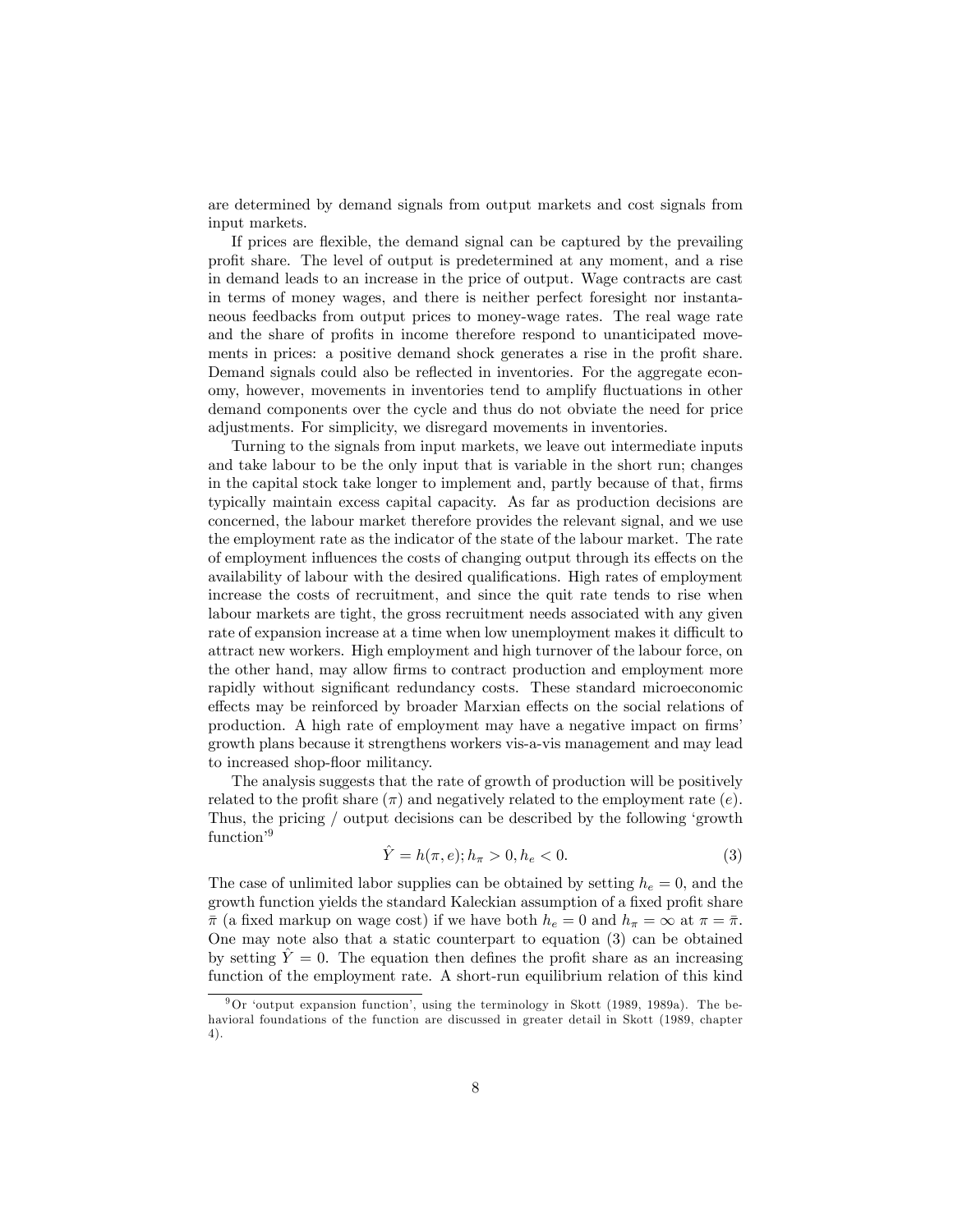could be derived from profit maximization if firms have monopsony power and the perceived elasticity of labor supply to the individual firm is inversely related to the aggregate rate of employment.<sup>10</sup>

**Accumulation** As a general specification we may assume that the rate of accumulation depends on the rate of utilization of capital, the profit share, and financial variables like the real rate of interest, the valuation ratio (Tobin's q), and the ratios of debt and retained earnings to the value of the capital stock. Algebraically,

$$
\frac{I}{K} = f(u, \pi, r, q, m, c) \tag{4}
$$

where u is utilization, q the valuation ratio  $(q = \frac{M + vN}{pK})$ , and m and c the ratios of debt and retained earnings to capital  $(m = \frac{M}{pK}, c = \frac{s_f(\Pi - rM)}{pK})$ .

There is no consensus in the structuralist  $\int$  post Keynesian literature concerning the long-run sensitivity of the accumulation rate to changes in the various arguments.<sup>11</sup> In the analysis below, we explore both Harrodian and Kaleckian specifications.

#### 3.1.2 Banks

Banks give loans to firms and accept deposits from households. Neither firms nor households hold cash. When banks provide a loan to a firm, the money therefore returns to the bank immediately, either as deposits from households or because other Örms use their increased revenues to reduce their debt. The loan and deposit rates are equal and there are no costs involved in banking. Thus, banks make neither profits nor losses, $12$  and the firm sector has a net debt  $(M)$  that must equal the total deposits of the household sector (=money demand,  $M^H$ ):

$$
M = M^H
$$

Banks determine the nominal interest rate. This nominal rate, however, will typically depend on ináation and to simplify the exposition, we treat the real rate of interest  $r (= i - \hat{p})$  as the variable that is set by the banking system (and kept constant in steady growth).

 $10$ A positive relation between employment and the profit share could also arise from an inverse relation between the perceived demand elasticity and aggregate employment or as a result of a fixed markup on variable cost in a setting with overhead labor.

 $11$  See, among others, Auerbach and Skott (1988), Dutt (1997), Kurz (1986), Lavoie (1995) and Flaschel and Skott (2006).

 $12$  The share valuation of banks therefore is zero, and this simple version of the model does not capture the increasing share of the financial sector in GDP and of financial-sector profits in total profits.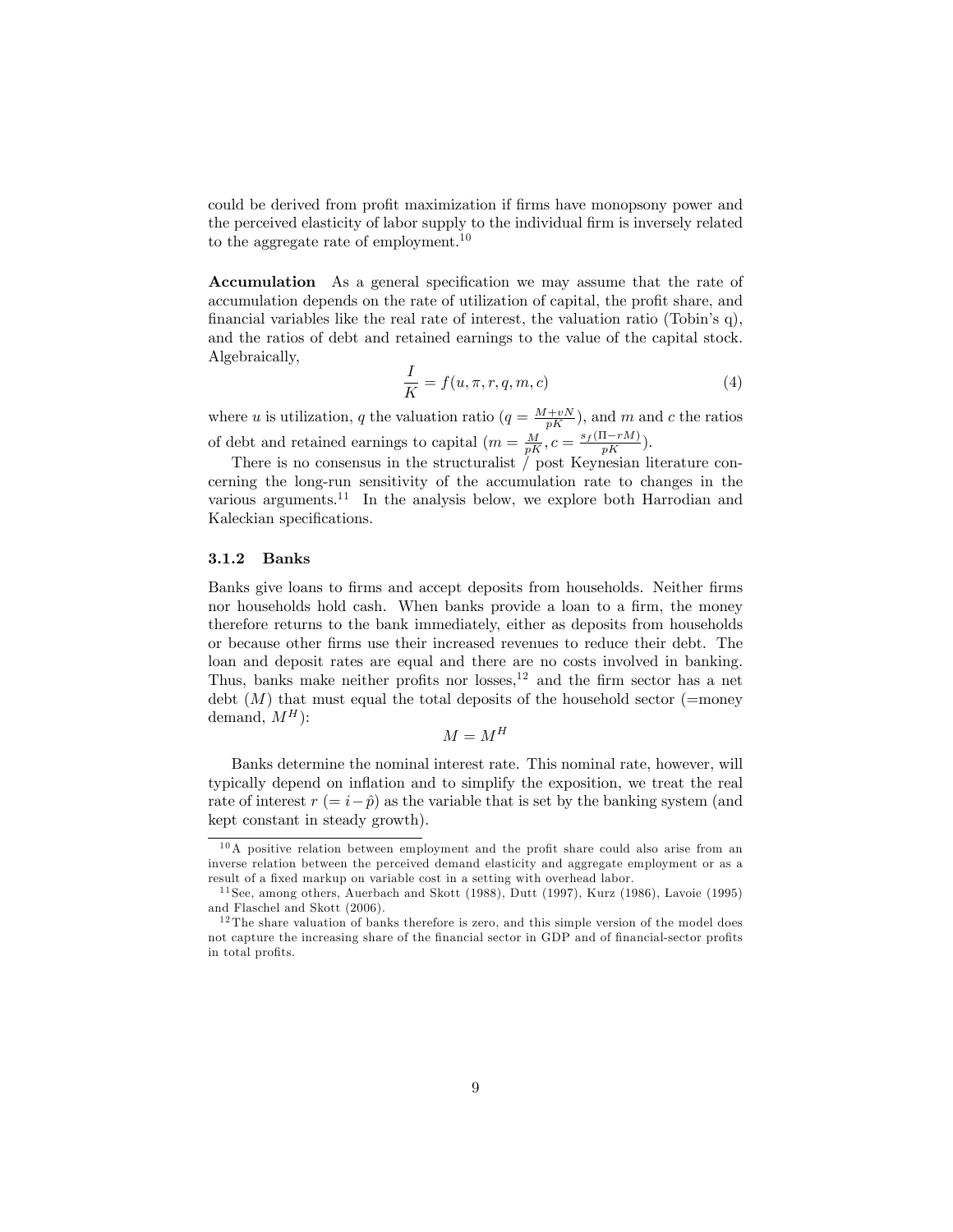#### 3.1.3 Households

In analogy with firms, households face a budget (or finance) constraint. For the household sector as a whole it takes the form

$$
pC + v\dot{N}^H + \dot{M}^H = W + Div^H + iM^H \tag{5}
$$

where  $C$  is consumption,  $W$  wage income,  $N^H, M^H$  indicate household holdings of shares and deposits (money), and  $Div<sup>H</sup>$  is dividend payments received by the household sector.

The steady-growth implications of household consumption and saving behavior can be described in terms of stock-flow ratios of assets to income. Specifically, let

$$
M^H = \beta(i, r, r_e, \pi, \ldots)pY \tag{6}
$$

$$
vN^H = \alpha(i, r, r_e, \pi, \ldots)pY \tag{7}
$$

where the stock-flow ratios  $\alpha$  and  $\beta$  may depend on a number of variables, including the real rates of return on deposits  $(r)$  and equity  $(r_e)$ . Theories differ with respect to the determination of the (steady-growth) values of these stock-flow ratios, and in sections 4-5 we examine different specifications. Some theories are cast in terms of flow-flow relations (e.g. consumption as a function of distributed incomes and capital gains, as in the Lavoie-Godley model) but even when this is the case, the specification of the flow-flow relations have implications for the steady-growth values of the stock-flow ratios, and the implied stock-flow ratios provide a clearer picture of the mechanisms behind the effects of changes in financial behavior.

The relation between the stock-flow ratios and consumption is straightforward. Using the budget constraint (5) and the dividend equation (1), the stockflow relations  $(6)-(7)$  imply the following consumption function:

$$
\frac{C}{K} = u[1 - s_f(\pi - r\beta) + \beta(\hat{p} - \hat{M}) - \alpha \hat{N}]
$$
\n(8)

#### 4 Harrodian accumulation

In this section we follow the Harrodian tradition and assume that the degree of excess capital capacity is at (or near) where Örms want it to be. Firms will typically want a reserve of excess capacity, but if the degree of excess capacity persistently exceeds the desired reserve, they reduce their accumulation rate; conversely, if they find themselves with less than the desired excess capacity, they will gradually increase their rate of accumulation. Thus, a steady growth path with a constant accumulation rate requires the consistency of desired and actual degrees of excess capacity, that is,

$$
u = u^* \tag{9}
$$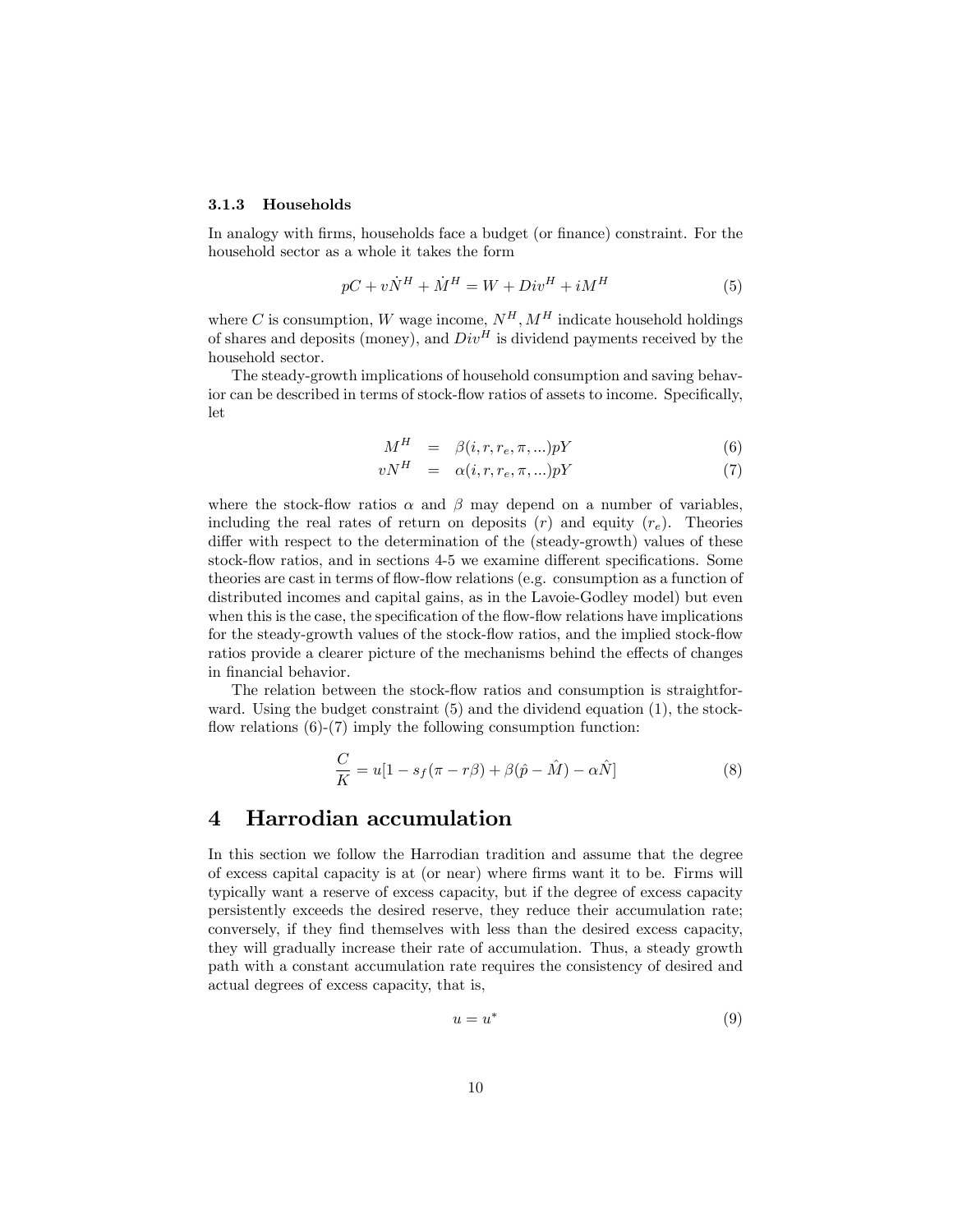where  $u$  is the output-capital ratio and  $u^*$  denotes the value of  $u$  when firms have the desired degree of excess capacity.<sup>13</sup> Equation  $(9)$  expresses the steadygrowth accumulation function. The equation need not be satisfied outside steady growth, but a simple Harrodian specification implies that if  $K$  fluctuates within a relatively narrow band, the time-average of the output-capital ratio u must be approximately equal to  $u^*$  when the average is taken over a long period. To see this, consider the Harrodian investment function

$$
\frac{d}{dt}\hat{K} = \lambda(u - u^*); \lambda > 0
$$

Integration implies that  $\bar{u} - u^* = \frac{\hat{K}_{t_1} - \hat{K}_{t_0}}{\lambda(t_1 - t_0)}$  where  $\bar{u}$  is the average output-capital ratio over the interval  $[t_0, t_1]$ . If  $|\hat{K}_{t_1} - \hat{K}_{t_0}|$  is bounded below some constant, it follows that  $\bar{u}$  is close to  $u^*$  if the period is long ( $\bar{u}$  converges to  $u^*$  for  $t_1 - t_0$ going to infinity).

#### 4.1 A mature economy: labor-constrained steady growth

The growth rate in a mature economy is labor constrained and the employment rate is constant in steady growth. The growth rate therefore must be equal to the growth of the labor force and, for simplicity, we shall take this ënatural rate of growth'  $(n)$  to be an exogenously given constant. Thus, in steady growth

$$
\hat{Y} = n \tag{10}
$$

Using (9) and (10) the equilibrium condition for the product market can now be written

$$
\frac{C}{K} + n = u^*
$$

or, using (6), (8), (9) and (10),

$$
[1 - s_f(\pi - r\beta) - \beta n - \alpha \hat{N}] = \frac{u^* - n}{u^*}
$$
\n(11)

The effects of changes in firms' financial behavior  $(s_f, \hat{N})$ , bank policy (r), or household saving and portfolio behavior can be derived from this equation. The qualitative results, however, depend on the properties of the  $\alpha$  and  $\beta$ -functions that describe household behavior.

#### 4.1.1 Inelastic stock-flow ratios

Assume first that  $\alpha$  and  $\beta$  are both constant (independent of the various rates of return). The constancy of the term on the left hand side of equation (11)

<sup>&</sup>lt;sup>13</sup>The  $u = u^*$  condition is necessary but not sufficient. Firms must also make positive profits, cf. note 14 below.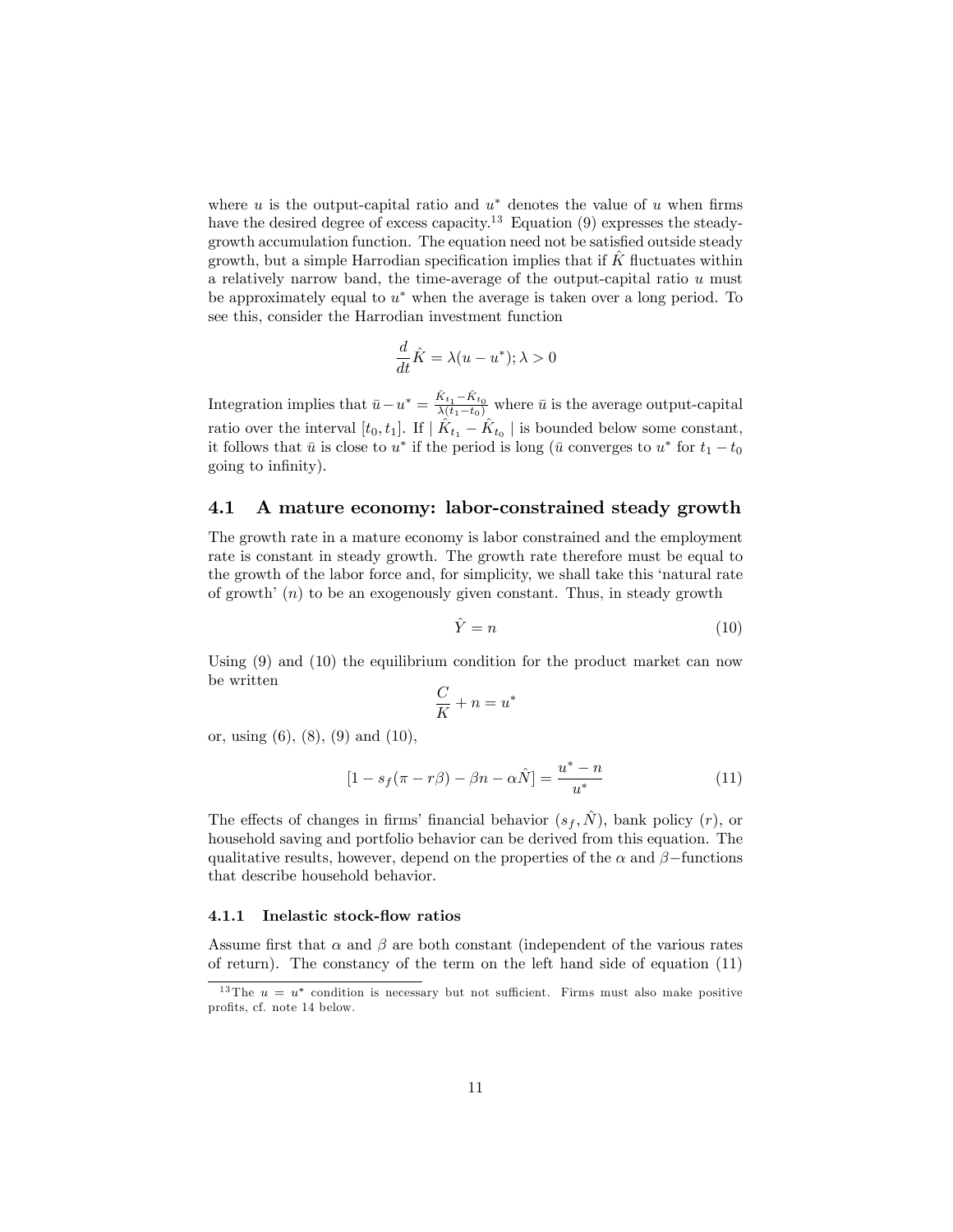implies that

$$
\frac{\partial \pi}{\partial s_f} = -\frac{\pi - \beta r}{s_f} < 0 \tag{12}
$$

$$
\frac{\partial \pi}{\partial \hat{N}} = -\frac{\alpha}{s_f} < 0 \tag{13}
$$

$$
\frac{\partial \pi}{\partial r} = \beta > 0 \tag{14}
$$

$$
\frac{\partial \pi}{\partial \alpha} = -\frac{\hat{N}}{s_f}
$$

$$
\frac{\partial \pi}{\partial \beta} = \frac{s_f r - n}{s_f}
$$

The signs of the effects of changes in  $s_f$ ,  $\hat{N}$  and r are unambiguous. If firms raise the retention rate or increase the rate of new issues, this will depress profitability, while an increase in the real interest rate raises the profit share.<sup>14</sup> The intuition is simple. An increase in  $s_f$  increases aggregate saving, given the share of profits, and to bring saving back into line with the steady-growth requirement, a reduction in the profit share is needed. An increase in the real interest rate  $(r)$  has the opposite effect since it reduces retained earnings and thus saving at any given share of profits. An increase in new issues  $(N)$ , like increases in the retention rate, raises aggregate saving but the mechanism may be a little less transparent. Saving goes up because the rise in  $\hat{N}$  induces households to raise their saving. Share prices adjust so as to maintain a constant ratio  $(=\alpha)$  of the value of shares to income. The growth of real income is given, and if the rate of new issues has gone up, this means that real share prices will increase at a lower rate. Capital gains therefore are smaller and as a result households choose to save a larger proportion of their wage, dividend and interest income.

Financialization has been associated primarily with increased dividends (a decline in  $s_f$ ), a decrease in the rate of new issues  $(N)$  and an increase in the real rate of interest (although, as shown in section 2, the evidence for interest rates is questionable). Strikingly, in this model all of these changes unambiguously generate a rise in the steady-growth profit share and the steady-growth employment rate. The employment effect follows immediately from the growth function  $(3)$ : whenever the profit share goes up, the employment rate must do the same in order to keep the growth rate unchanged.<sup>15</sup>

So far we have taken  $\alpha$  and  $\beta$  to be constant. Even leaving aside the functional dependence of these ratios on, inter alia, the rates of return, financialization might generate a shift in the levels of  $\alpha$  and  $\beta$ . Thus, it could be argued that financialization increases the availability of consumer credit and thereby

 $14$ A capitalist economy would not be viable if the steady growth path implied that profits fall short of real interest payments on the debt. Thus, the condition  $\pi - \beta r > 0$  must hold, otherwise accumulation would collapse.

<sup>&</sup>lt;sup>15</sup>In this paper we do not consider nominal wage formation and inflation explicitly. The NAIRU literature is enormous; one of us has analysed reasons for the absence of a NAIRU in earlier work (Skott 1997, 1999, 2005).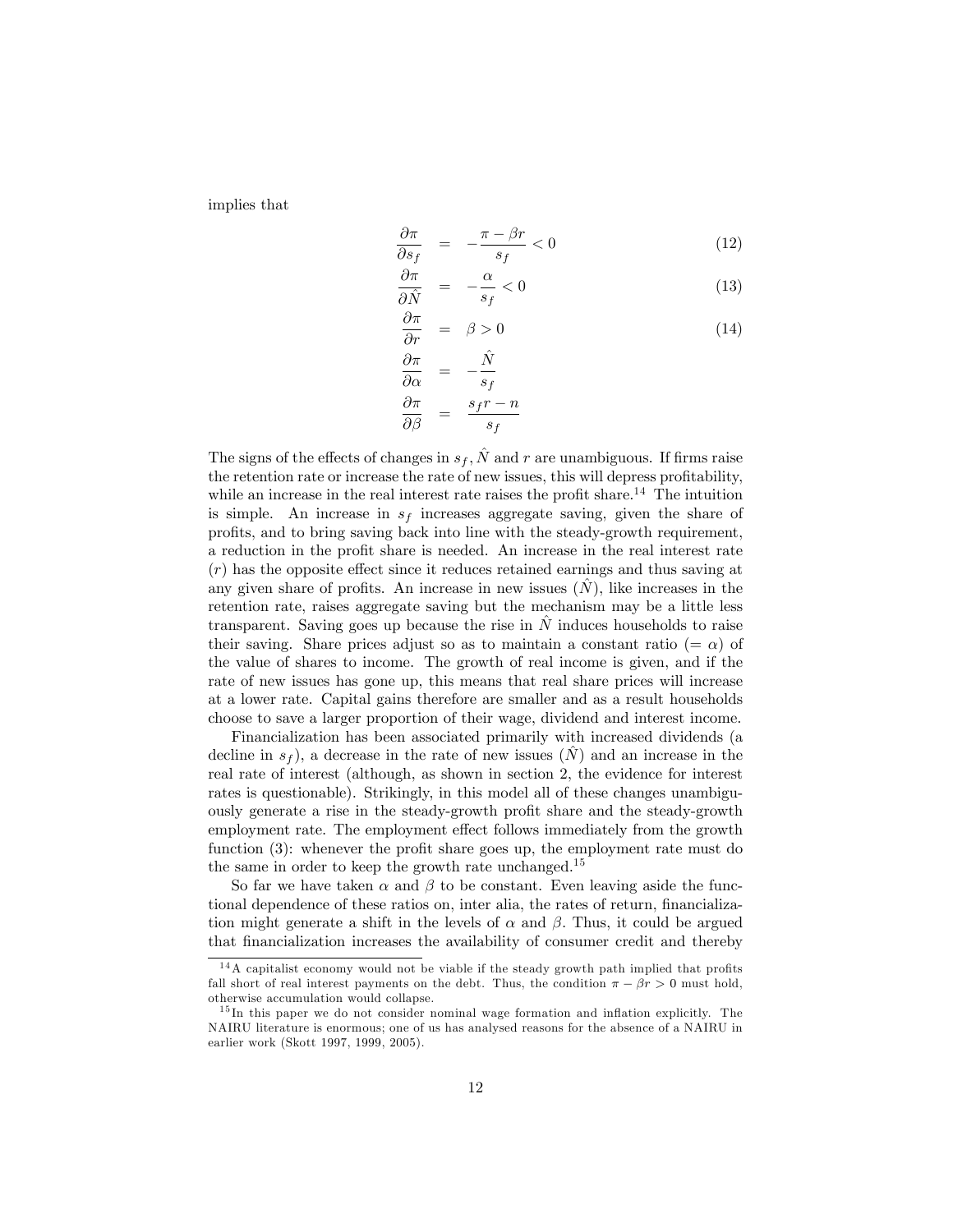tends to reduce the ratio  $\beta$ . A reduction in  $\beta$  has two effects: it increases retained earnings (which tends to increase consumption) but if the growth rate of income is positive it also reduces the amount of saving that households need to carry out in order to maintain the money-income ratio at the desired value. Depending on parameter values, the balance of these two effects can be positive or negative.<sup>16</sup>

Changes in the  $\alpha$  ratio are not usually seen as a key mechanism behind changes in economic performance.<sup>17</sup> Moreover, in this model the effects of autonomous shifts in  $\alpha$  depend on the values of  $\hat{N}$ . This result is quite intuitive. The value of the equity-income ratio  $(\alpha)$  simply does not affect saving if there are no new issues. Households can only save in the form of shares if other sectors (Örms) are willing to sell shares. If that is not the case then an increase in the desire to own shares will simply generate higher share prices, and the desire will be met without any extra saving. With positive new issues, a higher valuation of shares (a higher  $\alpha$ ) implies an increase in household saving; with negative new issues, on the other hand, a higher valuation of shares implies that households receive higher revenues from their net sale of shares, and their saving out of wages, dividends and interest income is reduced.

In addition to the changes in financial behavior, financialization may have been associated with a downward shift in the investment function. In this Harrodian setting, such a shift would be reflected in a rise in the desired outputcapital ratio  $u^*$ . This kind of change has the consequences that one would expect. Equation (11) implies that a rise in  $u^*$  leads to a decline in the profit share and, using the growth function (3), a fall a employment. Thus, according to this model the changes associated with neoliberalism and financialization have contradictory effects. The net effect may have been a deterioration of economic performance, but the negative impact comes from the shift in the investment function, rather than from the changes in financial behavior that have been highlighted in the literature.

<sup>&</sup>lt;sup>16</sup>Our results for changes in  $\beta$  are closely related to those of Dutt's (2005) analysis of changes in consumer debt. Using a Kaleckian (stagnationist) model, Dutt shows that the short-run effect of an increase in households' debt-income ratio (corresponding to a decrease in  $\beta$  in this model) is unambiguously positive. This short-run result is not surprising since the the transition to a higher debt ratio is associated with extra consumption. The long-run effects on growth are ambiguous, however. In the long run, the debt ratio has increased  $(\beta$ has decreased), and this increase in the debt ratio implies a shift of disposable income from low-saving workers to high-saving capitalists. This contractionary effect may or may not be offset by a positive effect. Consumer debt grows at the same rate as output (and the capital stock) and this expansionary effect - consumers being allowed to increase their debt when output grows - depends on the growth rate. Thus, in Duttís model, an increase in consumer debt will raise the growth rate if the initial growth rate is high while if output grows slowly, the increase in debt will reduce the growth rate. In this version of our model, the growth rate is exogenous but the analogous result in our model is that a decrease in  $\beta$  raises the profit share if the growth rate is high but reduces the profit share if the growth rate is small is low.

<sup>&</sup>lt;sup>17</sup> One might consider the possibility that  $u^*$  depend on the valuation ratio (Tobin's q) and thereby on  $\alpha$  and  $\beta$ . A high valuation ratio indicates a rate of profit that exceeds the cost of Önance. The desired output-capital ratio may therefore be inversely related to the valuation rate. This expansionary impact of an increase and  $\alpha$  and  $\beta$  is considered by Skott (1988, 1989).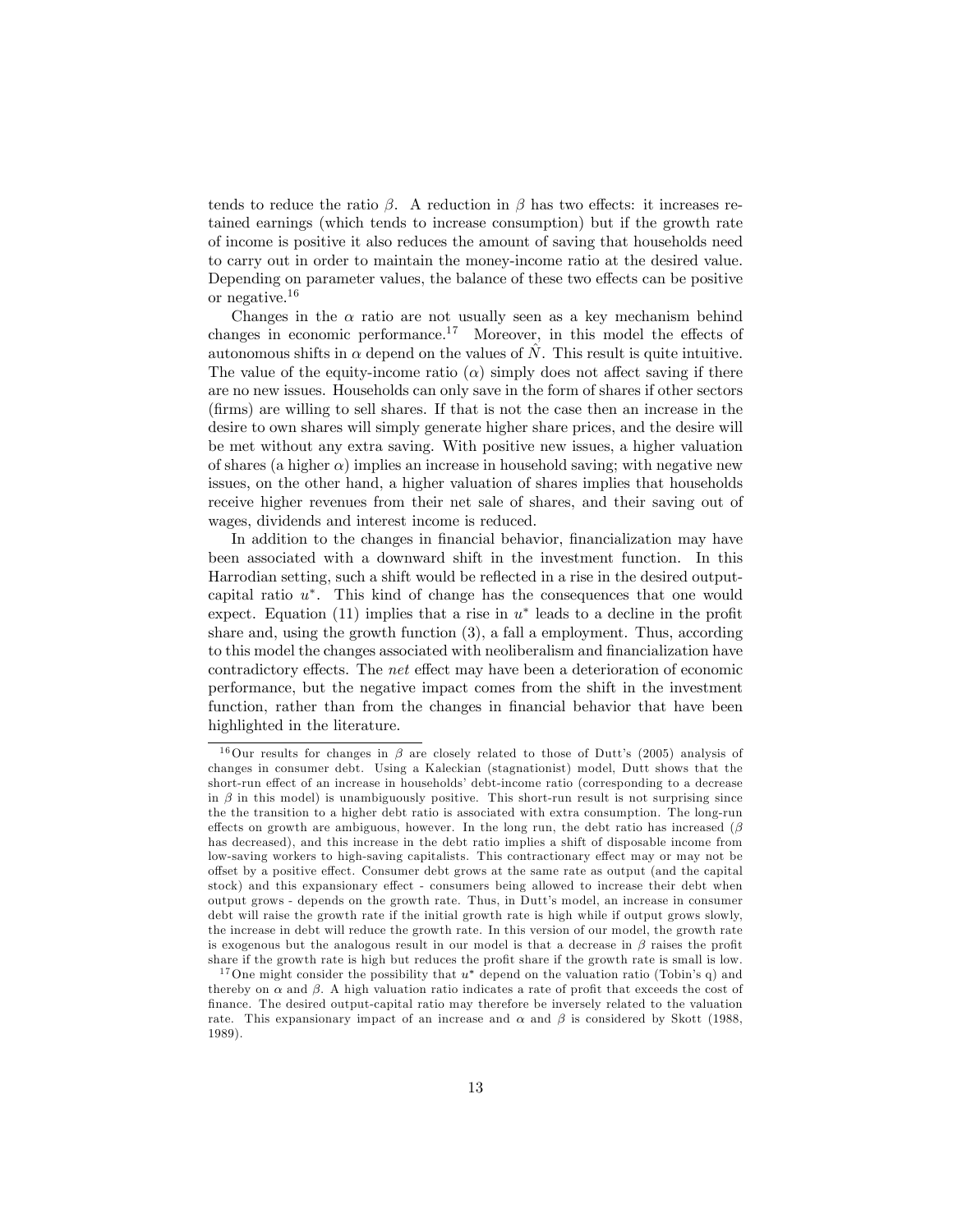How general are these conclusions? The assumption of exogenous  $\alpha$  and  $\beta$  - ratios is clearly restrictive, but the qualitative results survive as long as  $\alpha$ and  $\beta$  are relatively insensitive to changes in the financial parameters  $(s_f, N, r)$ and the profit share  $(\pi)$ .

Differentiating equation  $(11)$  totally, we get

$$
-s_f d\pi - \pi ds_f + (s_f r - n) d\beta + \beta (s_f dr + r ds_f) - \alpha d\hat{N} - \hat{N} d\alpha = 0 \tag{15}
$$

where

$$
d\alpha = \frac{\partial \alpha}{\partial s_f} ds_f + \frac{\partial \alpha}{\partial \hat{N}} d\hat{N} + \frac{\partial \alpha}{\partial r} dr + \frac{\partial \alpha}{\partial \pi} d\pi \tag{16}
$$

$$
d\beta = \frac{\partial \beta}{\partial s_f} ds_f + \frac{\partial \beta}{\partial \hat{N}} d\hat{N} + \frac{\partial \beta}{\partial r} dr + \frac{\partial \beta}{\partial \pi} d\pi \tag{17}
$$

 $s_f, \hat{N}, r$  and  $\pi$  may not influence  $\alpha$  and  $\beta$  directly but they will do so indirectly via their effects on the various rates of return. Thus, the partial  $\frac{\partial \alpha}{\partial s_f}$  includes the indirect effect on  $\alpha$  of changes in rates of return generated by the change in  $s_f$ . The rate of return on equity, for instance, is given by  $r_e = \frac{(1-s_f)(\pi - r\beta)pY}{vN} +$  $\hat{v} - \hat{p} = \frac{(1-s_f)(\pi - r\beta)}{\alpha} + n - \hat{N}$  and an increase in  $s_f$  reduces  $r_e^{18}$ Using  $(15)-(17)$  we get

$$
\frac{\partial \pi}{\partial s_f} = -\frac{\pi - \beta r - (s_f r - n) \frac{\partial \beta}{\partial s_f} + \hat{N} \frac{\partial \alpha}{\partial s_f}}{s_f - (s_f r - n) \frac{\partial \beta}{\partial \pi} + \hat{N} \frac{\partial \alpha}{\partial \pi}}
$$
(18)

$$
\frac{\partial \pi}{\partial \hat{N}} = -\frac{\alpha - (s_f r - n) \frac{\partial \beta}{\partial \hat{N}} + \hat{N} \frac{\partial \alpha}{\partial \hat{N}}}{s_f - (s_f r - n) \frac{\partial \beta}{\partial \pi} + \hat{N} \frac{\partial \alpha}{\partial \pi}}
$$
(19)

$$
\frac{\partial \pi}{\partial r} = \frac{s_f \beta + (s_f r - n) \frac{\partial \beta}{\partial r} - \hat{N} \frac{\partial \alpha}{\partial r}}{s_f - (s_f r - n) \frac{\partial \beta}{\partial \pi} + \hat{N} \frac{\partial \alpha}{\partial \pi}} \tag{20}
$$

The signs of the partials of the profit share with respect to these three financial parameters are the same as in  $(12)-(14)$  as long as

$$
\pi - \beta r \quad > \quad (s_f r - n) \frac{\partial \beta}{\partial s_f} - \hat{N} \frac{\partial \alpha}{\partial s_f}
$$
\n
$$
\alpha \quad > \quad (s_f r - n) \frac{\partial \beta}{\partial \hat{N}} - \hat{N} \frac{\partial \alpha}{\partial \hat{N}}
$$
\n
$$
s_f \beta \quad > \quad -(s_f r - n) \frac{\partial \beta}{\partial r} + \hat{N} \frac{\partial \alpha}{\partial r}
$$
\n
$$
s_f \quad > \quad (s_f r - n) \frac{\partial \beta}{\partial \pi} - \hat{N} \frac{\partial \alpha}{\partial \pi}
$$

These 'inelasticity conditions' will automatically be satisfied if  $(s_f r - n)$  $\hat{N} = 0$ , irrespective how sensitive are  $\alpha$  and  $\beta$  to variations in their arguments.

<sup>&</sup>lt;sup>18</sup>Mathematically, perverse results are possible in which a rise in  $s_f$  increases the return. This could happen, for instance, if there is a strong inverse relation between  $\alpha$  and  $r_e$ . The conditions that would give these perverse results can be ruled out on economic grounds.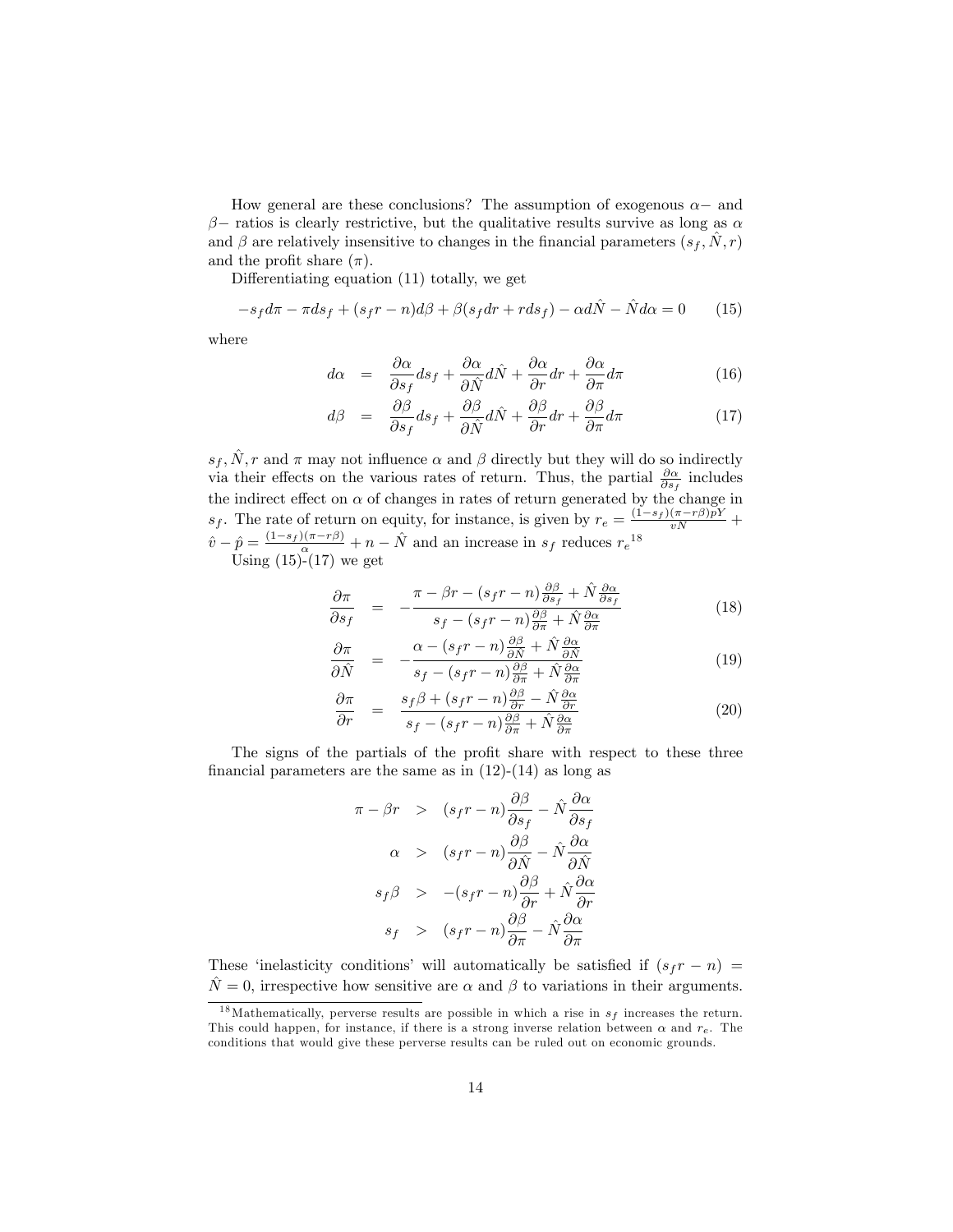Empirically, both  $s_f r - n$  and  $\hat{N}$  are close to zero, having at times been positive and at times negative. In fact, setting  $(s_f r-n) = \hat{N} = 0$  is arguably a reasonable empirical benchmark. Thus, the qualitative results in  $(12)-(14)$  survive - at least as an outcome that holds for a range of empirically very plausible parameter values - in a more general model in which the stock-flow ratios are determined endogenously. It should be noted also that the different specifications used in Skott (1981, 1988, 1989) are special cases of the general model with endogenous  $\alpha$  and  $\beta$  ratios;<sup>19</sup> all of these special cases satisfy the inelasticity conditions for any reasonable set of parameters, as does the flow-flow specification used by Lavoie and Godley (2001-2002) (see below).

Overall, then, while the implications of assuming elastic stock-flow ratios are clear - the comparative statics will be reversed - inelastic ratios appear to be the more interesting and empirically relevant case. $20$ 

#### 4.1.2 The Lavoie-Godley specification of consumption

In the Lavoie-Godley model, consumption is a function of distributed income and capital gains. Thus, the consumption function is specified as a flow-flow relation. Using our notation, a general version of their consumption function can be written as:

$$
\frac{C}{K} = \psi(y, \gamma), \qquad \psi_y > 0, \ \psi_\gamma > 0 \tag{21}
$$

where y is households' distributed income and  $\gamma$  is capital gains, both variables as ratios of the capital stock  $(y = \left[1 - s_f(\pi - r\beta) + \hat{p}\beta\right]u$  and  $\gamma = \frac{vN(\hat{v}-\hat{p})}{pK}$ . The proportion of the investment expenditure that is financed by equity issues is denoted as x. Lavoie and Godley take this proportion as the parameter describing new issue policies (instead of  $\tilde{N}$ ). By definition

$$
\frac{vN}{pK}\hat{N}=x\frac{I}{K}=xg
$$

where  $g$  is the accumulation rate. Thus, the ratio of capital gains to capital can be written

$$
\gamma = \alpha u g - x g
$$

The equilibrium condition (11) is general and still holds in the Lavoie-Godley specification and - using the definition of  $x$  - the equation can be written

$$
u^* - n = u^* \left[ 1 - s_f(\pi - r\beta) - \beta n - \frac{xn}{u^*} \right] = \psi(y, \gamma)
$$
 (22)

<sup>&</sup>lt;sup>19</sup> Skott (1989), for instance, assumes that  $\beta$  is exogenous and that  $vN = \alpha(\pi, u, r, \beta)pY =$  $(\pi - \frac{\delta}{u} - r\beta)pY$  where  $\delta$  is the rate of depreciation; thus, share valuation is proportional to profits net of depreciation and real interest payments.

 $^{20}$ We use the terms 'inelastic' and 'elastic' to denote the cases when the conditions hold and fail to hold, respectively. Intermediate cases in which some but not all of the conditions hold are clearly possible; in these cases only some of the signs of the partials in (12)-(14) will be preserved.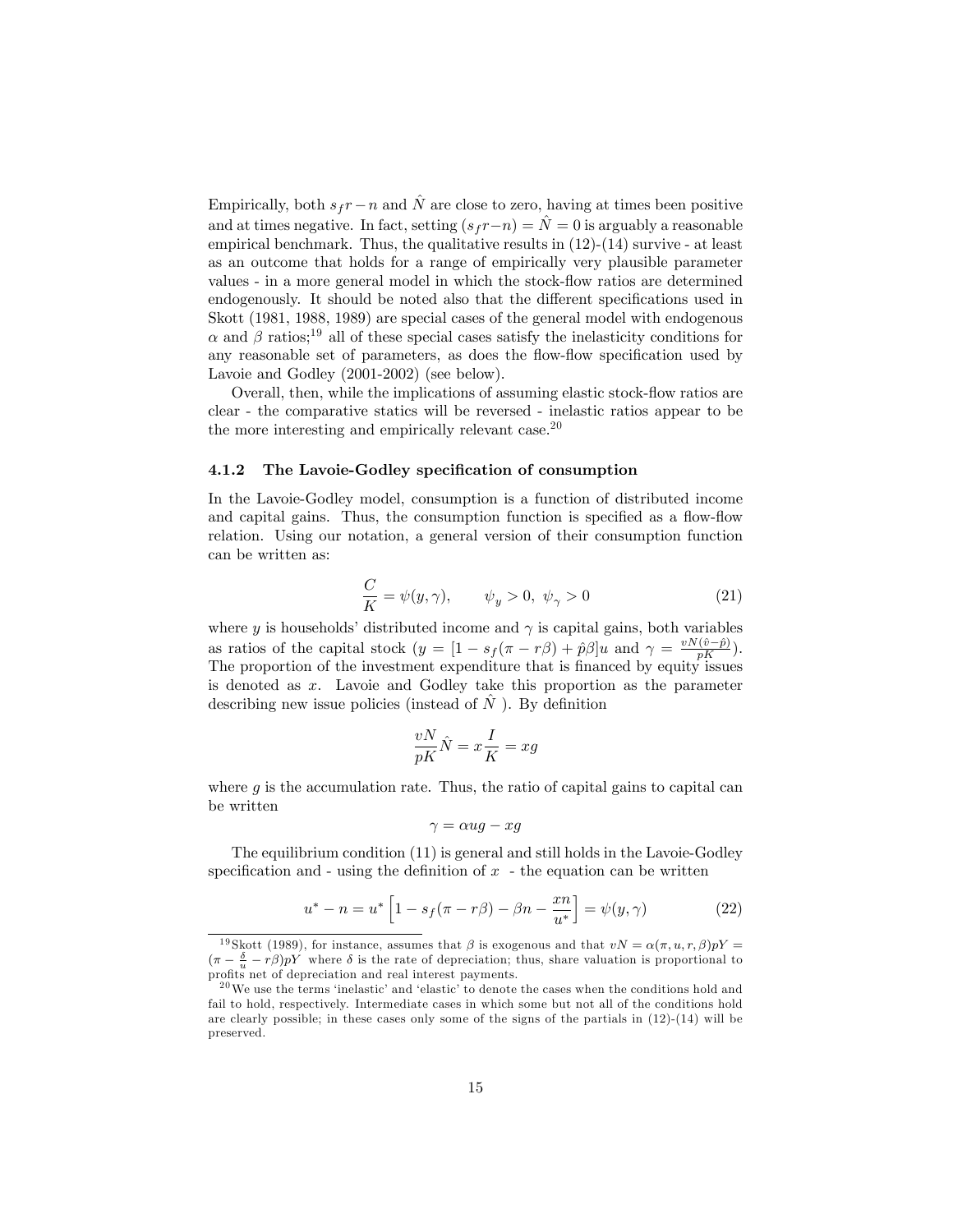The steady growth value of  $\beta$  (and  $\alpha$ ) is affected by the consumption / saving function  $(21)$  and household portfolio decisions. In the Lavoie-Godley model these portfolio decisions are described by

$$
\frac{M}{M+vN} \equiv \frac{\beta}{\alpha+\beta} = z(r, r^e, y), \ \ z_r > 0, z_{r^e} < 0, \ z_y > 0 \tag{23}
$$

where  $r^e$  is the rate of return on equities  $(r^e = \frac{(1-s_f)(\pi-\beta r)u+n(\alpha u-x)}{\alpha u}).$ 

For some functional forms of  $\psi$  in (22) and z in (23), it may be possible to obtain analytical expressions for  $\alpha$  and  $\beta$ , as in our general representation for the stock-flow ratios,  $(6)$  and  $(7)$ ; other specifications - including the ones used by Lavoie and Godley - may preclude explicit analytical expressions but the stock-flow implications can still be evaluated numerically.

With the relevant definitions,  $(22)$  and  $(23)$  determine the equilibrium values of  $\pi$ ,  $\alpha$  and  $\beta$ . Each exogenous variable  $(s_f, x, r, \text{ among others})$  affects the equilibrium stock-flow ratios  $\alpha$  and  $\beta$  as well as the profit share  $\pi$ , and we get expressions that are analogous to (18)-(20):

$$
\frac{\partial \pi}{\partial s_f} = -\frac{\pi - \beta r - (s_f r - n) \frac{\partial \beta}{\partial s_f}}{s_f - (s_f r - n) \frac{\partial \beta}{\partial \pi}}
$$

$$
\frac{\partial \pi}{\partial x} = -\frac{n - (s_f r - n) u^* \frac{\partial \beta}{\partial x}}{s_f u^* - (s_f r - n) u^* \frac{\partial \beta}{\partial \pi}}
$$

$$
\frac{\partial \pi}{\partial r} = \frac{s_f \beta + (s_f r - n) \frac{\partial \beta}{\partial \pi}}{s_f - (s_f r - n) \frac{\partial \beta}{\partial \pi}}
$$

The total effect on the profit share of each parameter can be decomposed into the effect for a given  $\alpha$  and  $\beta$ , and the derived effect via changes in  $\alpha$  and  $\beta$ . The first effect is clear and straightforward as shown in section 4.1.1. Our main concern here is whether 'the inelasticity conditions' for stock-flow ratios hold in the Lavoie-Godley specification.

Using Lavoie and Godley's values for the parameters,  $2<sup>1</sup>$  we find that in the Harrodian mature economy, the indirect effects via changes in  $\alpha$  and  $\beta$  are quite small, with the direct effects corresponding to constant stock-flow ratios explaining most of the total effects. Table 1 shows the numerical results. The numbers in Table 1 indicate the derivatives of the profit share with respect to each exogenous parameter, evaluated at the equilibrium associated with Lavoie and Godley's original values of parameters.<sup>22</sup>

<sup>2 1</sup>Lavoie and Godley (2001-2002) did not report parameter values but have provided the values in private correspondence. These parameter values and our procedure of decomposition are given in the Appendix.

 $22$ In this paper we simply use Lavoie and Godley's parameter values, leaving for future research a more careful examination of whether our ëinelasticity conditionsí are robust with respect to reasonable variations in these parameter values.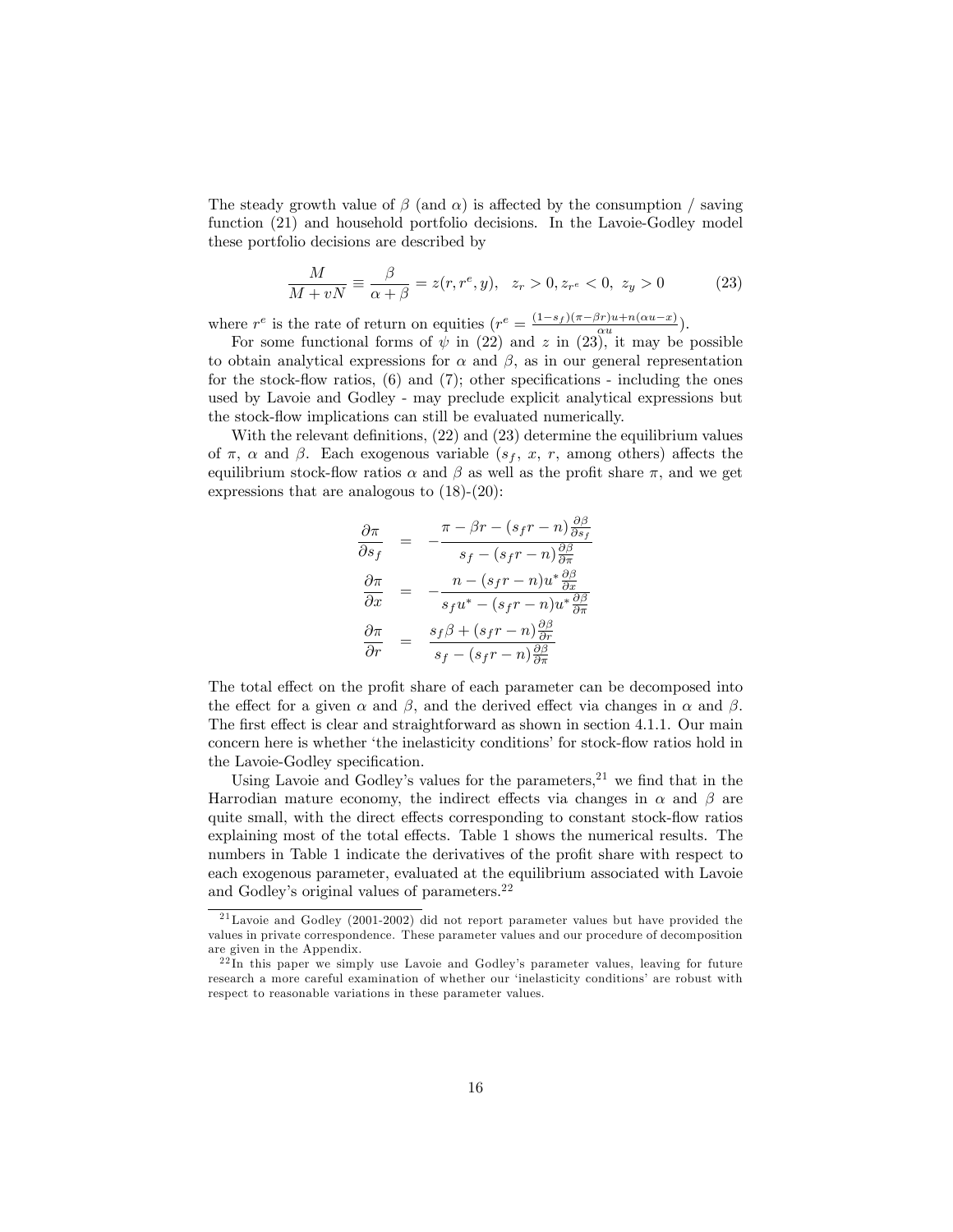#### 4.2 Dual economies: endogenous growth

We now turn to the case of dual economies, that is, economies in which the labor force does not constrain the rate of growth. This case may correspond to economies with large amounts of hidden unemployment in backward, noncapitalist sectors, or it could depict the case where the labor supply to the capitalist sector is perfectly elastic for other reasons (immigration, womenís participation rate, endogenous fertility, or technical progress).

The growth function needs to be modified in a dual economy of this kind. The employment rate no longer serves as a relevant signal and therefore drops out of the growth function. Hence,

$$
\hat{Y} = h(\pi); h' > 0
$$

In steady growth we still have  $g = \hat{Y} = \hat{K}$  and  $u = u^*$ , and the equilibrium condition for the product market takes the form

$$
[1 - s_f(\pi - r\beta) - \beta h(\pi) - \alpha \hat{N}] = 1 - \frac{1}{u^*}h(\pi)
$$
 (24)

#### 4.2.1 Inelastic stock-flow ratios

In the case with exogenous  $\alpha$  and  $\beta$  ratios, equation (24) gives the following comparative statics:

$$
\frac{\partial \pi}{\partial s_f} = -\frac{\pi - r\beta}{s_f + (\beta - \frac{1}{u^*})h'(\pi)} < 0
$$

$$
\frac{\partial \pi}{\partial \hat{N}} = -\frac{\alpha}{s_f + (\beta - \frac{1}{u^*})h'(\pi)} < 0
$$

$$
\frac{\partial \pi}{\partial r} = \frac{\beta s_f}{s_f + (\beta - \frac{1}{u^*})h'(\pi)}
$$

$$
\frac{\partial \pi}{\partial \alpha} = -\frac{\hat{N}}{s_f + (\beta - \frac{1}{u^*})h'(\pi)}
$$

$$
\frac{\partial \pi}{\partial \beta} = \frac{s_f r - n}{s_f + (\beta - \frac{1}{u^*})h'(\pi)}
$$

The signs of these partials depend on the magnitude of  $h'(\pi)$ . The expression  $\beta - \frac{1}{u^*} = \frac{M - pK}{pY}$  is negative for any empirically reasonable specification, and it follows that compared to the labor constrained case, the comparative statics are unchanged if  $h'$  is 'small' but reversed if  $h'$  is 'large'. The standard Kaleckian formulation with  $\pi = \bar{\pi}$  corresponds to the limiting case with  $h' \to \infty$ . This may be an extreme case, but in the absence of labor constraints one would expect a high sensitivity of growth to variations in profitability. Thus, the large- $h'$ case with the reversal of comparative statics for the profit share seems the most reasonable.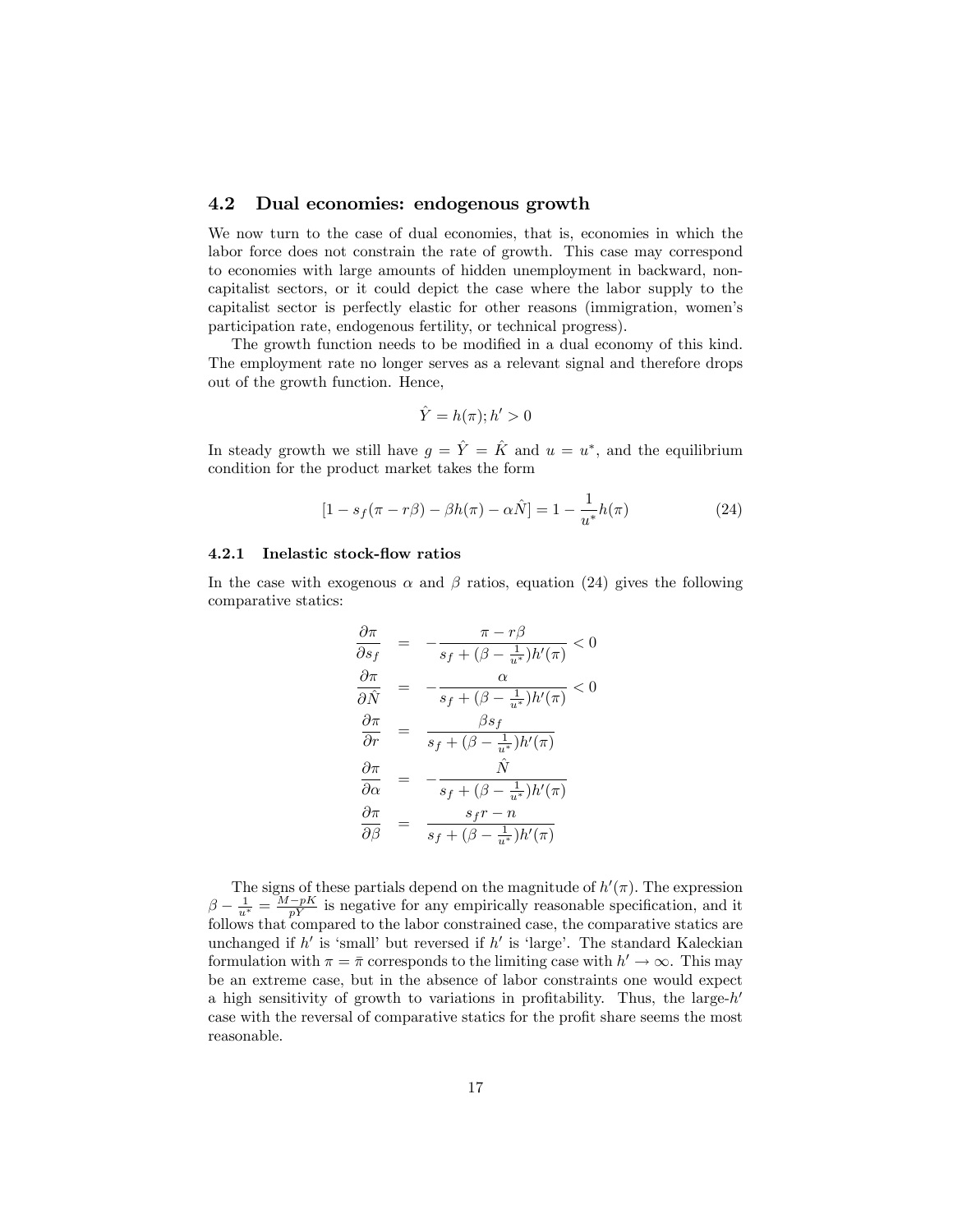Changes in the profit share influence the growth rate in a dual economy, rather than the employment rate as in the labor-constrained economy. Expressions for the growth rate effects are readily obtained in the limiting case with a constant markup formulation  $(h'(\pi) \to \infty$  at  $\pi = \bar{\pi})$ . In this limiting case equation (24) can be rewritten

$$
[1 - s_f(\bar{\pi} - r\beta) - \beta g - \alpha \hat{N}] = 1 - \frac{1}{u^*}g
$$

and

$$
\frac{\partial g}{\partial s_f} = \frac{(\bar{\pi} - r\beta)u^*}{1 - \beta u^*} > 0
$$

$$
\frac{\partial g}{\partial \hat{N}} = \frac{\alpha u^*}{1 - \beta u^*} > 0
$$

$$
\frac{\partial g}{\partial r} = -\frac{s_f \beta u^*}{1 - \beta u^*} < 0
$$

$$
\frac{\partial g}{\partial \alpha} = \frac{\hat{N}u^*}{1 - \beta u^*}
$$

$$
\frac{\partial g}{\partial \beta} = \frac{(g - s_f r)u^*}{1 - \beta u^*}
$$

The signs of the effects of changes in  $s_f$ ,  $\hat{N}$  and r are clear. If firms raise the retention rate or increase the rate of new issues, this will increase the rate of capital accumulation, while an increase in the real interest rate slows down accumulation. The intuition is simple. Since  $u^*$  and  $\bar{\pi}$  are unaffected by changes in  $s_f$ ,  $\hat{N}$  and r, the effects on accumulation of changes in  $s_f$ ,  $\hat{N}$  and r derive exclusively from their direct impacts on saving and the amount of available finance. Given that  $u = u^*$  and  $\pi = \bar{\pi}$ , an increase in  $s_f$  or  $\hat{N}$  must increase the amount of financial resources available to firms - raising the rate of capital accumulation - while a rise in  $r$  has the opposite effect on accumulation since it reduces the amount of retained earnings.<sup>23</sup>

#### 4.2.2 The Lavoie-Godley specification of consumption

As we have seen in section  $4.1.2$ , households' consumption/saving and portfolio decisions in Lavoie-Godley (2001-2002) implicitly define the stock-flow ratios,  $\alpha$ and  $\beta$ , as functions of a number of variables, and the accumulation rate becomes an additional influence on  $\alpha$  and  $\beta$  in the dual economy. Analogously to the analysis in section 4.1.2, we obtain the following comparative statics.

 $^{23}$ It is easy to understand these comparative statics by looking at the closed-form solution for the rate of capital accumulation, i.e.  $g = \frac{[s_f(\bar{\pi} - r\beta) + \alpha \hat{N}]u^*}{1 - \beta u^*}$ .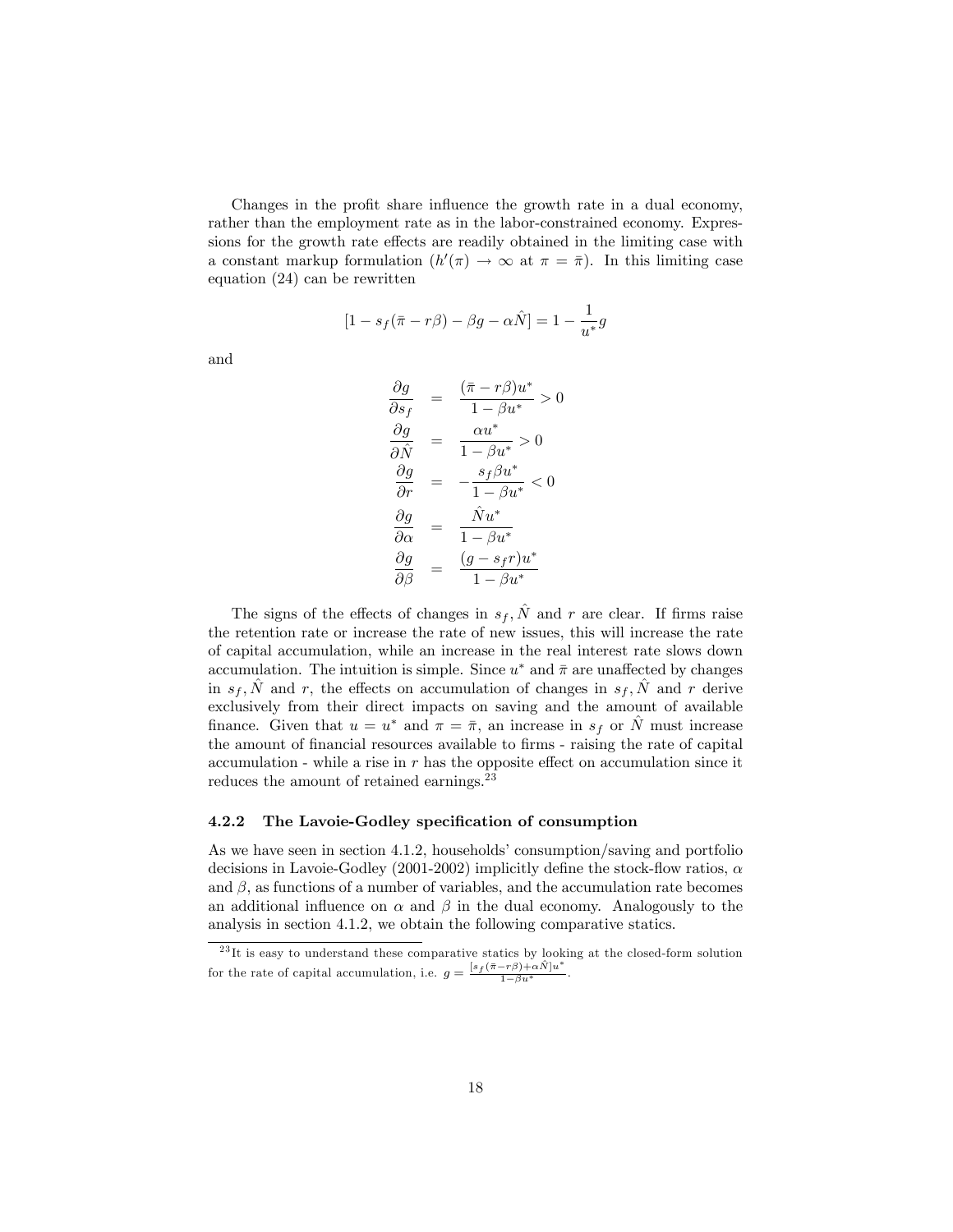$$
\begin{array}{rcl}\n\frac{\partial g}{\partial s_f} &=& \frac{\bar{\pi} - r\beta - (s_f r - g)\frac{\partial \beta}{\partial s_f}}{\frac{1}{u^*}(1 - \beta u^* - x) + (s_f r - g)\frac{\partial \beta}{\partial g}} \\
\frac{\partial g}{\partial x} &=& \frac{\frac{1}{u^*}g - (s_f r - g)\frac{\partial \beta}{\partial x}}{\frac{1}{u^*}(1 - \beta u^* - x) + (s_f r - g)\frac{\partial \beta}{\partial g}} \\
\frac{\partial g}{\partial r} &=& -\frac{s_f \beta + (s_f r - g)\frac{\partial \beta}{\partial r}}{\frac{1}{u^*}(1 - \beta u^* - x) + (s_f r - g)\frac{\partial \beta}{\partial g}}\n\end{array}
$$

We follow a decomposition procedure that is similar to the one in 4.1.1 in order to check if the inelasticity conditions for the stock-flow ratios hold in Harrodian dual economies. Table 2 reports the numerical results based on Lavoie and Godley's parameter values.

The signs of the derivatives of q with respect to the parameters are the same in the variable  $\alpha$  and  $\beta$  regime as in the constant  $\alpha$  and  $\beta$  regime, that is, our ëinelasticity conditionsíhold in Harrodian dual economies with a Lavoie-Godley specification of consumption and portfolio behavior. However, the absolute values of the derivatives in the case of constant  $\alpha$  and  $\beta$  are much greater than those in the case of variable  $\alpha$  and  $\beta$ . Thus, the adjustment of  $\alpha$  and  $\beta$  caused by changes in the parameters produce significant and partially offsetting effects on accumulation.

## 5 A Kaleckian model

Our Kaleckian model differs from Harrodian models with respect to the specification of accumulation. Unlike in the Harrodian framework, the utilization rate u becomes an accommodating variable, and a shift in aggregate demand may generate a permanent change in utilization. The profit share, by contrast, is treated as exogenous,  $\pi = \bar{\pi}$ , and the labor supply is taken be perfectly elastic (that is, the model describes the dual-economy case). The Kaleckian model, finally, often imposes 'stagnationist' assumptions which ensure that an increase in the profit share will reduce utilization; most of our results for the comparative statics of changes in financial behavior do not depend on these additional assumptions.

#### 5.1 Inelastic stock-flow ratios

By using the definition of  $\alpha$  and  $\beta$ , Tobin's q, the debt-capital ratio, and the ratio of retained earnings to capital can be written as:

$$
q = (\alpha + \beta)u
$$
  
\n
$$
m = \beta u
$$
  
\n
$$
c = s_f(\pi - r\beta)u
$$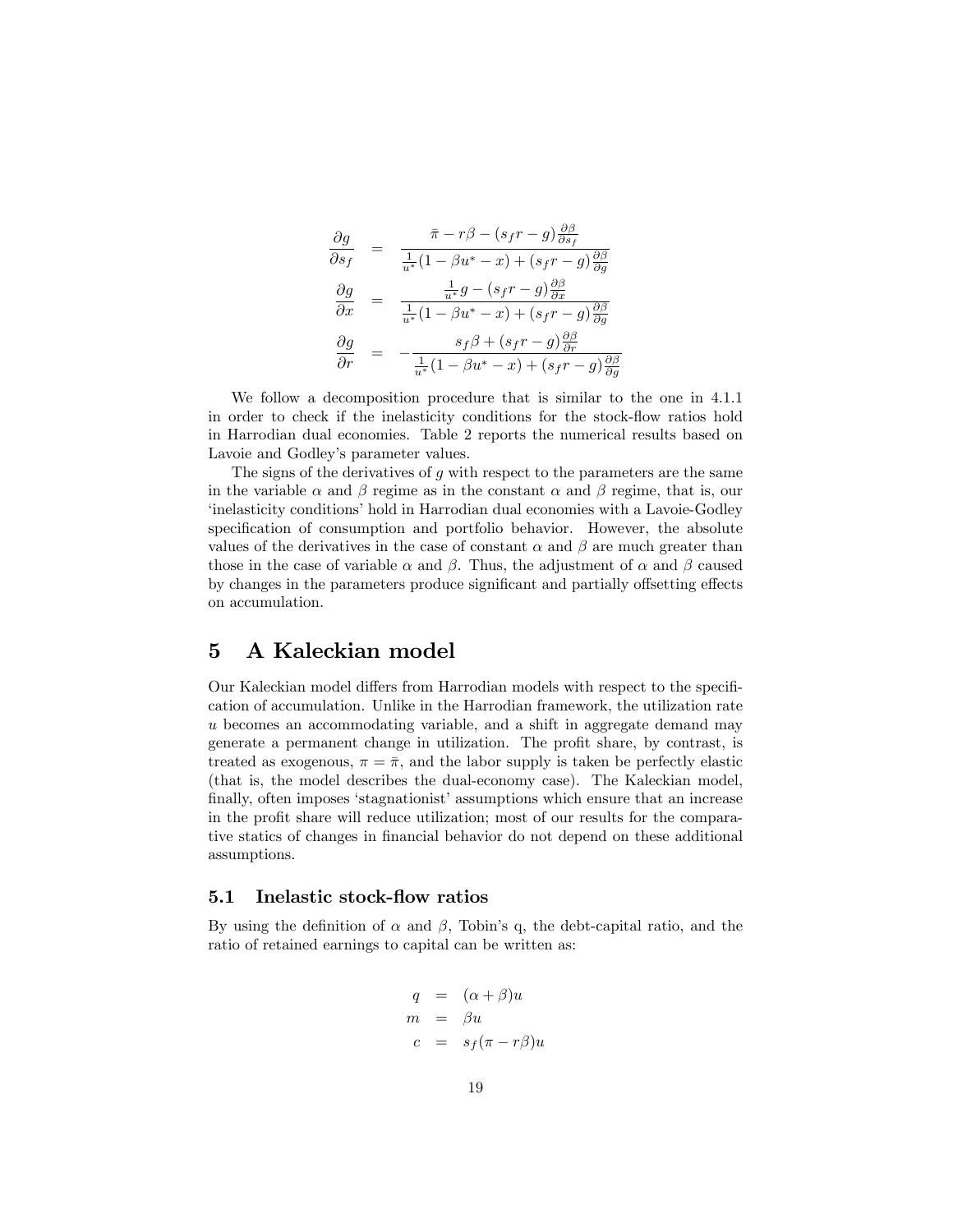Thus, for given values of  $\bar{\pi}, \alpha$  and  $\beta$ , the accumulation function (4) becomes a function of utilization only:

$$
\frac{I}{K} = f(u, \bar{\pi}, r, q, m, c) = f(u, \bar{\pi}, r, (\alpha + \beta)u, \beta u, s_f(\bar{\pi} - r\beta)u) \equiv \phi(u; \alpha, \beta, r, \bar{\pi}, s_f)
$$

From (8) and the product market equilibrium condition, we now have

$$
\phi(u; \alpha, \beta, r, \bar{\pi}, s_f) = [s_f(\bar{\pi} - r\beta) + \beta\phi(u) + \alpha \hat{N}]u \qquad (25)
$$

We may interpret the terms in the bracket on the right hand side of (25) as the average saving rate. Following the Kaleckian tradition, we assume that the traditional Keynesian short-run stability assumption holds in the long run, too, that is, we assume that saving is more responsive than investment to changes in the utilization rate. If the  $\alpha$  – and  $\beta$  –ratios are exogenous, we then have

$$
s_f(\bar{\pi} - r\beta) + \beta(\phi'u + g) + \alpha \hat{N} - \phi' > 0
$$
\n(26)

and - assuming positive autonomous investment,  $\phi(0; \alpha, \beta, r, \bar{\pi}, s_f) > 0$  - it can be shown that there is a unique positive solution for u in the interval  $(0, \frac{1}{\beta})$ .

For empirically reasonable magnitudes of the negative effect on capital accumulation of debt-capital ratio, accumulation is increasing in the utilization rate, i.e.  $\phi'(u) > 0$ <sup>24</sup> and we have the following comparative statics for the utilization rate:

$$
\frac{\partial u}{\partial \pi} = \frac{(1 - \beta u)f_{\pi} + us_f\{(1 - \beta u)f_c - 1\}}{s_f(\bar{\pi} - r\beta) + \beta(\phi'u + g) + \alpha \hat{N} - \phi'}
$$
(27)

$$
\frac{\partial u}{\partial s_f} = \frac{(\bar{\pi} - r\beta)u\{(1 - \beta u)f_c - 1\}}{s_f(\bar{\pi} - r\beta) + \beta(\phi'u + g) + \alpha \hat{N} - \phi'} < 0
$$
\n(28)

$$
\frac{\partial u}{\partial \hat{N}} = -\frac{\alpha u}{s_f(\bar{\pi} - r\beta) + \beta(\phi' u + g) + \alpha \hat{N} - \phi'} < 0
$$
  

$$
\frac{\partial u}{\partial r} = \frac{(1 - \beta u)(f_r - f_c s_f \beta u) + s_f \beta u}{s_f(\bar{\pi} - r\beta) + \beta(\phi' u + g) + \alpha \hat{N} - \phi'}
$$
  

$$
\frac{du}{d\alpha} = \frac{f_q(1 - \beta u)u - \hat{N}u}{s_f(\bar{\pi} - r\beta) + \beta(\phi' u + g) + \alpha \hat{N} - \phi'}
$$
  

$$
\frac{du}{d\beta} = \frac{(s_f r - g)u + (1 - \beta u)(f_q + f_m - f_c s_f r)u}{s_f(\bar{\pi} - r\beta) + \beta(\phi' u + g) + \alpha \hat{N} - \phi'}
$$

The stagnationist case is obtained if an increase in the profit share generates a decline in utilization. Comparing (27) and (28) it is readily seen that in this stagnationist case an increase in the retention rate must depress the rate of utilization: it follows from (26) and (27) that  $(1 - \beta u)f_c < 1$  is a necessary condition for  $\frac{\partial u}{\partial \pi} < 0$ . However, the determinate sign of the partial derivative of the utilization rate with respect to the retention ratio can also be justified

<sup>&</sup>lt;sup>24</sup>The mathematical condition for  $\phi'(u) > 0$  is  $\beta |f_m| < f_u + f_q(\alpha + \beta) + f_c s_f(\bar{\pi} - r\beta)$ .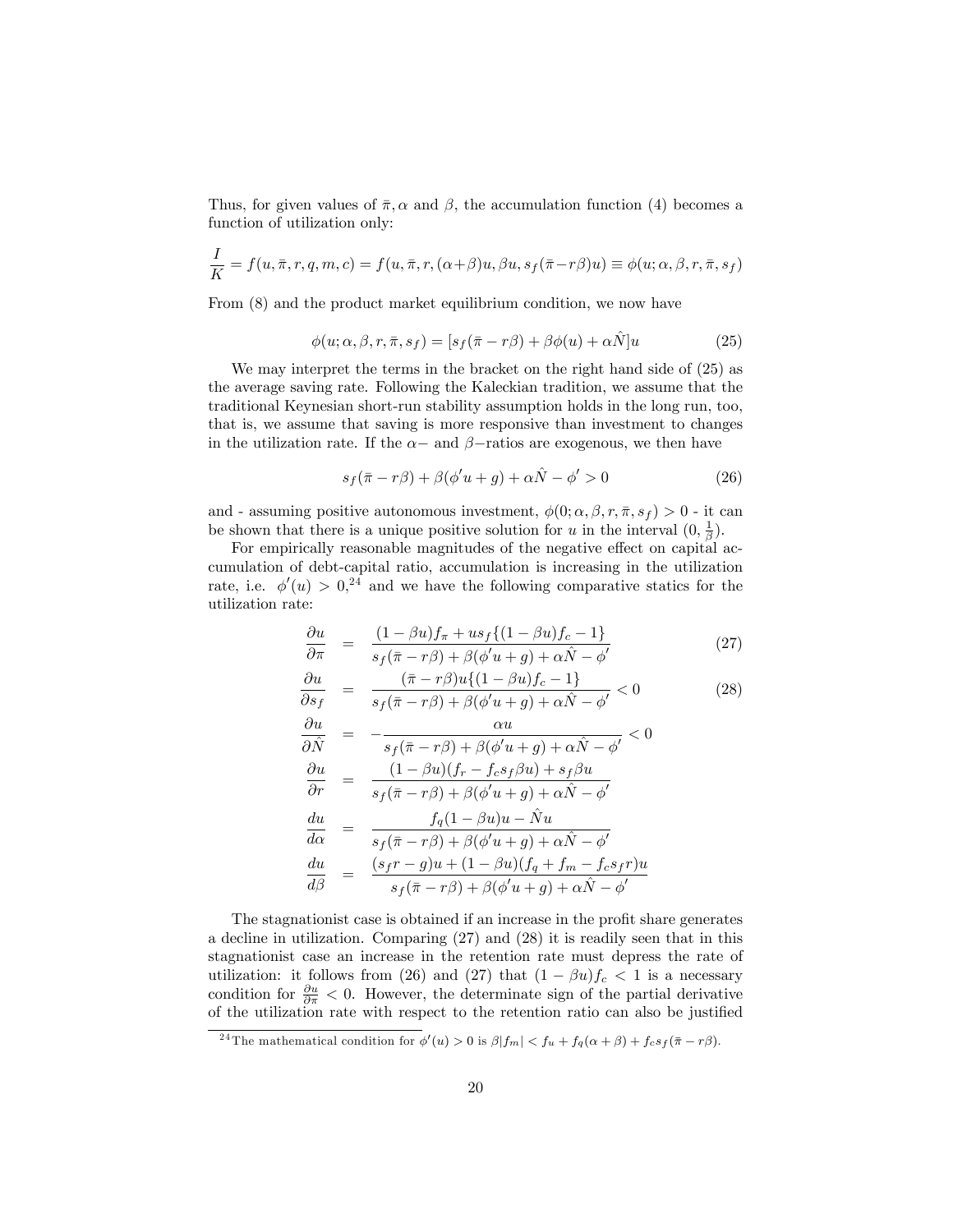directly by the empirically mild assumption that  $(1 - \beta u)f_c < 1.^{25}$  Given this assumption, an increase in  $s_f$  lowers the utilization rate since, for a given u, saving rises more sharply than investment, and the utilization rate must decrease in order to restore the product market equilibrium. Analogously - and independently of whether  $\frac{\partial u}{\partial \pi} < 0$  - the average saving rate rises as  $\hat{N}$  increases since more household income goes to purchasing equities rather than buying consumer goods. This depresses the level of effective demand and results in a lower rate of utilization.

The increase in the real interest rate has a negative impact on both saving and investment. It lowers the amount of corporate saving, and the decrease in retained earnings depresses accumulation for a given rate of utilization. Saving falls more sharply than investment if the direct negative impact on investment of changes in r is not too large, i.e.  $(1 - \beta u)(f_r - f_c s_f \beta u) + s_f \beta u > 0$ . Under this assumption, to restore the product market equilibrium, a higher utilization rate is required. However, if  $(1 - \beta u)(f_r - f_c s_f \beta u) + s_f \beta u < 0$ , the higher real interest rate requires a lower utilization rate for the product market equilibrium. The effects of changes in  $a$  and  $\beta$ , again, are ambiguous.

The effects on accumulation of changes in the financial variables are given by:

$$
\frac{\partial g}{\partial \pi} = f_{\pi} + s_f u f_c + \phi' \frac{\partial u}{\partial \pi} \tag{29}
$$

$$
\frac{\partial g}{\partial s_f} = f_c(\bar{\pi} - r\beta)u + \phi' \frac{\partial u}{\partial s_f} \tag{30}
$$

$$
\frac{\partial g}{\partial \hat{N}} = \phi' \frac{\partial u}{\partial \hat{N}} < 0 \tag{31}
$$

$$
\frac{\partial g}{\partial r} = f_r - f_c s_f \beta u + \phi' \frac{\partial u}{\partial r} \tag{32}
$$

The result for  $\frac{\partial g}{\partial \pi}$  in equation (29) is parallel to Marglin and Bhaduri's (1990) analysis of wage and profit led growth in a stagnationist regime. The direct and positive effect on accumulation of an increase in the profit share may or may not be dominated by the effect of a decline in utilization. A rise in the retention rate - equation  $(30)$  - also produces conflicting effects on accumulation. The first term in (30),  $f_c(\bar{\pi}-r\beta)u$ , captures a direct positive impact on accumulation from an increase in the amount of internal funds, but an increase in the retention rate also has a negative effect on accumulation by lowering the utilization rate (the second term in (30),  $\phi' \frac{\partial u}{\partial s_f}$ , is negative). Which effect dominates is an empirical matter but - using the expressions for  $\frac{\partial u}{\partial \pi}$  and  $\frac{\partial u}{\partial s_f}$  - it follows that in

<sup>&</sup>lt;sup>25</sup>It is difficult to see how an increase in retained earnings - keeping constant  $u, \pi, r, q, m$  can lead to a more than one-for-one increase in investment, that is, one would expect  $f_c \leq 1$ .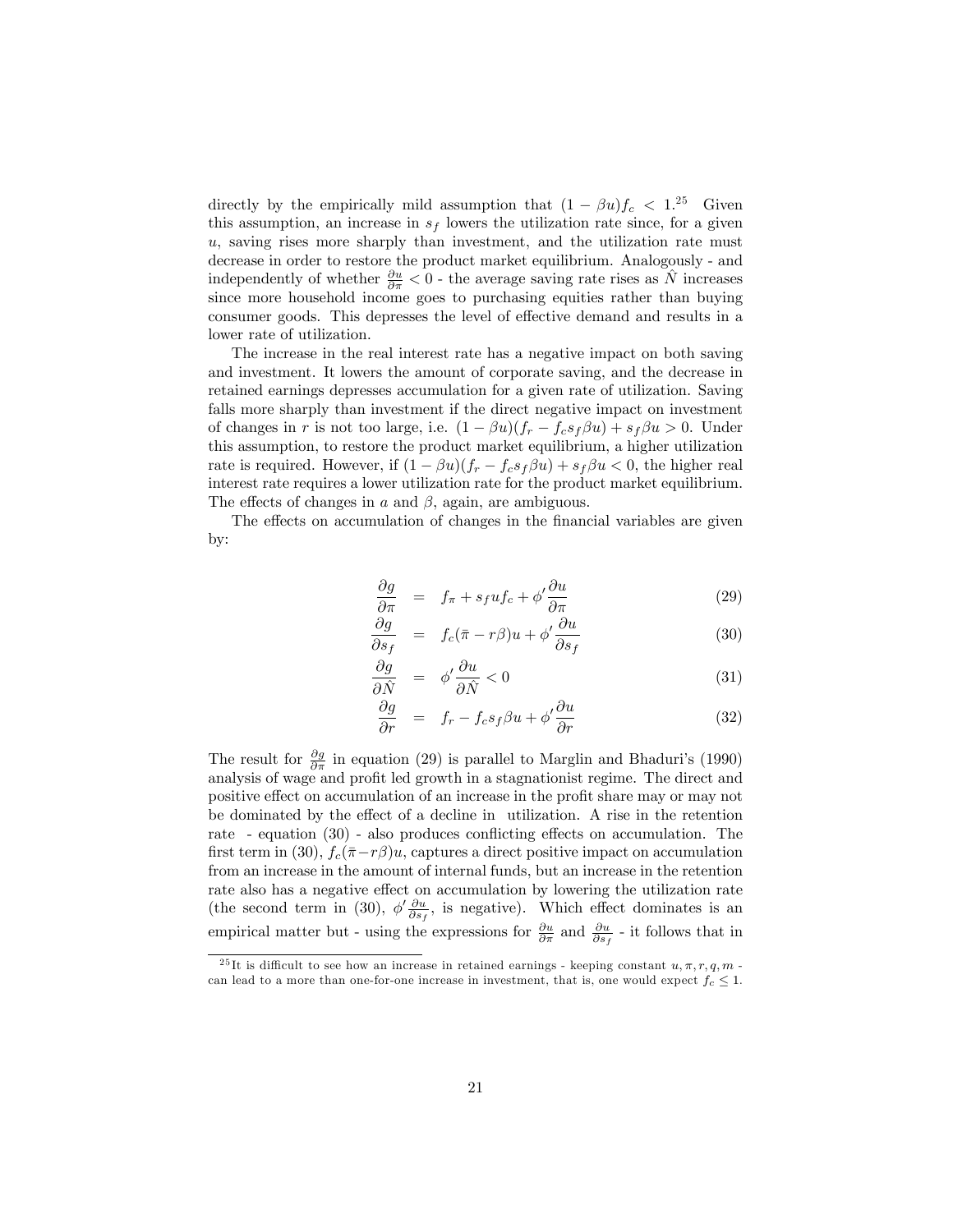this model  $\frac{\partial g}{\partial s_f} > 0$  is a sufficient condition for growth to be profit led.<sup>26</sup>

The effect on capital accumulation of an increase in the rate of equity issues is more clear-cut. An increase in  $\hat{N}$  leads to a lower rate of utilization, and the lower utilization rate depresses capital accumulation.

Real interest rates have ambiguous effects. The direct effect on accumulation of a rise in the real rate of interest is negative but the derived effect on accumulation via changes in the utilization may be positive:  $f_r - f_c s_f \beta u$  in (32) is negative, but the sign of  $\phi' \frac{\partial u}{\partial r}$  in (32) can be positive or negative, leaving unclear the sign of the total effect. The ambiguity that characterizes the effects of changes in  $\alpha$  and  $\beta$  on utilization also carry over to the effects on the growth rate.

Financialization, finally, may have been associated with a downward shift in the accumulation function,  $f$  (or  $\phi$ ). A downward shift of this kind leads to a lower utilization rate, and this fall in utilization exacerbates the decline in accumulation.

Strikingly, the comparative static results for a stagnationist dual economy resemble those for the mature Harrodian economy. A fall in the rate of new equity issues is expansionary in both models. In the stagnationist model it leads to a higher utilization rate and a higher accumulation rate; in the Harrodian model profits and employment both increase. A decrease in the retention rate, moreover, may (but need not) increase both the utilization rate and the capital accumulation rate in the stagnationist model and it raises profits and employment in the Harrodian case.

## 5.2 The Lavoie-Godley specification of consumption and accumulation

In Lavoie and Godley (2001-2002), the accumulation function is given by

$$
g = \gamma_0 + \gamma_1 s_f \left( \overline{\pi} u - r m \right) - \gamma_2 r m + \gamma_3 q + \gamma_4 u
$$

where  $\gamma_0$ ,  $\gamma_1$ ,  $\gamma_2$ ,  $\gamma_3$ , and  $\gamma_4$  are positive constants. Using the definitions of q,  $m, \alpha$  and  $\beta$ , this accumulation function can be rewritten:

 $26$  We have

$$
\frac{\partial g}{\partial \pi} = f_{\pi} + s_f u f_c + \phi' \frac{\partial u}{\partial \pi}
$$
\n
$$
= f_{\pi} + s_f u f_c + \phi' \frac{(1 - \beta u) f_{\pi} + u s_f \{(1 - \beta u) f_c - 1\}}{s_f (\bar{\pi} - r \beta) + \beta (\phi' u + g) + \alpha \hat{N} - \phi'}
$$
\n
$$
= f_{\pi} + \phi' \frac{(1 - \beta u) f_{\pi}}{s_f (\bar{\pi} - r \beta) + \beta (\phi' u + g) + \alpha \hat{N} - \phi'}
$$
\n
$$
+ \frac{s_f}{\bar{\pi} - r \beta} [(\bar{\pi} - r \beta) u f_c + \phi' \frac{(\bar{\pi} - r \beta) u \{(1 - \beta u) f_c - 1\}}{s_f (\bar{\pi} - r \beta) + \beta (\phi' u + g) + \alpha \hat{N} - \phi'}]
$$
\n
$$
= f_{\pi} + \phi' \frac{(1 - \beta u) f_{\pi}}{s_f (\bar{\pi} - r \beta) + \beta (\phi' u + g) + \alpha \hat{N} - \phi'} + \frac{s_f}{\bar{\pi} - r \beta} \frac{\partial g}{\partial s_f}
$$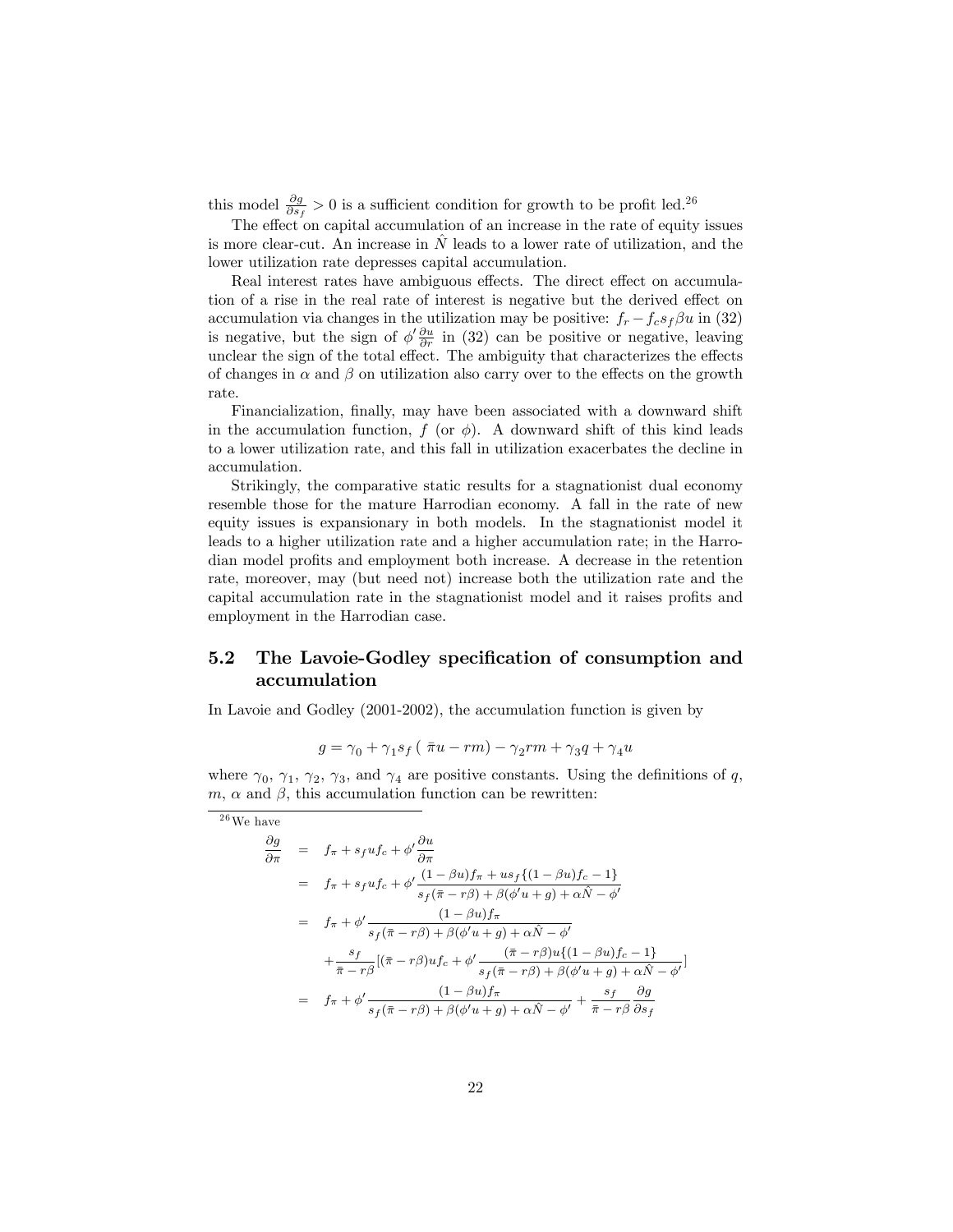$$
g = \gamma_0 + [\gamma_1 s_f (\bar{\pi} - r\beta) - \gamma_2 r\beta + \gamma_3 (\alpha + \beta) + \gamma_4] u \tag{33}
$$

If the  $\alpha$  and  $\beta$  ratios are constant, we have a special linear version of our function  $\phi(u)$  in the previous section, and the sensitivity of investment to the utilization rate depends on the various parameters, including  $\alpha$  and  $\beta$ . The Lavoie-Godley specification of consumption and portfolio behavior, however, implies that the  $\alpha$  and  $\beta$  ratios are endogenous and that the response of investment to changes in u will be affected by the endogenous adjustment of the stock-flow ratios  $\alpha$ and  $\beta$ .

The consumption function and households' portfolio choice have been described already in section 4.1.2. For convenience we reproduce the key equations (22)-(23) here:

$$
u - g = u \left[ 1 - s_f(\bar{\pi} - r\beta) - \beta g - \frac{xg}{u} \right] = \psi(y, \gamma)
$$
 (34)

$$
\frac{\beta}{\alpha+\beta} = z(r, r^e, y) \tag{35}
$$

where  $\gamma = \alpha ug - xg$ ,  $y = \left[1 - s_f(\bar{\pi} - r\beta) + \hat{p}\beta\right]u$ , and  $r^e = \frac{(1 - s_f)(\bar{\pi} - \beta r)u + g(\alpha u - x)}{\alpha u}$ . Unlike in section 4.1.2, g and u are endogenously determined while  $\pi$  is a parameter.

The system (33)-(35) determines four endogenous variables, q, u,  $\alpha$  and  $\beta$  $(34)$  contains two equations). This system is equivalent to the steady-growth system in Lavoie and Godley  $(2000-2001)$ .<sup>27</sup> It can be compared to one in which accumulation is described by (33), but in which  $\alpha$  and  $\beta$  are assumed constant (that is, in which we drop (35) and the last equation in (34)).

Analytical solutions are hard to obtain, but using the original parameter values in Lavoie and Godley  $(2001-2002)$  our inelasticity conditions for stock-flow ratios survive in this stagnationist Lavoie-Godley system. Table 3 describes the numerical results. Qualitatively, the macroeconomic effects of financialization on the steady state are the same in the fixed  $\alpha$ ,  $\beta$  system and the Lavoie-Godley model. In both models, the effects of an increase in the retention rate are negative for both utilization and accumulation. Thus, given the parameter configuration, the direct positive impact of a rise in  $s_f$  on accumulation is dominated by its negative utilization effect on accumulation. A rise in the share of investment financed by new issues has a contractionary effect on both utilization and accumulation. An increase in the real interest rate on the utilization rate has an positive effect on the utilization rate, but this positive utilization effect is offset by the negative effect of the higher interest rate on accumulation: accumulation slows down in the face of the higher real rate of interest.

The similarity between the systems with constant and endogenous  $\alpha$  and  $\beta$ ratios is not just qualitative. The derivatives of  $u$  and  $g$  with respect to the

 $27$  The only small difference between Lavoie and Godley steady-state system and ours lies in the lag structure of variables. In our analysis, we make all level variables in each equation contemporaneous.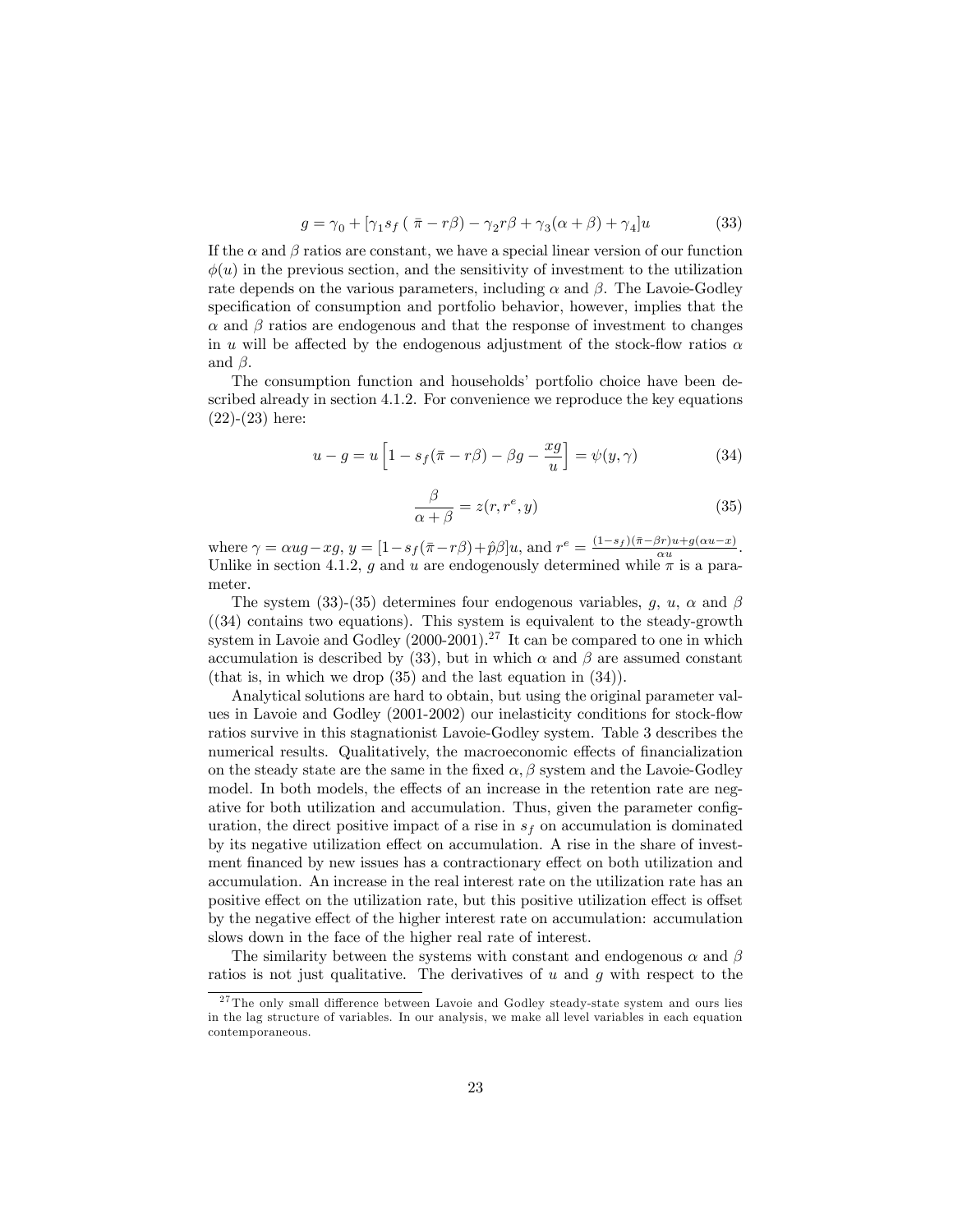various parameters are also similar in magnitudes. Thus, the effects on  $u$  and  $g$ of induced adjustments of  $\alpha$  and  $\beta$  are quantitatively small.<sup>28</sup> This result is not surprising since, as indicated by Table 4, the values of the  $\alpha$  and  $\beta$  ratios appear to be rather insensitive to variations in the Önancial parameters (the parameter changes in the table are very substantial).

## 6 Conclusion

Financialization is a short-hand expression for a number of developments over the last 30 years. The term is convenient but these developments may not have the coherence and unity suggested by the term and they may not signal the transition to some new 'regime'.

This paper is an attempt to show how the macroeconomic effects of some of the observed changes in financial behavior can be analyzed using existing theoretical frameworks. The models in sections 4-5 differ along three dimensions: (i) the role of labor constraints (mature vs dual economies), (ii) accumulation regimes (Harrodian vs stagnationist specifications), and (iii) the specification of household behavior (elastic vs inelastic stock-flow ratios). All three dimensions are important when it comes to evaluate the effects of the behavioral changes that have been associated with financialization.

Looking first at the third dimension, the comparative statics in the elastic stock-flow case are reversed compared to the case with inelastic stock-flow ratios. Phrased in this way, however, the result is not interesting since reversal of the results formed the basis for the definition of elastic stock-flow ratios. More interesting is the finding that all our specifications fall into the category of inelastic stock-flow ratios. We may not be able to conclude from this that all reasonable specifications are inelastic. We have shown, however, that a range of empirically plausible specifications will be stock-flow inelastic; it is striking, in particular, that models like that of Lavoie-Godley which have been built up from flow-flow relations also generate stock-flow ratios that are inelastic.

Assuming inelastic stock-flow ratio, some of the main results for the other two dimensions are summarized in Table 5. Consider a change in new issue policies.<sup>29</sup> A decrease in new issues will be expansionary in the mature Harrodian economy as well in the stagnationist dual economy. Expansionary means different things in the two regimes: the growth rate is exogenously given in the mature economy and expansionary refers to an increase in the rate of employment; in the dual economy, on the other hand, the labor supply is infinitely elastic (and the rate of employment ill-defined), and an expansionary effect is one that raises the growth rate.

 $28$  There is one possible exception: the quantitative effect of the real interest rate on utilization differs substantially in the two systems. Our numerical exercises, however, show that the difference tends to decrease if we consider non-marginal, discrete changes in the interest rate.

 $29$ The effects of changes in retention rates are a little less clear in that - essentially for Marglin-Bhaduri reasons - the growth effects are ambiguous in the stagnationist dual-economy case.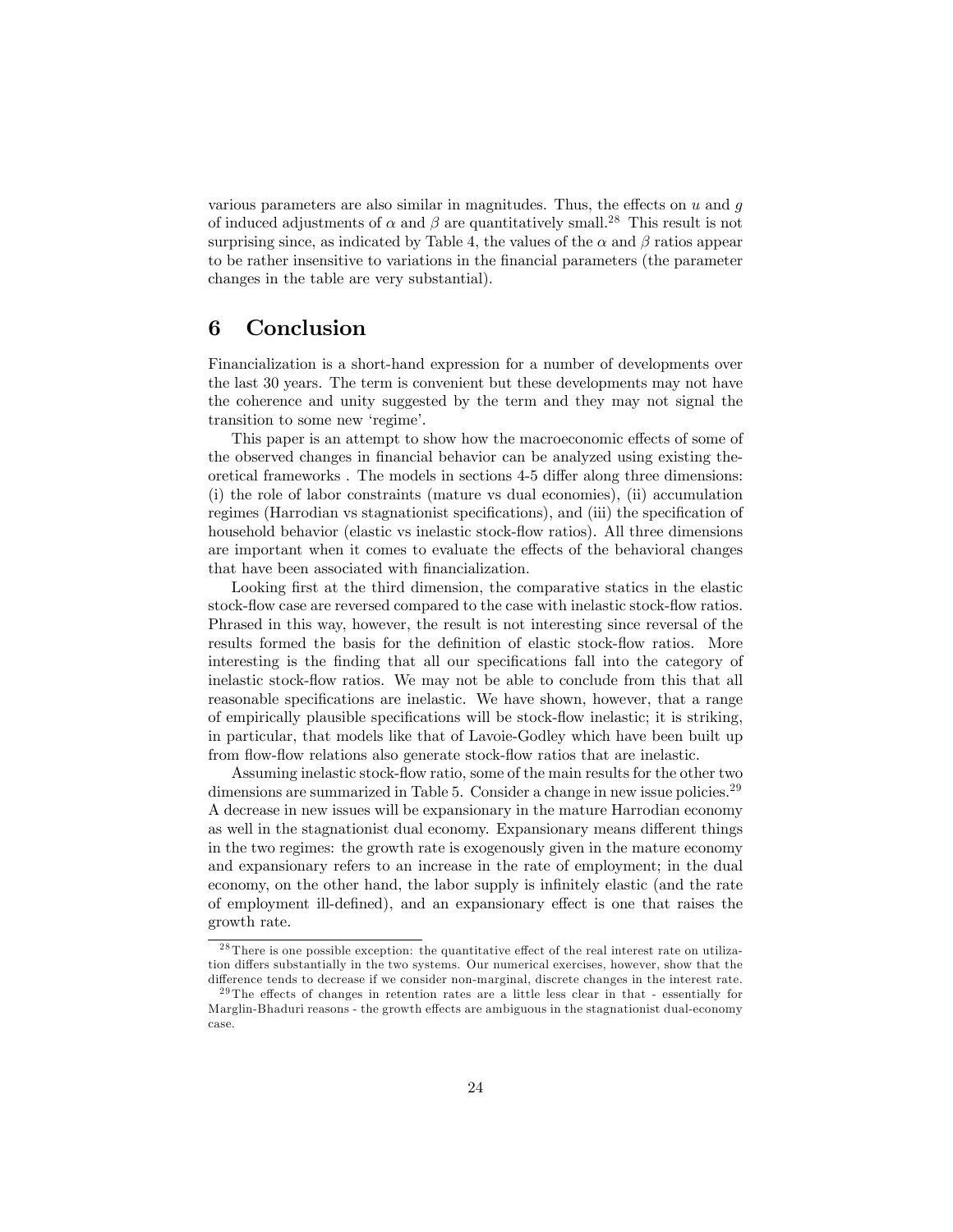The Harrodian dual economy produces the opposite result: a decrease in new issues reduces the growth rate.<sup>30</sup> Intuitively, the growth rate (along the steady growth path) is constrained by the saving in the Harrodian dual economy, and a decrease in new issues reduces saving and thereby the growth rate. This argument is a straightforward generalization of what happens in the textbook version of Harrod's model. Once we move to a mature economy, however, the growth rate of output and the rate of accumulation will adjust to the natural rate. A decrease in new issues tends to reduce saving, and an increase in profits is needed to compensate for this reduction and maintain the rate of accumulation at the natural rate. An increase in profitability, in turn, must be offset by a rise in employment in order to keep the growth rate of output at the natural rate. Basically, moving from a mature to an dual-economy setting turns an expansionary change into a contractionary change.

Moving from a Harrodian to a stagnationist economy also tends to reverse the comparative statics. This, again, generalizes results that are well-known from comparisons of the textbook Harrod model with standard stagnationist formulations (e.g. Rowthorn  $(1981)$  and Dutt  $(1984)$ ). The only difference is that here we have expanded the models to include financial factors that are usually left out.

These comparisons between mature and dual-economy versions of the Harrodian model and between Harrodian and stagnationist versions of the dual economy provide some intuition for the similarity between the mature Harrodian economy and the stagnationist dual economy: these latter economies differ in two dimensions and the two reversals of the comparative statics offset each other.

Of course, the dependence of the comparative statics on the specification of the model is not surprising. One contribution of this paper, however, is to clarify the conditions under which the different results obtain. Moreover, most studies of advanced capitalist economies by heterodox economists seem to be informed by either a Harrodian mature-economy perspective or by the stagnationist dual-economy framework (our own preference lies with the former, but the majority view probably favors the latter). The two perspectives are quite different, but our results in this paper show that when it comes to an evaluation of the effects of the changes in financial behavior over the last 30 years, the qualitative conclusions are rather similar. A downward shift of the accumulation will be contractionary; decreases in retained earnings, a decline in new issues of equity and increased reliance on external finance, on the other hand, will tend to be expansionary in both frameworks.

Financialization involves broader issues that go beyond the questions discussed in this paper. One set of issues concerns international capital áows and the constraints implied by these flows on the policy options of nation states. Leaving aside the international dimension, issues of power provide an another example. It is often claimed that Önancialization is associated with the increased

 $30$  The Harrodian dual economy could be split into two cases, depending on the sensitivity of the growth function with respect to changes in the profit share. We focus on the highsensitivity case, cf. section 4.1.2.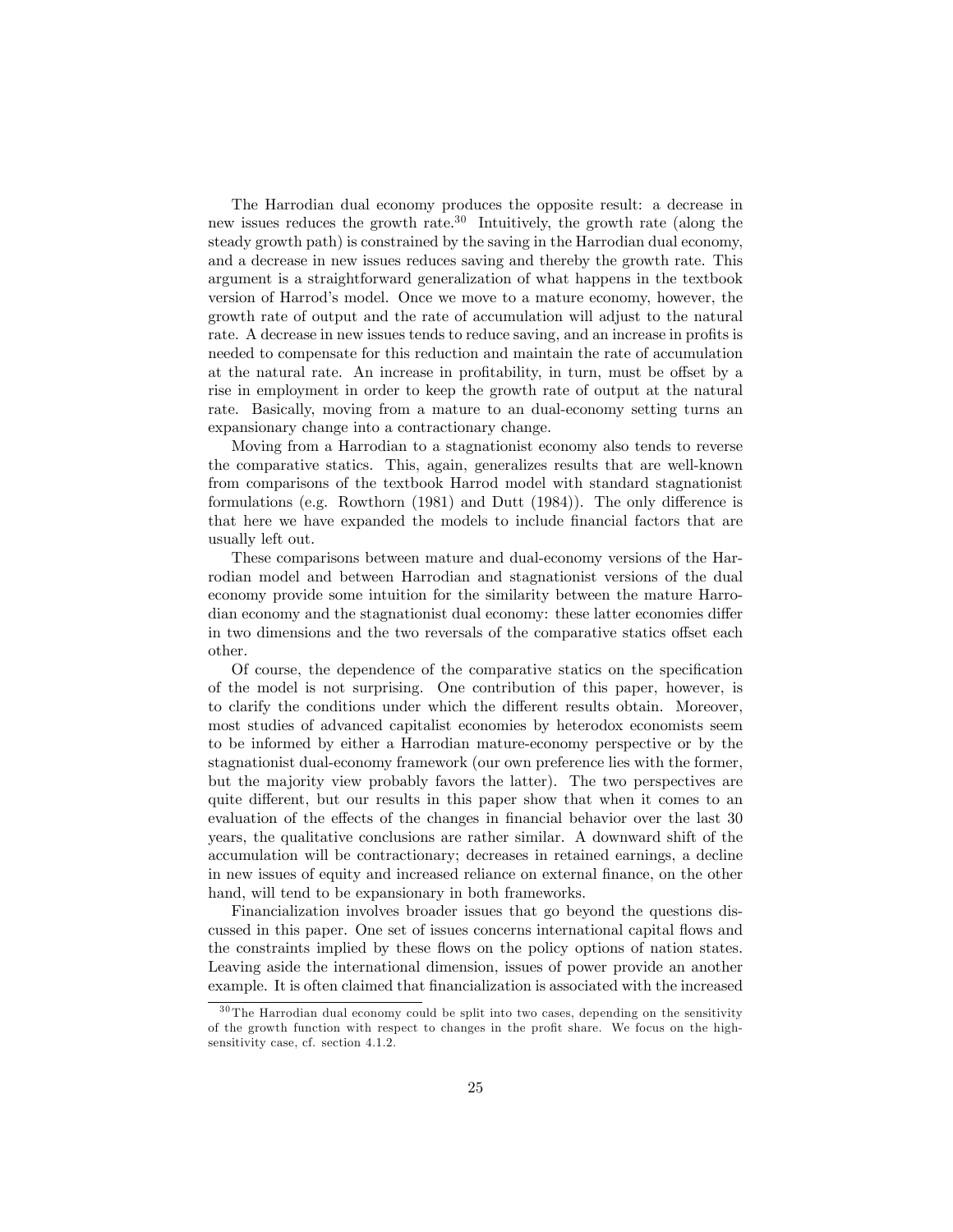power of Önancial institutions. Auerbach (1988), however, presents the case for an alternative view:

The present relationships between banks and firms, far from signalling the growing dominance of financial institutions represent a precisely contrary development. They result from the efforts of financial institutions to accommodate themselves to a far more insecure environment, one made insecure by the activities of financial institutions in competition with each other and by the ever more stringent demands made upon them by their clients, especially their business customers. (p.)

Disregarding power issues, an increase in competition and insecurity may have implications for financial stability as well as for the time horizons used by both firms and financial institutions. A relatively recent but now largely forgotten literature questioned the relative merits of competitive, market-based Anglo-Saxon financial systems compared to German-Japanese systems. The latter, it was argued, might help to alleviate a short-termist bias (e.g. Cosh et al 1990). More generally, a competitive Önancial system would not necessarily even if it were fully 'efficient' - produce good macroeconomic results if the investment in physical and/ or human capital gives rise to significant externalities (as suggested by traditional development theory, post Keynesians like Kaldor, and recent endogenous growth theory). In the case of positive externalities, 'artificially low' interest rates may be desirable (Auerbach and Skott  $1992$ ).<sup>31</sup>

One may note, Önally, that concerns over the excesses and questionable benefits of the financial system have been voiced before and that even the extent of resources that are put into the Önancial system may cause concern. Thus, Tobin (1984; reprinted 1987) confessed

to an uneasy Physiocratic suspicion, perhaps unbecoming in an academic, that we are throwing more and more of our resources, including the cream of our youth, into financial activities remote from the production of goods and services, into activities that generate high private rewards disproportionate to their social productivity. (1987, p. 294)

Tobinís conclusion was motivated in part by the fact that 16 out of an elite group of 46 executives whose earnings exceeded one million dollars in 1983 were o¢ cers of Önancial companies. He also noted that graduates from the School of Organization and Management at Yale who took jobs in Önance had starting salaries four times the poverty threshold for four-person families, and observed

<sup>&</sup>lt;sup>31</sup> The relatively strong German and Japanese economic performance during the Golden Age could be explained, of course, by other factors, unrelated to the financial systems. Likewise, the relatively poor performance by the two economies in the more recent years may not reflect a need for reforms of the Önancial and/or labor market systems, as claimed by OECD and other international organisations. See Nakatani and Skott (2006) for discussion of the Japanese case.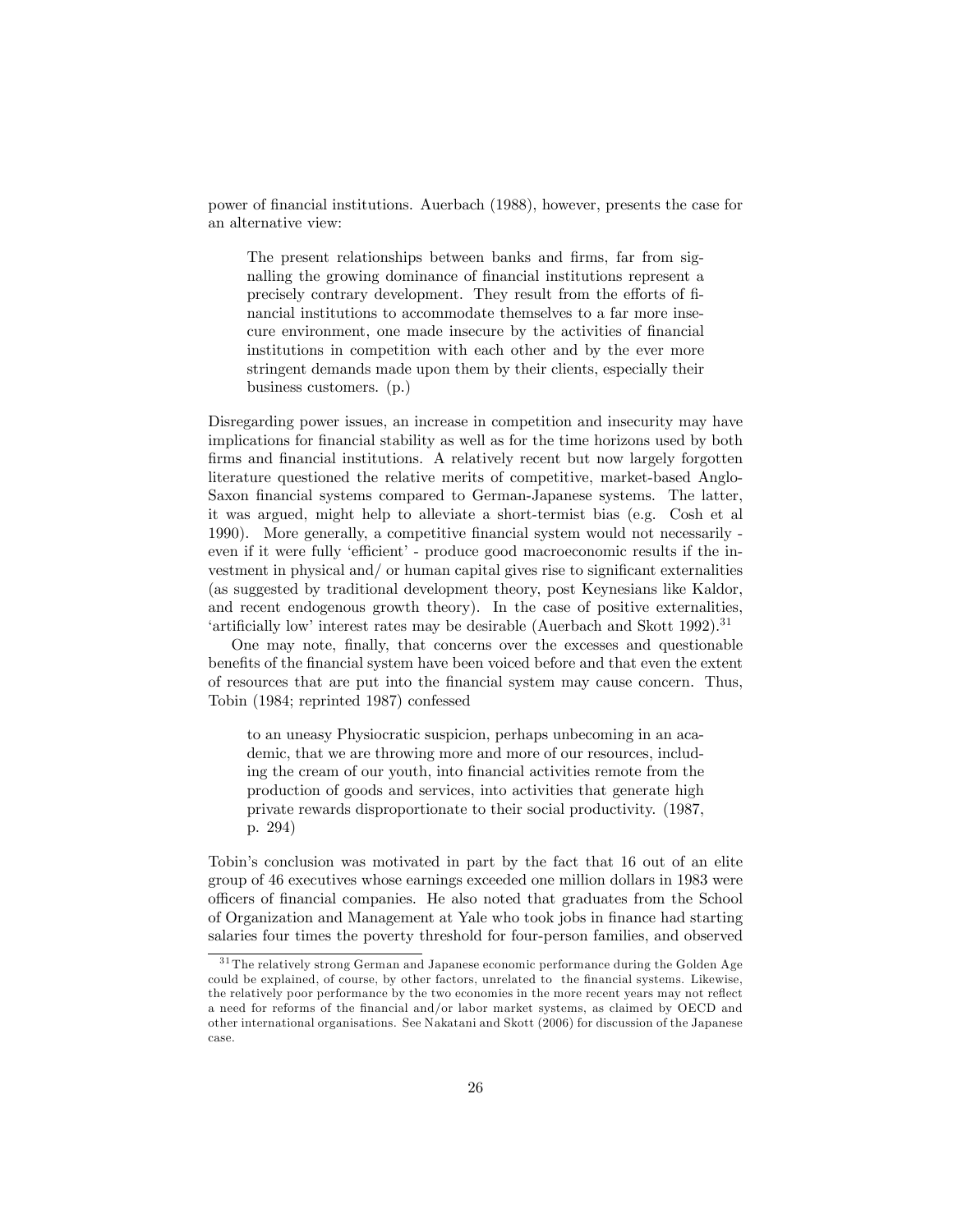that the average holding period for shares was only 19 months and that the Department of Finance categories of Finance and Insurance generate 4.5-5 per cent of GNP (1987, p. 282). These numbers seem almost quaint by todayís standards, $32$  and developments over the last 20 years can only reinforce ones Physiocratic suspicions.

## 7 Appendix: The Numerical Results in Tables 1, 2 and 3

In 4.1.2, 4.2.2, and 5.2 we used numerical methods to examine the comparative statics of two models: one with constant stock-flow ratios,  $\alpha$  and  $\beta$ , and the other with Lavoie-Godley specifications on consumption and portfolio choice and induced variations in the stock-flows ratios. The analysis was conducted in the context of Harrodian mature economies (4.1.2), Harrodian dual economies (4.2.2), and Stagnationist dual economies (5.2) and the results summarized in Tables 1,2 and 3. In this appendix, we present the procedure that was used to find the values of the derivatives of the endogenous variables with respect to Önancial and other parameters. We do this in the context of Stagnationist dual economies (see Table  $3$  in  $5.2$ ) where the model with variable stock-flow ratios is the same as the one in Lavoie and Godley (2001-2002). The procedure in the other cases is similar and, in fact, less complicated.

#### The stagnation is dual economies with the variable  $\alpha$  and  $\beta$  – Lavoie and Godley (2001-2002)

$$
g = s_f(\pi u - rm) + mg + xg \tag{36}
$$

$$
g = \gamma_0 + \gamma_1 s_f (\pi u - rm) - \gamma_2 rm + \gamma_3 q + \gamma_4 u \tag{37}
$$

$$
u - g = a_1 \{u - s_f(\pi u - rm)\} + \frac{a_1}{a_2} \gamma
$$
\n(38)

$$
m = (1 - \lambda_0 + \lambda_1 r - \lambda_2 r_e)q + \lambda_3 \{u - s_f(\pi u - rm)\}
$$
 (39)

where  $r^e = \frac{(1-s_f)(\pi u - r m) + \gamma}{q - m}$  and  $\gamma = g(q - m) - x g$ .

The symbols used here are the same as the ones in the main text of this paper. The inflation rate is assumed to be zero.  $(36)$  describes firms' finance constraint,

 $32 \text{ In } 2005$ , among CEO's in the top 189 efficient firms classified by Forbes, 164 earned more than \$2 million (or approximately \$1 million in 1983 dollars) and 46 of them belonged to financial companies (diversified financials, banking, and insurance). The average compensation of those 46 CEO's in financial companies was \$9.6 million or about 170 times the median U.S. family income in 2004 (see The State of Working America 2006/2007 published by Economic Policy Institute). In 2004, the average holding period for shares had dropped to 12.1 months (NYSE Historical Statistics, http://www.nysedata.com). Finance and Insurance, as categorized by the Department of Commerce, accounted for 5.5% of employee compensation, about  $5\%$  of the employed labor force,  $7.5\%$  of after-tax corporate profits, and about  $3\%$  of personal consumption in 1983; in 2005 those corresponding figures were  $7.6\%$ ,  $4.3\%$ ,  $11.1\%$  and  $5.9\%$ in 2005, respectively (calculated from U.S. Department of Commerce, Bureau of Economic Analysis, National Income and Product Account).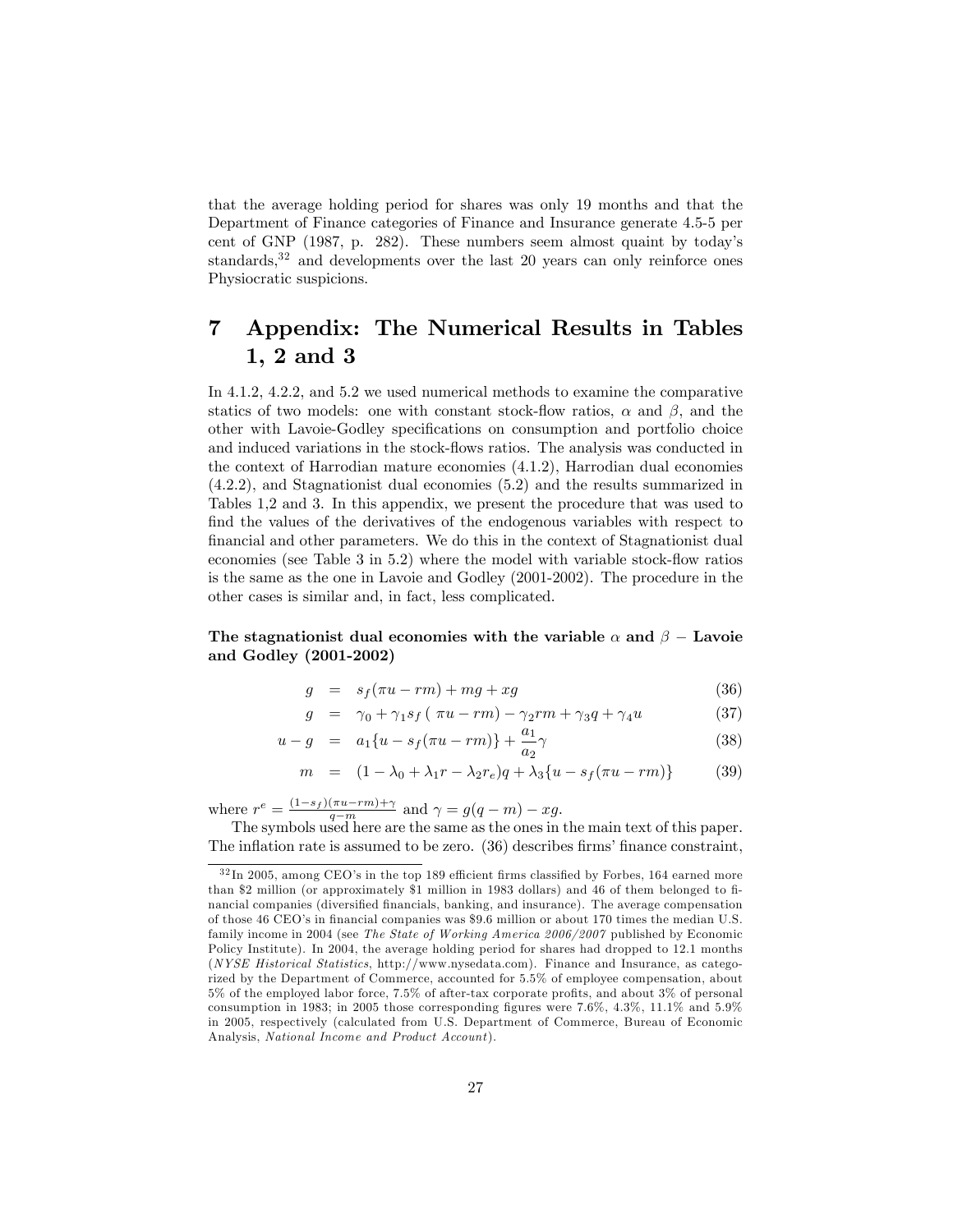(37) is the investment function, (38) describes the equilibrium condition for the product market where the right-hand side specifies households consumption behavior as a function of household distributed income and capital gains. (39) shows households' demand for money (portfolio choice). The following values are used by Lavoie and Godley (2001-2002).

| $\gamma_0 = 0.0075$ | $\gamma_1 = 0.5$  | $\gamma_2 = 0.5$     | $\gamma_3 = 0.02$    | $\gamma_4 = 0.125$ |
|---------------------|-------------------|----------------------|----------------------|--------------------|
| $s_f = 0.75$        | $x = 0.05$        | $\pi = 0.2498$       |                      |                    |
| $a_1 = 0.8$         | $a_2 = 4.5$       |                      |                      |                    |
| $\lambda_0 = 0.45$  | $\lambda_1 = 0.2$ | $\lambda_2 = 0.0133$ | $\lambda_3 = 0.0001$ | $r = 0.0275$       |

Given these parameter,  $(36)-(39)$  determines the steady-state values of u,  $g, q$  and  $m$ . The system has multiple solutions due to nonlinearities of some equations. The number of solutions is six but five of them can be discarded on economic grounds since at least one of the variables  $-$  including  $r^e$   $-$  is negative. The positive numerical solution is:

$$
u^* = 0.188 \qquad g^* = 0.0545 \qquad q^* = 0.8789 \qquad m^* = 0.487 \tag{40}
$$

The partial derivatives of the solutions for u and g with respect to  $s_f, x, r$ ,  $\pi$ , and  $\lambda_0$  are evaluated at  $(u^*, g^*, q^*, m^*)$ . The obtained values were reported in the third and fifth columns of Table 3.

Using the definitions of  $\alpha$  and  $\beta$ , we obtain the following equilibrium values for  $\alpha$  and  $\beta$ :

$$
\alpha^* = \frac{q^* - m^*}{u^*} = 2.07936 \qquad \beta^* = \frac{m^*}{u^*} = 2.58914
$$

Using these steady-state values of stock-flow ratios, we can transform the variable  $\alpha$  and  $\beta$  regime to the constant  $\alpha$  and  $\beta$  regime by dropping the consumption and portfolio choice functions.

#### Constant  $\alpha$  and  $\beta$  regime

$$
g = s_f(\pi u - rm) + mg + xg
$$
  
\n
$$
g = \gamma_0 + \gamma_1 s_f (\pi u - rm) - \gamma_2 rm + \gamma_3 q + \gamma_4 u
$$
  
\n
$$
q = (\alpha^* + \beta^*) u
$$
  
\n
$$
m = \beta^* u
$$

By construction, the above four equations must yield the same steady state values as in  $(40)$ . Then, the partial derivatives of the solutions for u and g with respect to  $s_f$ , x, r,  $\pi$ , and  $\lambda_0$ , again, are evaluated at  $(u^*, g^*, q^*, m^*)$ . The second and forth columns of Table 3 report these values.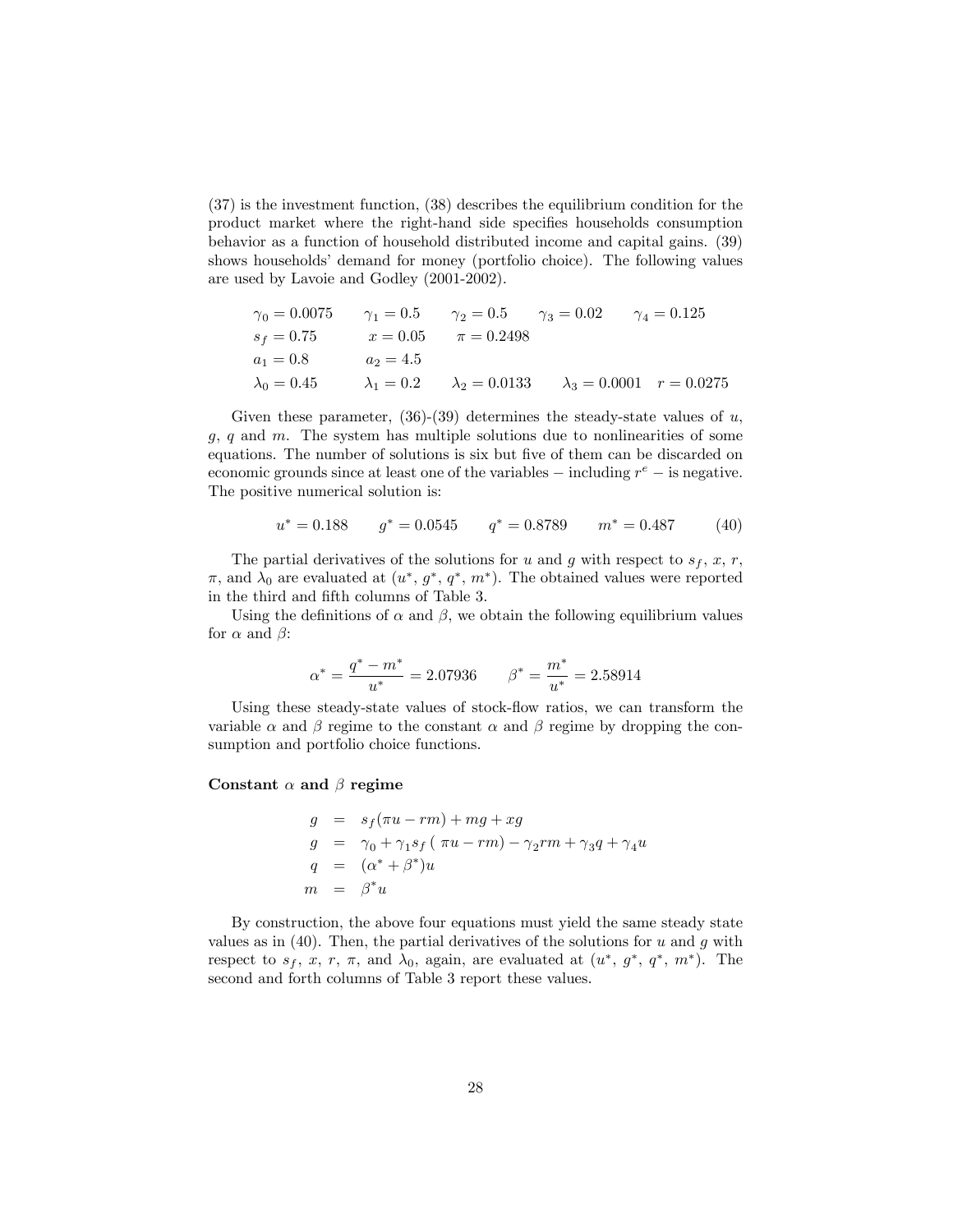## References

- [1] Aglietta, M. and Breton, R. (2001) "Financial Systems, Corporate Control and Capital Accumulation." *Economy and Society*, 30  $(4)$ , pp. 433-466.
- [2] Auerbach, P. (1988) Competition. Oxford: Blackwell.
- [3] Auerbach, P. and Skott, P. (1988) "Concentration, competition and distribution." International Review of Applied Economics, 2, pp. 42-61.
- [4] Auerbach, P. and Skott, P. (1992) "Financial Innovation and Planning in a Capitalist Economy." Metroeconomica, Vol. 43 (1-2), pp. 75-102.
- [5] Blecker, R. (1999) Taming global finance. Washington, DC: Economic Policy Institute.
- [6] Boyer, R. (2000) "Is a Finance-led Growth Regime a Viable Alternative to Fordism? A Preliminary Analysis." *Economy and Society*, 29 (1), pp. 111-145.
- [7] Cosh, A., Hughes, A., and Singh, A. (1990) "Analytical and Policy Issues in the UK economy." In Takeovers and Short-termism in the UK. London: Institute for Public Policy Research.
- [8] Crotty, J. (2005) "The Neoliberal Paradox: The Impact of Destructive Product Market Competition and 'Modern' Financial Markets on Nonfinancial Corporation Performance in the Neoliberal Era."In G.A. Epstein (ed.) Financialization and the World Economy. Northampton, MA: Elgar.
- [9] Delli Gati, F. and Gallegati, M. (1990) "Financial Instability, Income Distribution and the Stock Market." Journal of Post Keynesian Economics, pp. 356-374.
- $[10]$  Duménil, G. and Lévy, D.  $(2001)$  "Costs and Benefits of Neoliberalism: A Class Analysis." Review of International Political Economy, 8 (4), pp. 578-607.
- [11] Dutt, A.K. (1984) "Stagnation, income distribution and monopoly power." Cambridge Journal of Economics, 8 (1), pp. 25-40.
- [12] Dutt, A.K.  $(1997)$  "Equilibrium, path dependence and hysteresis in post-Keynesian models."In P. Arestis, G. Palma and M. Sawyer (eds) Capital Controversy, Post-Keynesian Economics and the History of Economic Thought: Essays in Honour of Geoff Harcourt. London: Routledge.
- [13] Dutt, A.K.  $(2005)$  "Consumption, debt and growth." In M. Setterfield (ed.) Interactions in Analytical Political Economy. M.E. Sharpe.
- [14] Eatwell, J. and Taylor, L. (2000) Global finance at risk. New York: The New Press.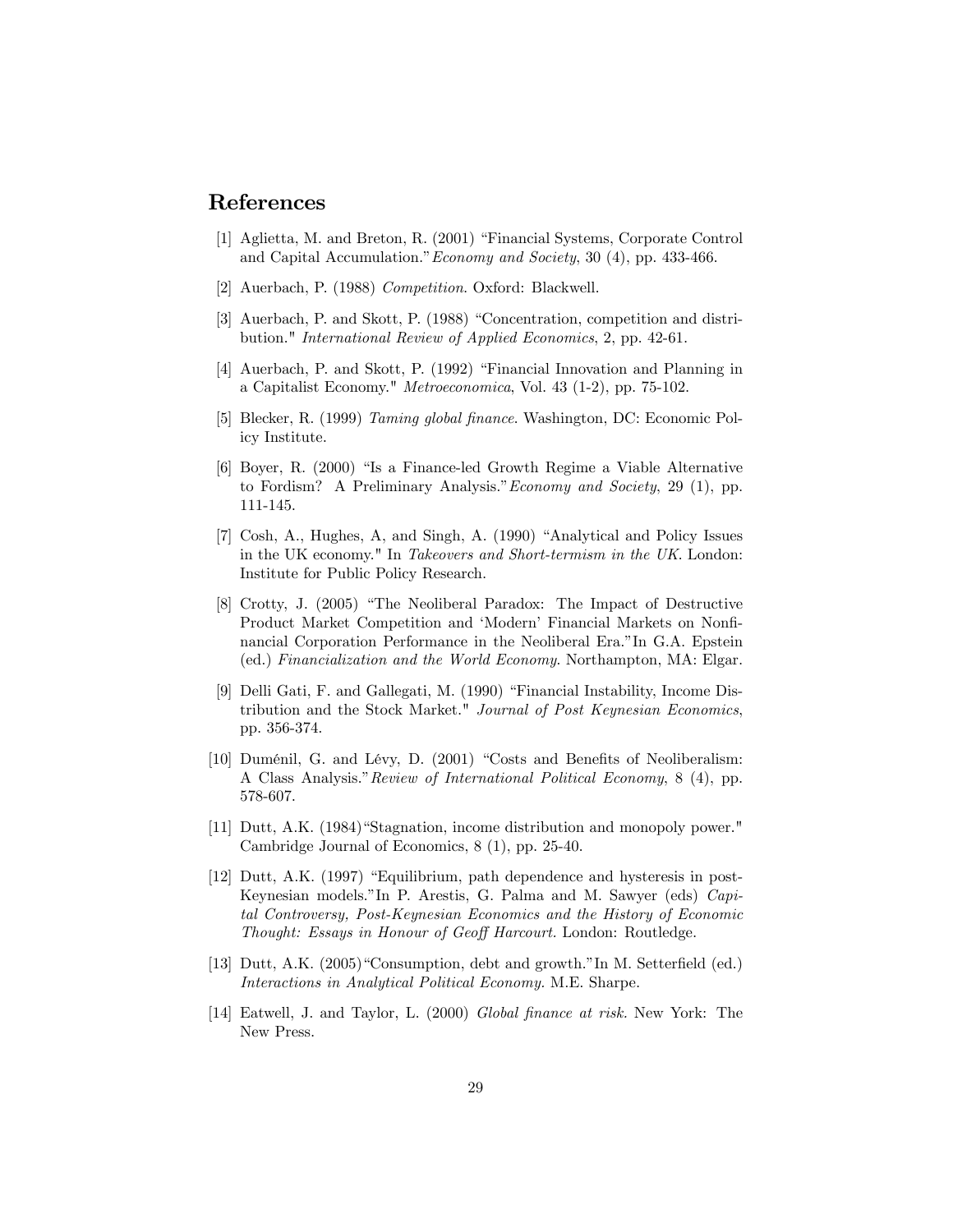- [15] Eichner, A. (1976) The Megacorp and Oligopoly. Cambridge: Cambridge University Press.
- [16] Epstein, G. A. (2005) "Introduction." In G.A. Epstein (ed.) Financialization and the World Economy. Northampton, MA: Elgar.
- [17] Flaschel, P. and Skott, P. (2006) "Steindlian models of growth and stagnation." Metroeconomica, 57 (3), pp. 303-338.
- [18] Froud, J., Haslam, C., Johal, S. and Williams, K. (2000) "Shareholder value and financialization: Consultancy promises, management moves." Economy and Society, 29 (1), pp. 80-110.
- [19] Kaldor, N. (1966) Causes of the slow rate of economic growth in the United Kingdom. Cambridge: Cambridge University Press.
- [20] Kurz, H. (1986) "Normal positions and capital utilization." Political Economy, 2 (1), pp. 37-54.
- [21] Lavoie, M.  $(1986/87)$  "Systemic Fragility: A Simplified View." Journal of Post Keynesian Economics, 9(2), pp. 258-266.
- $[22]$  Lavoie, M.  $(1995)$  "The Kaleckian model of growth and distribution and its neo-Ricardian and neo-Marxian critiques."  $Cambridge$  Journal of Economics, 19, pp. 789-818.
- [23] Lavoie, M. and Godley, W. (2001-2002) "Kaleckian models of growth in a coherent stock-flow monetary framework: a Kaldorian view." Journal of Post Keynesian Economics, 24 (2), pp. 277-311.
- [24] Lazonick, W. and O'Sullivan, M. (2000) "Maximising shareholder value: a new ideology for corporate governance." Economy and Society, 29 (1), pp. 13-35.
- $[25]$  Levy, D., Bergen, M., Dutta, S. and Venable, R.  $(1997)$  "The magnitude of menu costs: direct evidence from large U.S. supermarket chains." Quarterly Journal of Economics, 112, pp. 791-825.
- [26] Marglin, S. and Bhaduri, A. (1990) "Profit Squeeze and Keynesian Theory." In: S. Marglin and J. Schor (eds). The Golden Age of Capitalism - Reinterpreting the Postwar Experience. Oxford: Clarendon.
- [27] Nakatani, T. and Skott, P.  $(2006)$  "Japanese growth and stagnation." Working Paper 2006-04, Department of Economics, University of Massachusetts at Amherst. Forthcoming in Structural Change and Economic Dynamics.
- [28] Romer, D. (2001) Advanced Macroeconomics. McGrawHill.
- [29] Rowthorn, B.  $(1981)$  "Demand, real wages and economic growth." Thames Papers in Political Economy.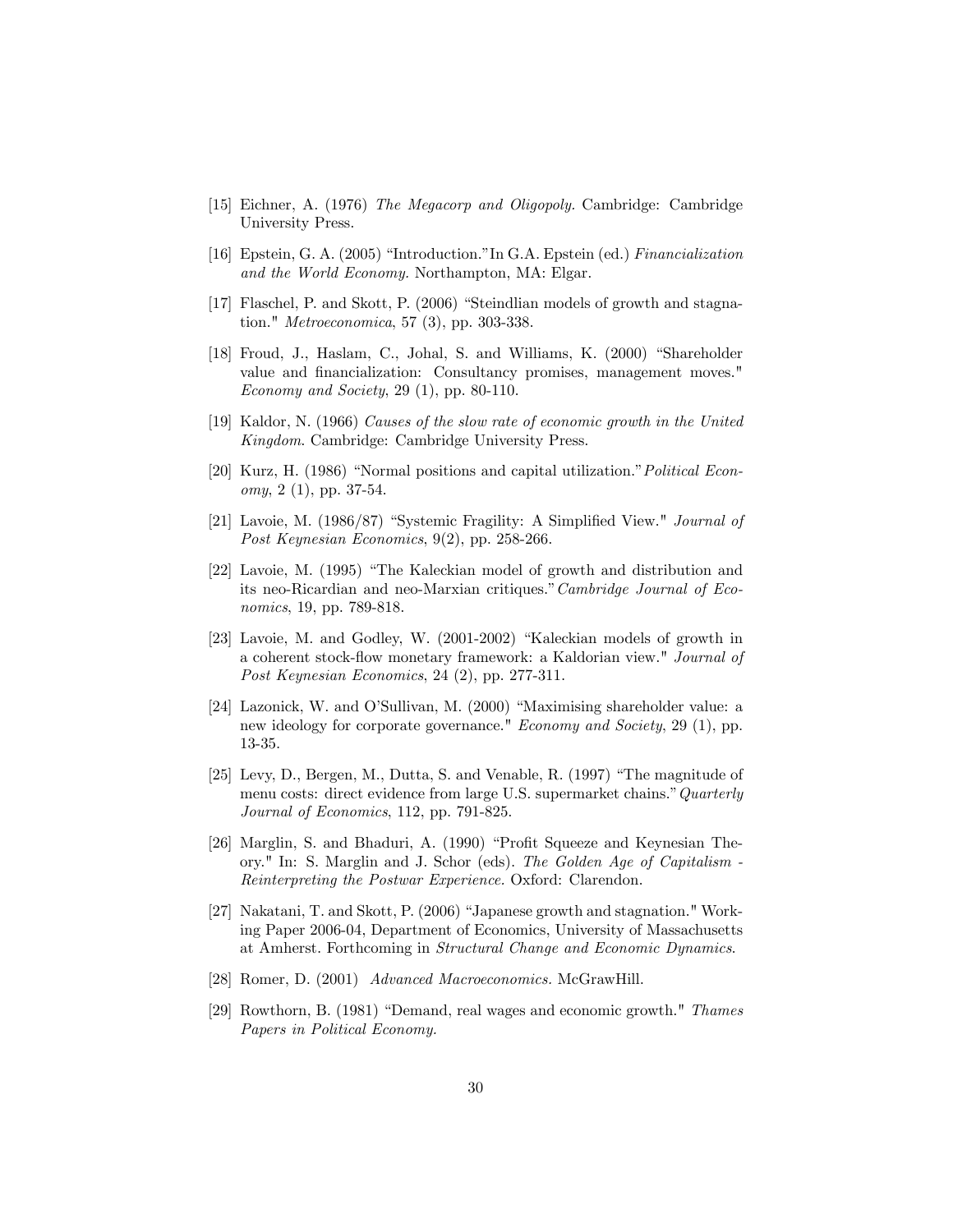- [30] Semmler, W. (1987) "A Macroeconomic Limit Cycle with Financial Perturbations." Journal of Economic Behavior and Organization
- [31] Skott, P. (1981) "On the 'Kaldorian Saving Function'."  $Kyklos, 34$ , pp. 563-81.
- [32] Skott, P. (1988) "Finance, Accumulation and the Choice of Technique." Cambridge Journal of Economics, 12, pp. 339-354.
- [33] Skott, P. (1989) Conflict and Effective Demand in Economic Growth. Cambridge: Cambridge University Press.
- [34] Skott, P. (1989a) "Effective demand, class struggle and cyclical growth." International Economic Review, 30, pp. 231-247.
- [35] Skott, P. (1994) "On the Modelling of Systemic Financial Fragility." In A.K. Dutt (ed) New Directions in Analytical Political Economy, Edward Elgar, 1994, pp. 49-76.
- [36] Skott, P. (1997) "Stagflationary Consequences of 'Prudent' Monetary Policy in a Unionized Economy." Oxford Economic Papers, 49, pp. 609-622.
- [37] Skott, P. (1999) "Wage Formation and the (non-) existence of the NAIRU". Economic Issues, March, pp. 77-92.
- [38] Skott, P. (2005) "Fairness as a Source of Hysteresis in Employment and Relative Wages". Journal of Economic Behavior and Organization, Vol 57, 2005, pp. 305-331.
- [39] Stockhammer, E. (2004) "Financialisation and the Slowdown of Accumulation." Cambridge Journal of Economics, 28, pp. 719-741.
- [40] Stockhammer, E. (2006) "Shareholder value orientation and the investment-profit puzzle." Journal of Post Keynesian Economics, Winter 2005-6, Vol 28 (2),pp. 193-215.
- [41] Taylor, L. (2004) Reconstructuring Macroeconomics. Cambridge: Harvard University Press
- [42] Taylor, L. and O'Connell, S.A (1985) "A Minsky Crisis." Quarterly Journal of Economics, 100 (5), pp. 871-85
- [43] Tobin, J. (1984) "On the Efficiency of the Financial System." Lloyds Bank Review, No. 153, July 1984, pp. 1-15. Reprinted in P.M. Jackson (ed.) (1987) Polices for Prosperity: Essays in a Keynesian Mode. Wheatsheaf Books.
- [44] Wood, A. (1975) A Theory of Profit. Cambridge: Cambridge University Press.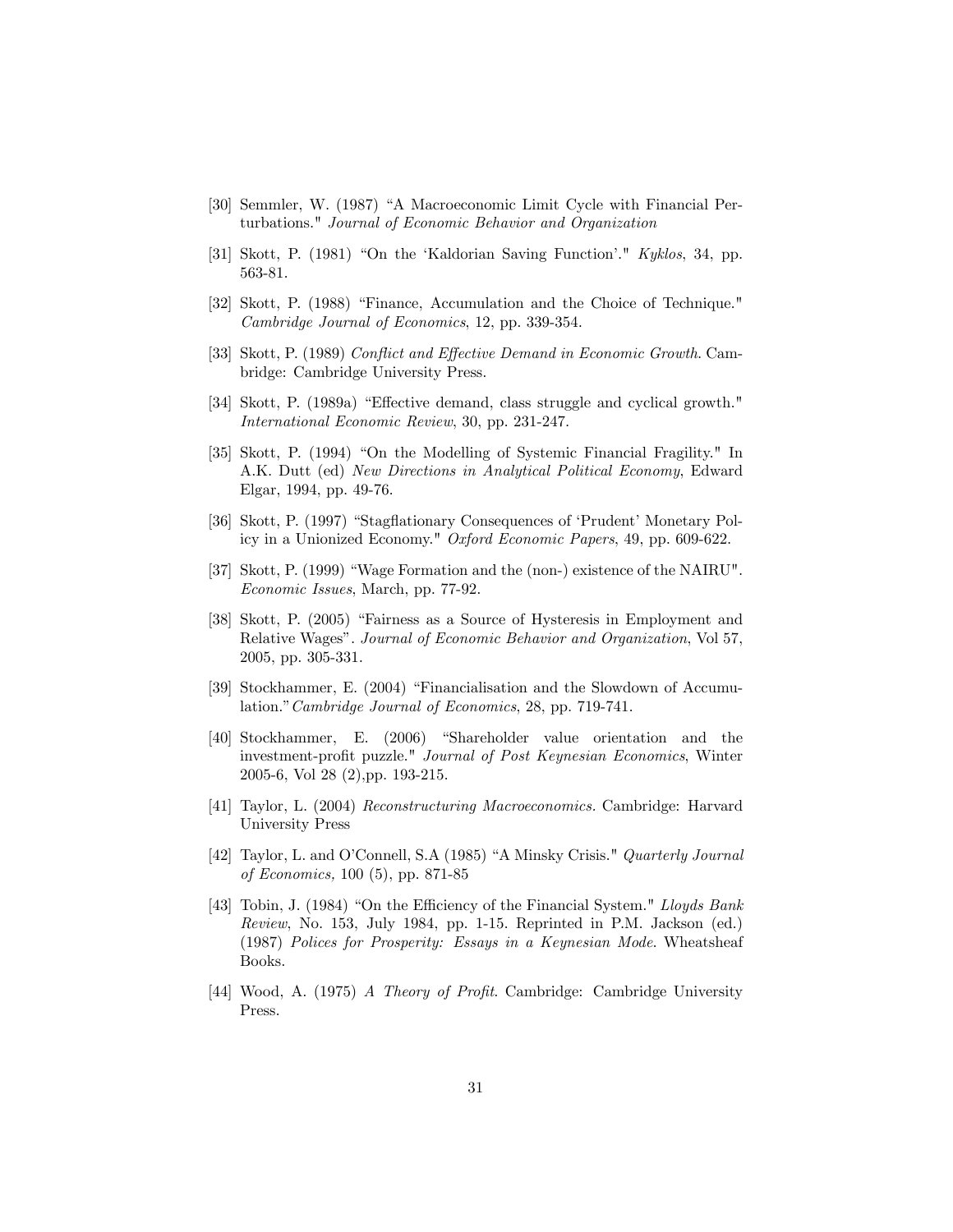## Graphs and Tables



Figure 1: The Retention Rate (1952-2005)

*Notes:* The retention rate adjusted for inflation =  $1-\{$  Net Dividends  $\div$  (U.S. Internal Funds + Net Dividends + Inflation rate  $\times$  Net Liabilities). The inflation rates are based on the CPI and Net Liabilities refer to nonfarm nonfinancial corporate net liabilities. U.S internal funds = Profit (before taxes and after net interest payments) − Taxes on corporate income − Net dividends + Consumption of fixed capital  $+$  capital consumption adjustment.

Sources: Federal Reserve Board, Flow of Funds Accounts of the United States, Table F.102 and Table B.102; Bureau of Labor Statistics, The Consumer Price Index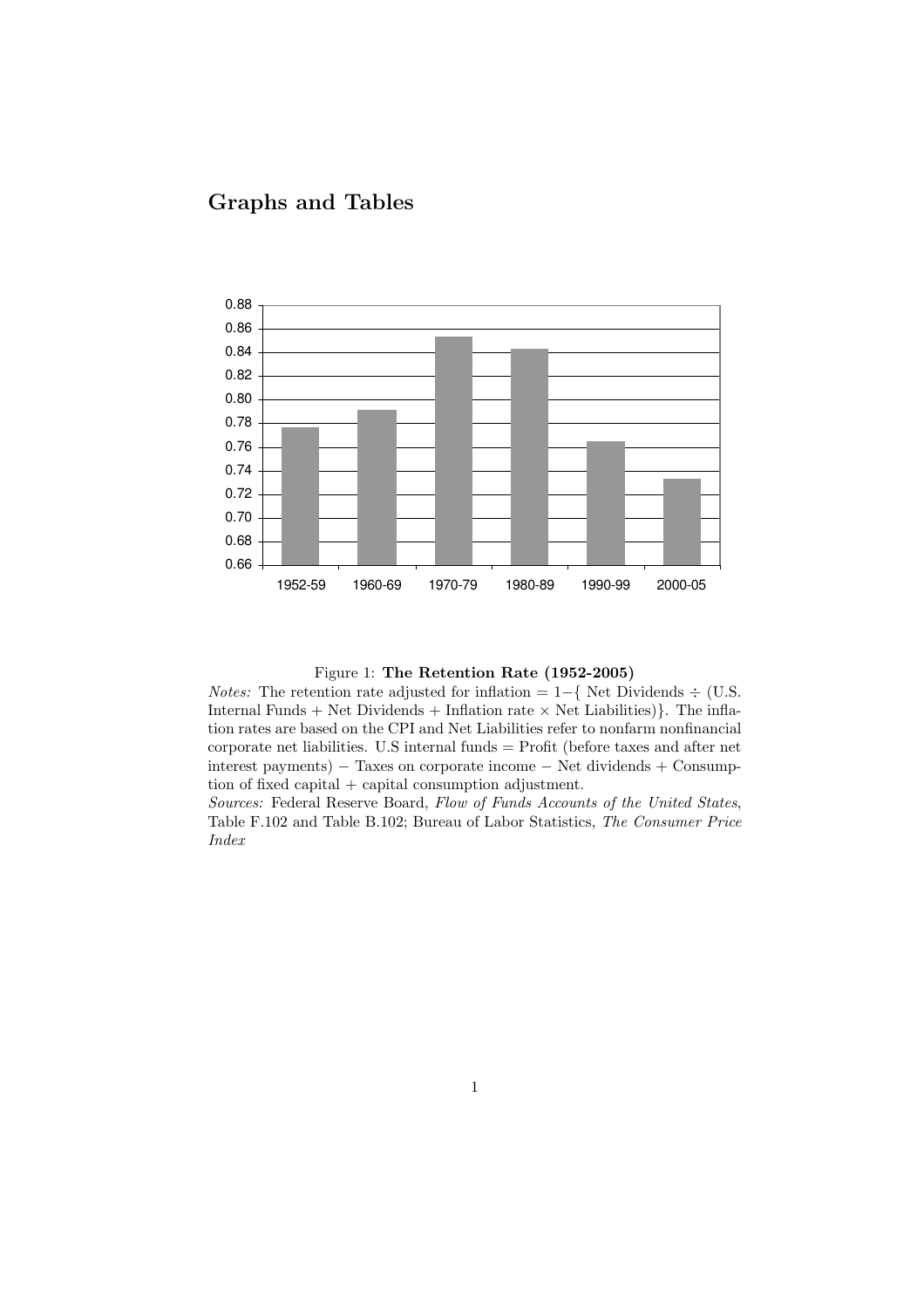

#### Figure 2: The Rate of Net Issues of Equities (1952-2005)

Notes: Net issues of nonfinancial corporate equities divided by the market value of nonfinancial corporate equities outstanding Sources: Calculated from Federal Reserve Board, Flow of Funds Accounts of

the United States, Table F.213 and Table B.102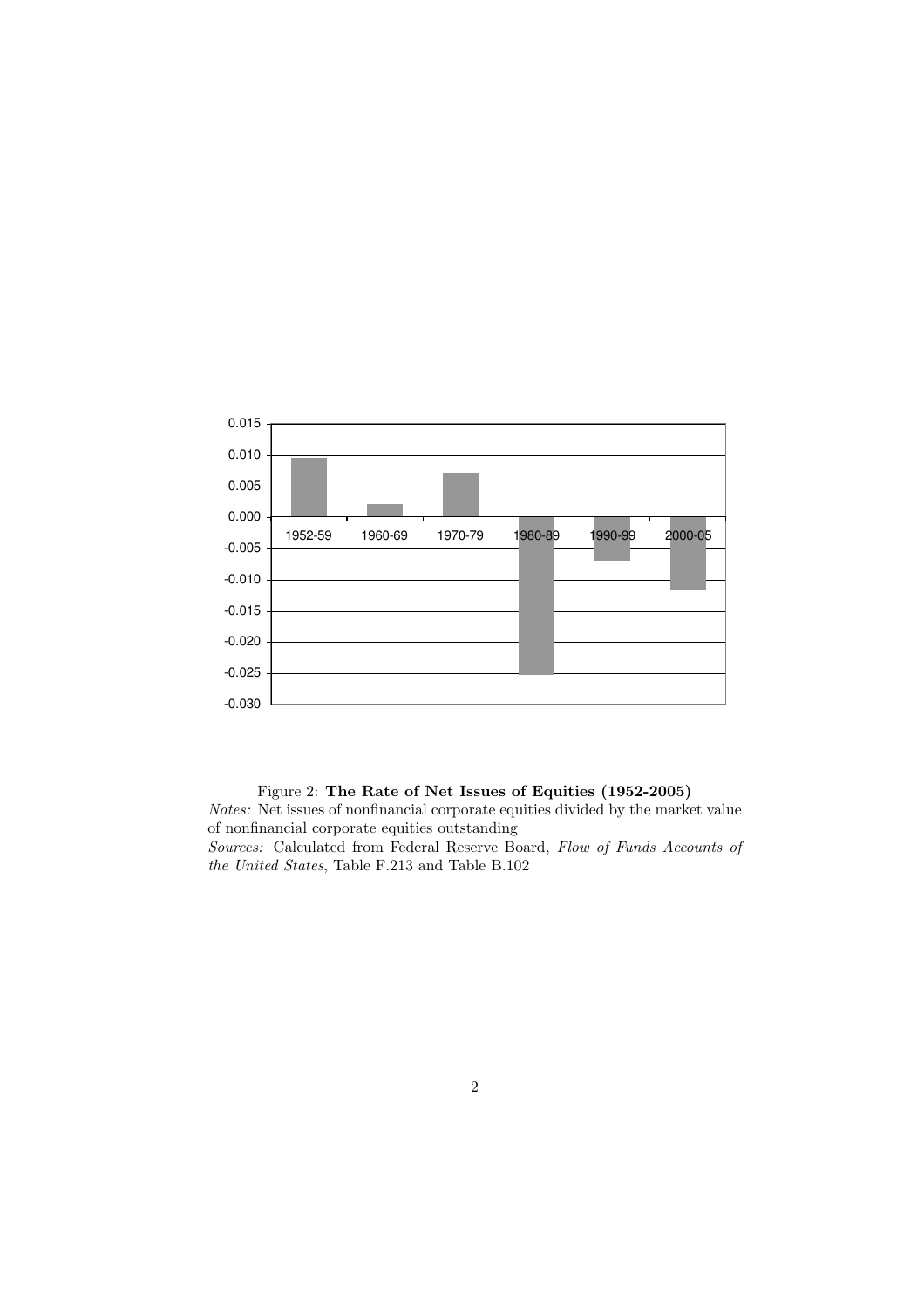

#### Figure 3: The Ratio of Net Issues of Equities to Fixed Investment (1952-2005)

Notes: Net issues of nonfinancial corporate equities divided by nonfarm nonfinancial corporate (gross) fixed investment Quarterly data.

Sources: Calculated from Federal Reserve Board, Flow of Funds Accounts of the United States, Table F.213 and Table F.102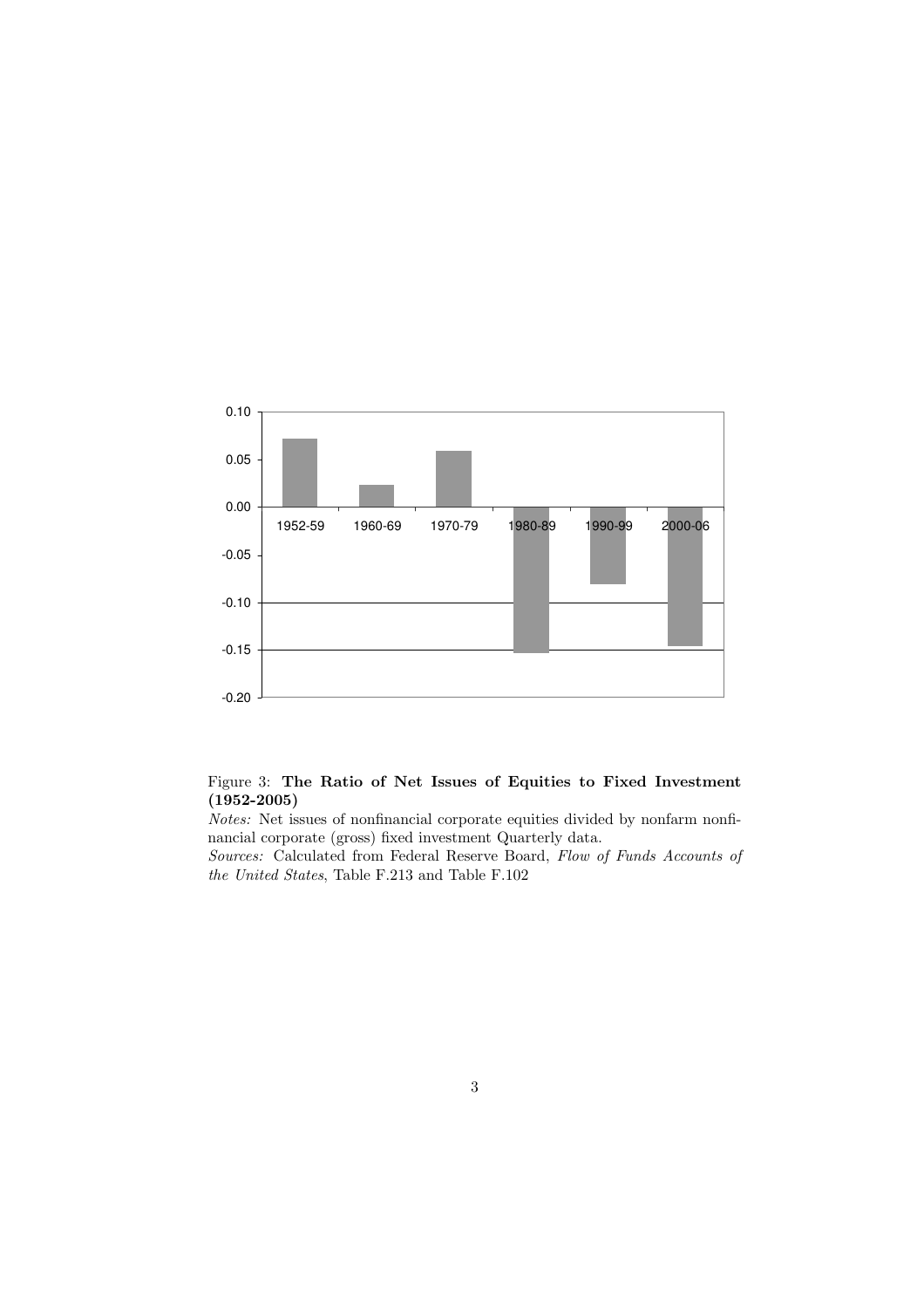

#### Figure 4: The Ratio of Gross Debt to Capital: Nonfarm Nonfinancial Corporations (1952-2005)

 $Notes: Gross debt = commercial paper + municipal securities + corporate$  $bonds + bank loans + other loans and advances + mortgages. Capital = re$ placement cost of structures + replacement cost of equipment and software. Sources: Calculated from Federal Reserve Board, Flow of Funds Accounts of the United States, Table B.102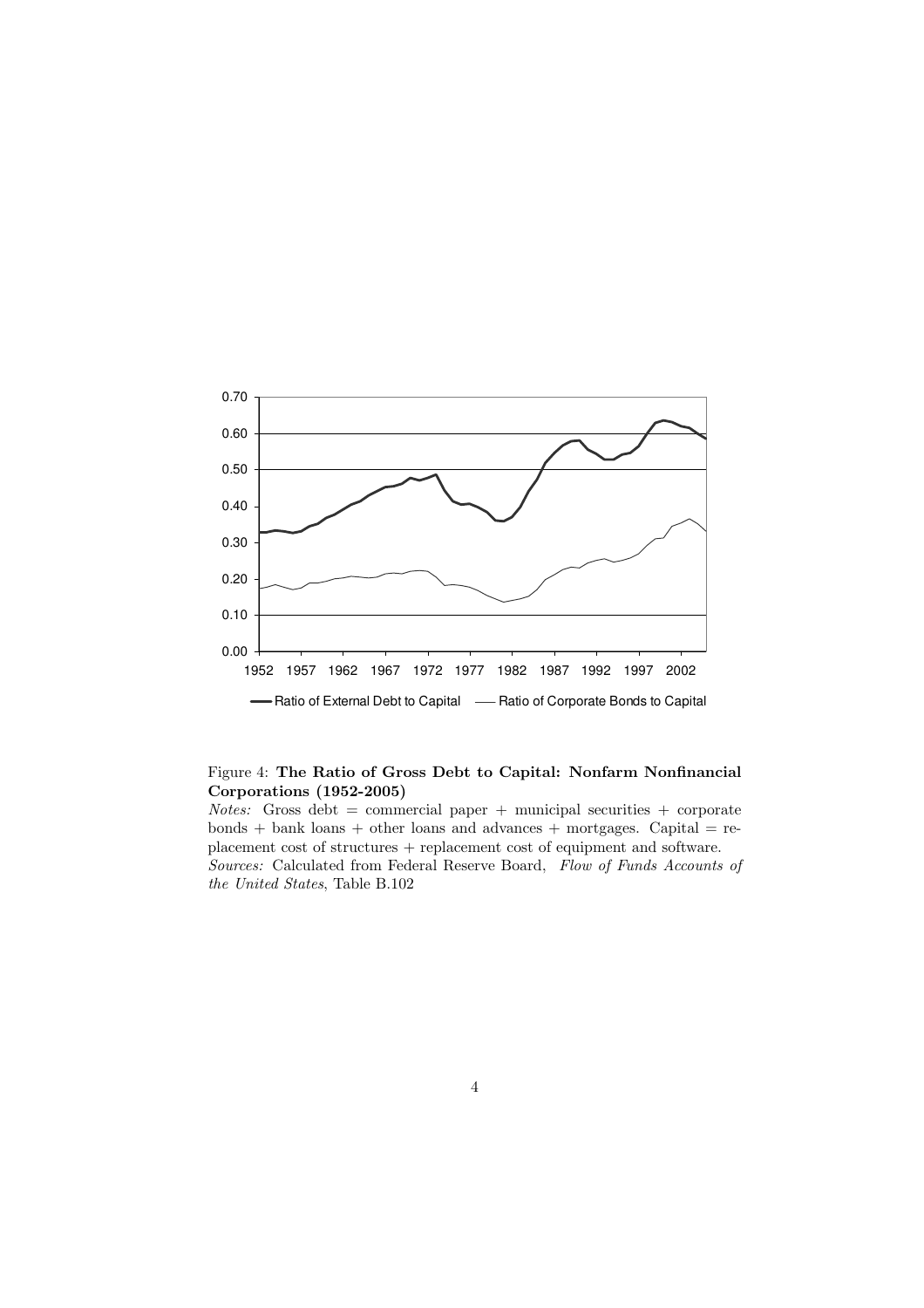

Figure 5: Real Rates of Interest (1952-2006) Notes: Nominal rates minus inflation rates using the CPI Sources: Calculated from Federal Reserve Board, Federal Reserve Statistical Release; Bureau of Labor Statistics, The Consumer Price Index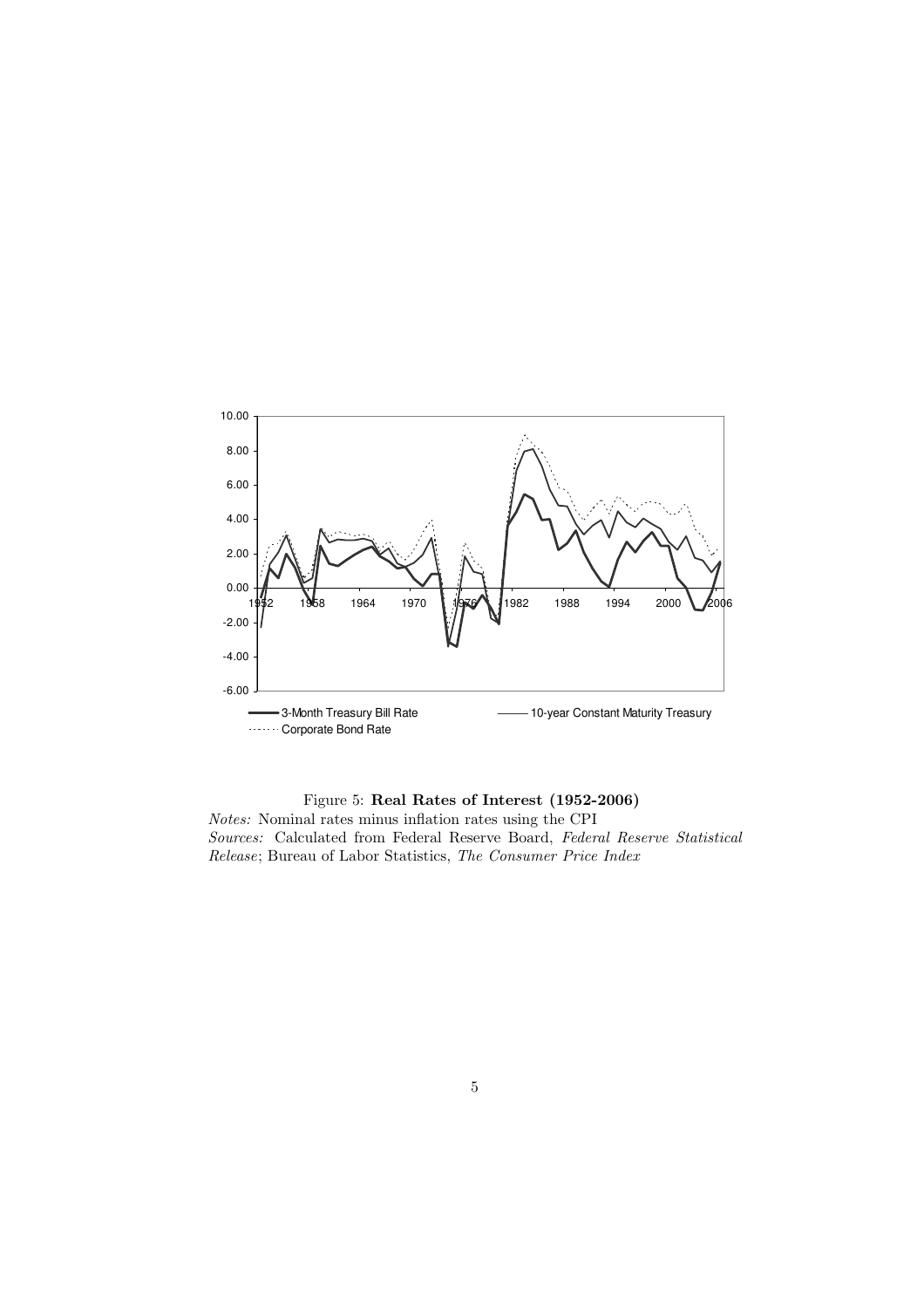

Figure 6: The Ratio of Personal Consumption Expenditures to Disposable Personal Income (1952-2006)

Sources: Calculated from U.S. Department of Commerce, Bureau of Economic Analysis, National Income and Product Account, Table. 2.9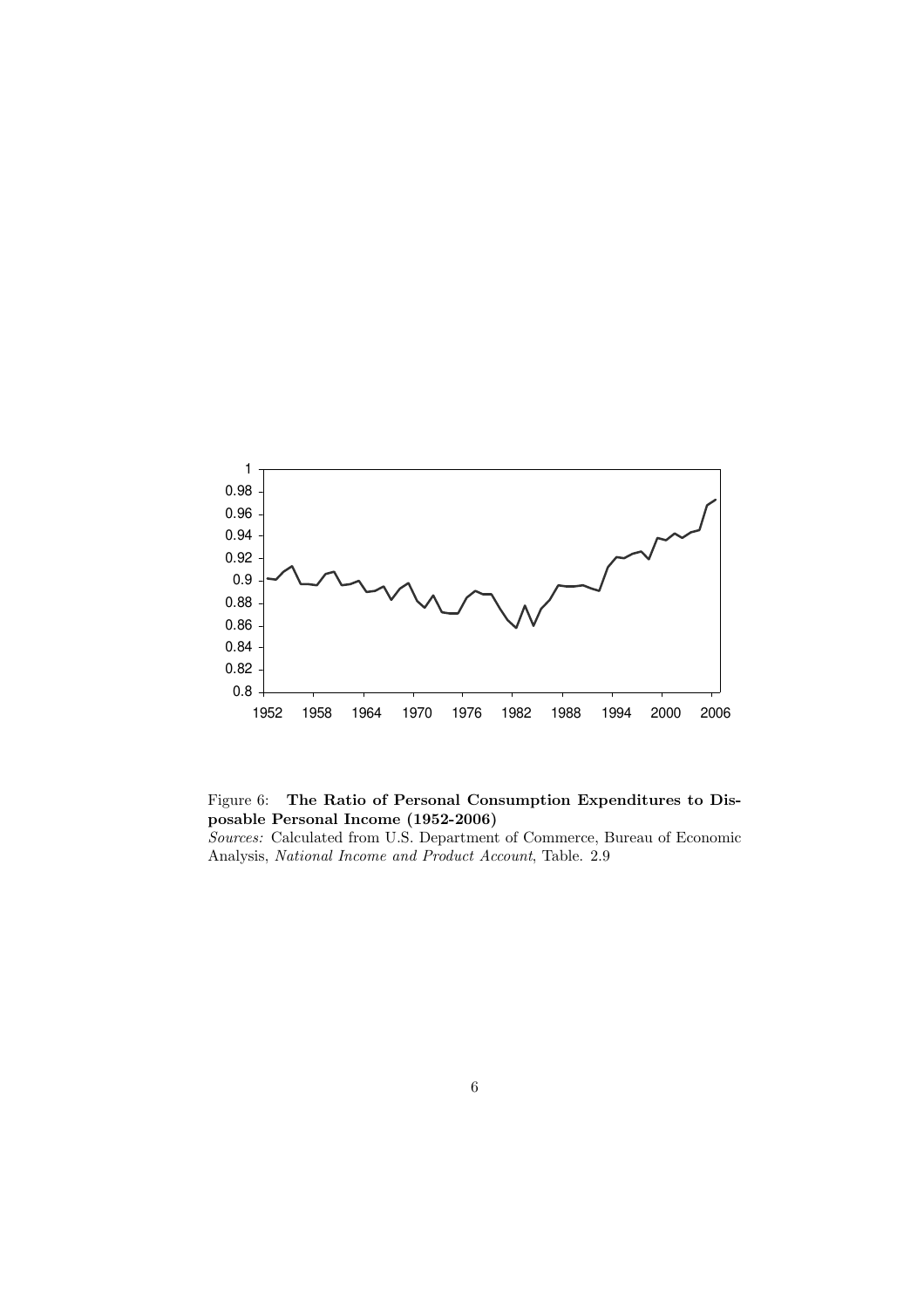

#### Figure 7: The Ratio of Households' Net Financial Worth to Disposable Personal Income (1952-2006)

Notes: Net Financial Worth = Households' Net Worth − Households' Tangible Assets. In other words, the gap between two graphs shown in the figure represents households' tangible assets divided by disposable person income Sources: Federal Reserve Board, Flow of Funds Accounts of the United States, Table B.100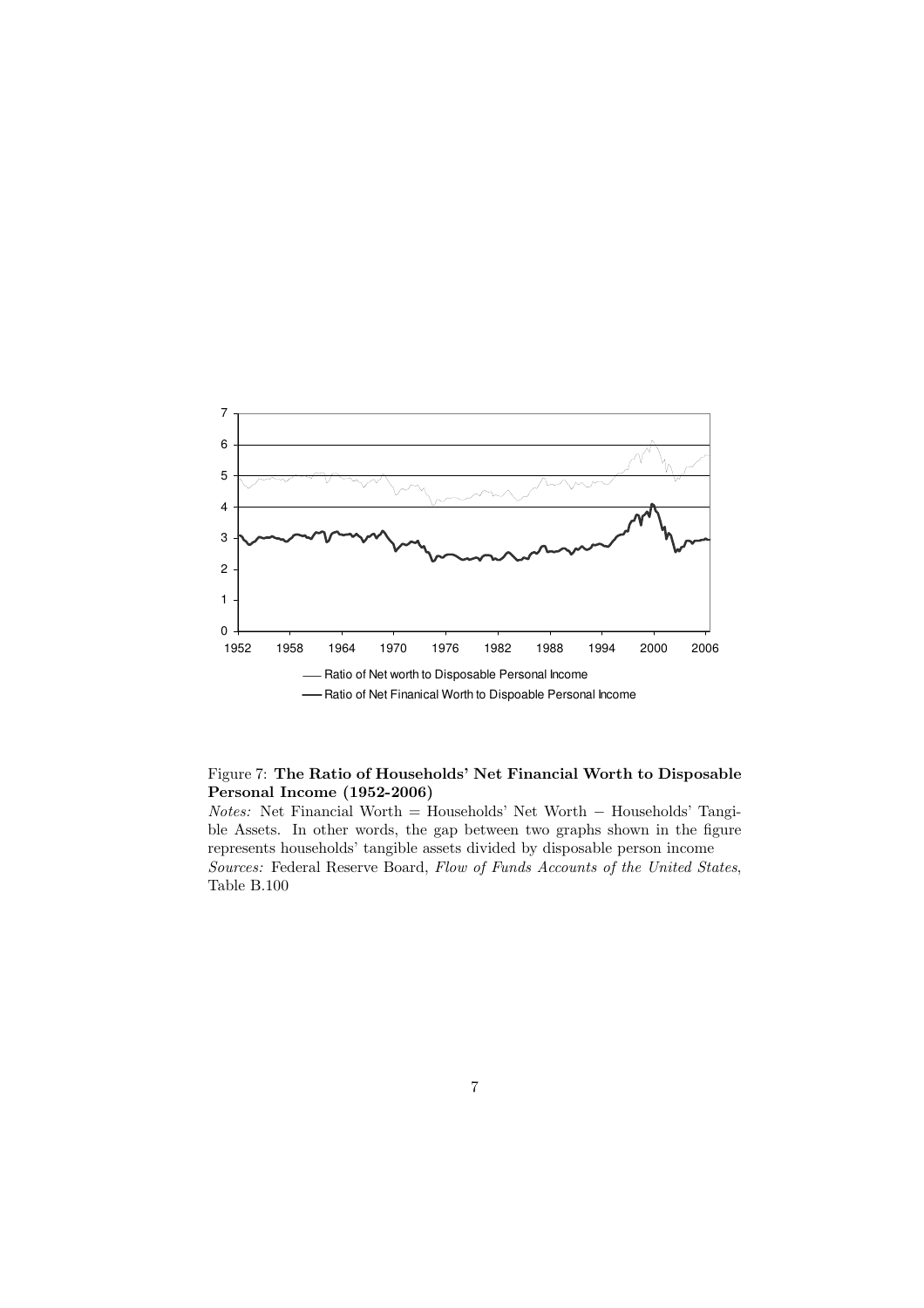

■ Capital Gains on Corporate Equities 
■ Capital Gains on Financial Assets

#### Figure 8: The Ratio of Capital Gains on Financial Assets to Disposable Personal Income: Households and Nonprofit Organizations (1952- 2005)

*Notes:* Capital Gains on Corporate Equities  $=$  (Holding gains on corporate equities  $-$  inflation rate using the CPI  $\times$  corporate equities outstanding held by households and nonprofit organizations)/ disposable personal income. Capital Gains on Financial Assets =(Holding gains on all financial assets − inflation rate using the CPI  $\times$  all financial assets held by households and nonprofit organizations)/ disposable personal income.

Sources: Calculated from Federal Reserve Board, Flow of Funds Accounts of the United States, Table B.100 and Table R.100; Bureau of Labor Statistics, The Consumer Price Index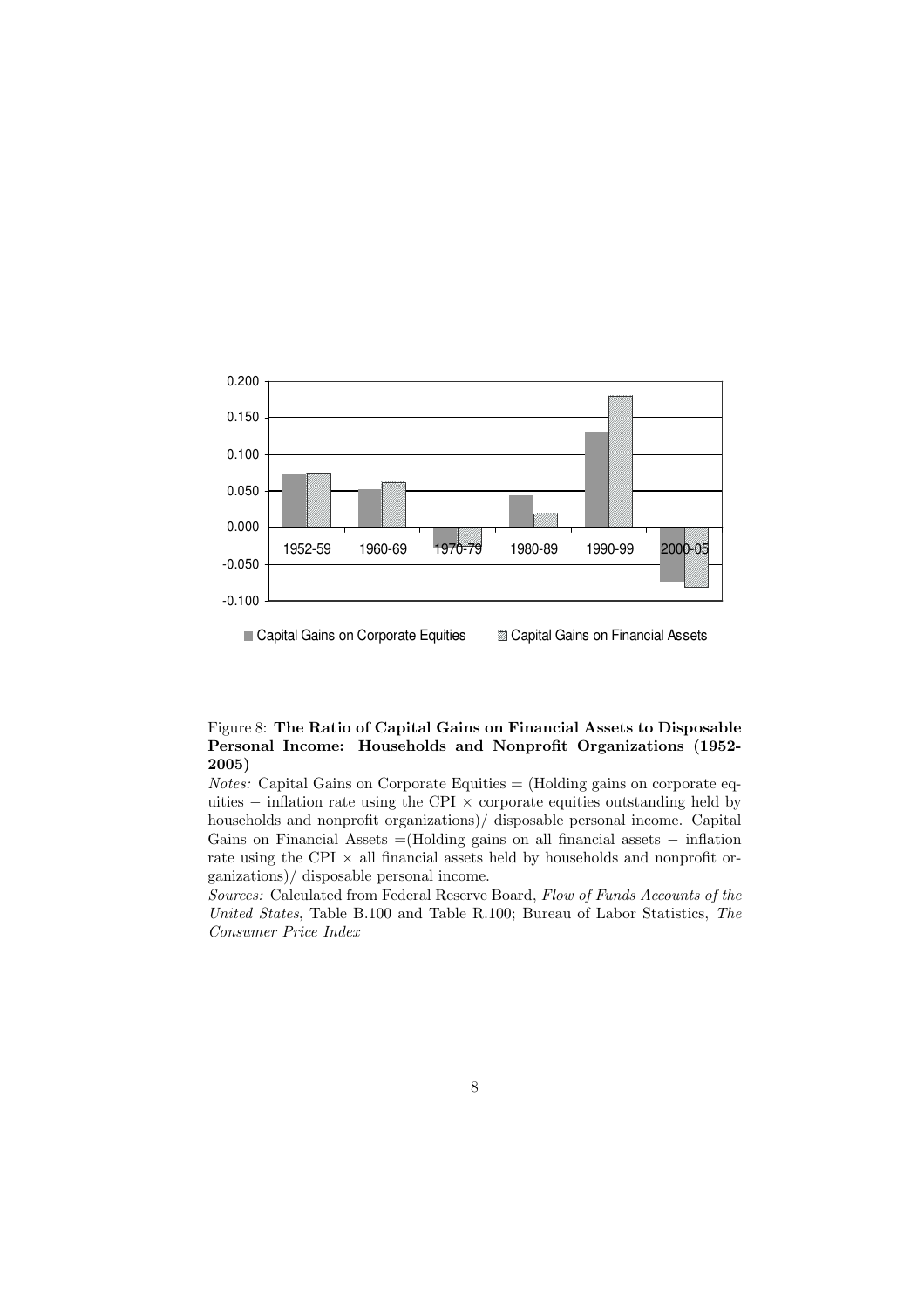|                           | Constant $\alpha$ and $\beta$ | Variable $\alpha$ and $\beta$ |  |  |
|---------------------------|-------------------------------|-------------------------------|--|--|
|                           | regime                        | regime                        |  |  |
| The retention ratio       | $-0.238$                      | $-0.238$                      |  |  |
| Equity issues             | $-0.386$                      | $-0.228$                      |  |  |
| Real interest rate        | 2.589                         | 2.575                         |  |  |
| Utilization               | $-1.948$                      | $-1.634$                      |  |  |
| Propensity to hold equity |                               | 0.0717                        |  |  |

Table 1: Effects of changes in parameters on the profit share in a Harrodian mature economy

Notes: Calculated based on parameter values in Lavoie and Godley (2001-2002)

Table 2: Effects of changes in parameters on the accumulation rate in a Harrodian dual economy

|                           | Constant $\alpha$ and $\beta$ | Variable $\alpha$ and $\beta$ |
|---------------------------|-------------------------------|-------------------------------|
|                           | regime                        | regime                        |
| The retention ratio       | 0.073                         | 0.037                         |
| Equity issues             | 0.118                         | 0.021                         |
| Real interest rate        | $-0.790$                      | $-0.396$                      |
| Utilization               | 0.595                         | 0.348                         |
| Profit share              | 0.305                         | 0.154                         |
| Propensity to hold equity |                               | $-0.011$                      |

Notes: Calculated based on parameter values in Lavoie and Godley (2001-2002)

Table 3: Effects of changes in parameters on the rates of utilization and accumulation in a stagnationist dual economy

|                           |                      | Utilization          | Accumulation         |                      |  |
|---------------------------|----------------------|----------------------|----------------------|----------------------|--|
|                           | Constant             | Variable             | Constant             | Variable             |  |
| Regimes                   | $\alpha$ and $\beta$ | $\alpha$ and $\beta$ | $\alpha$ and $\beta$ | $\alpha$ and $\beta$ |  |
|                           | regime               | regime               | regime               | regime               |  |
| The retention ratio       | $-0.162$             | $-0.186$             | $-0.024$             | $-0.028$             |  |
| Equity issues             | $-0.342$             | $-0.352$             | $-0.085$             | $-0.087$             |  |
| Real interest rate        | 1.055                | 0.197                | $-0.163$             | $-0.327$             |  |
| Profit share              | $-0.680$             | $-0.780$             | $-0.099$             | $-0.118$             |  |
| Propensity to hold equity |                      | 0.296                |                      | 0.092                |  |

Notes: Calculated based on parameter values in Lavoie and Godley (2001-2002)